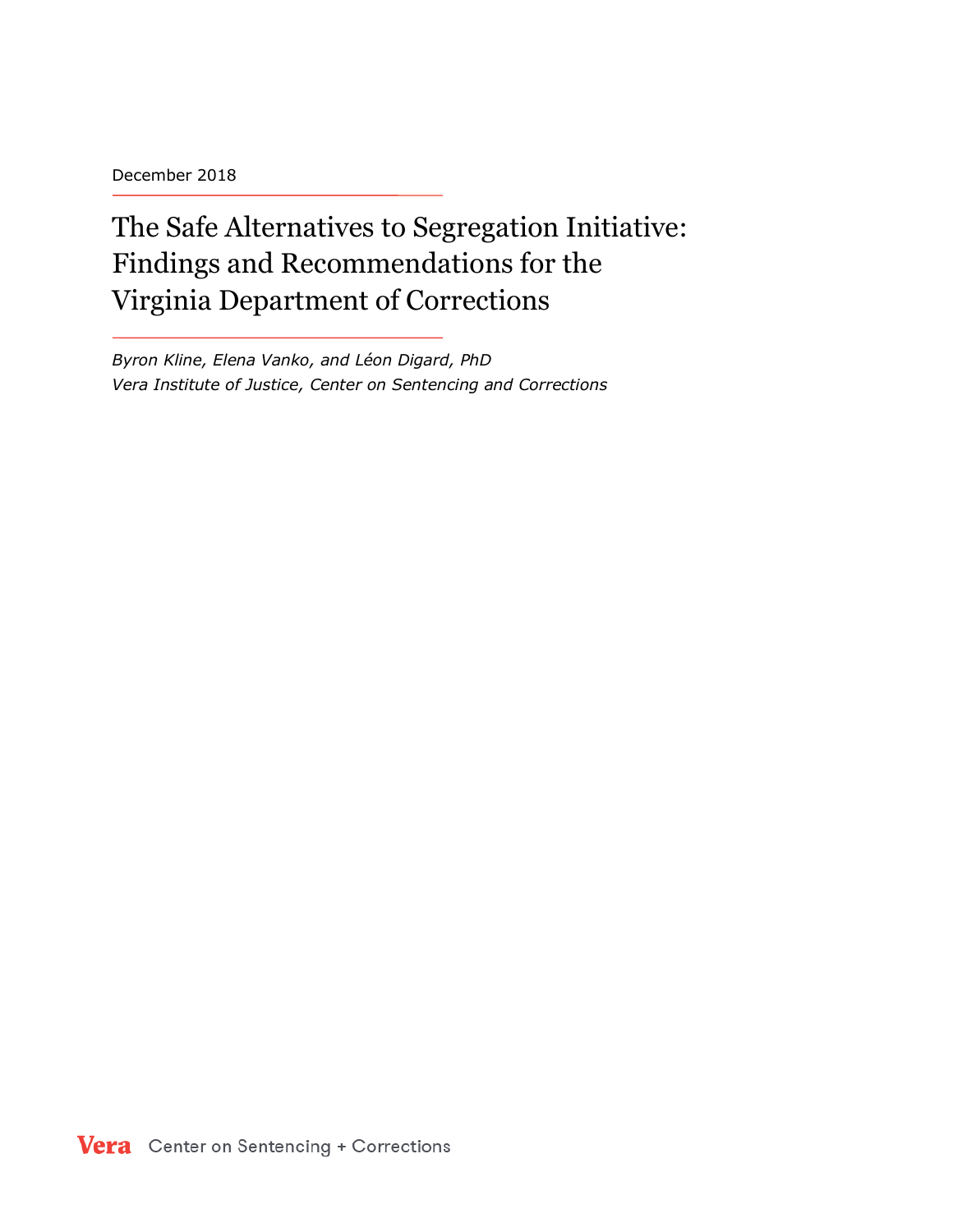© 2018 Vera Institute of Justice. All rights reserved.

Additional copies can be obtained from the communications department of the Vera Institute of Justice, 233 Broadway, 12<sup>th</sup> floor, New York, New York, 10279, (212) 334-1300. An electronic version of this report is available for download on Vera's web site, www.vera.org.

Requests for additional information about the research described in this report should be directed to Sara Sullivan at the above address or to ssullivan@vera.org.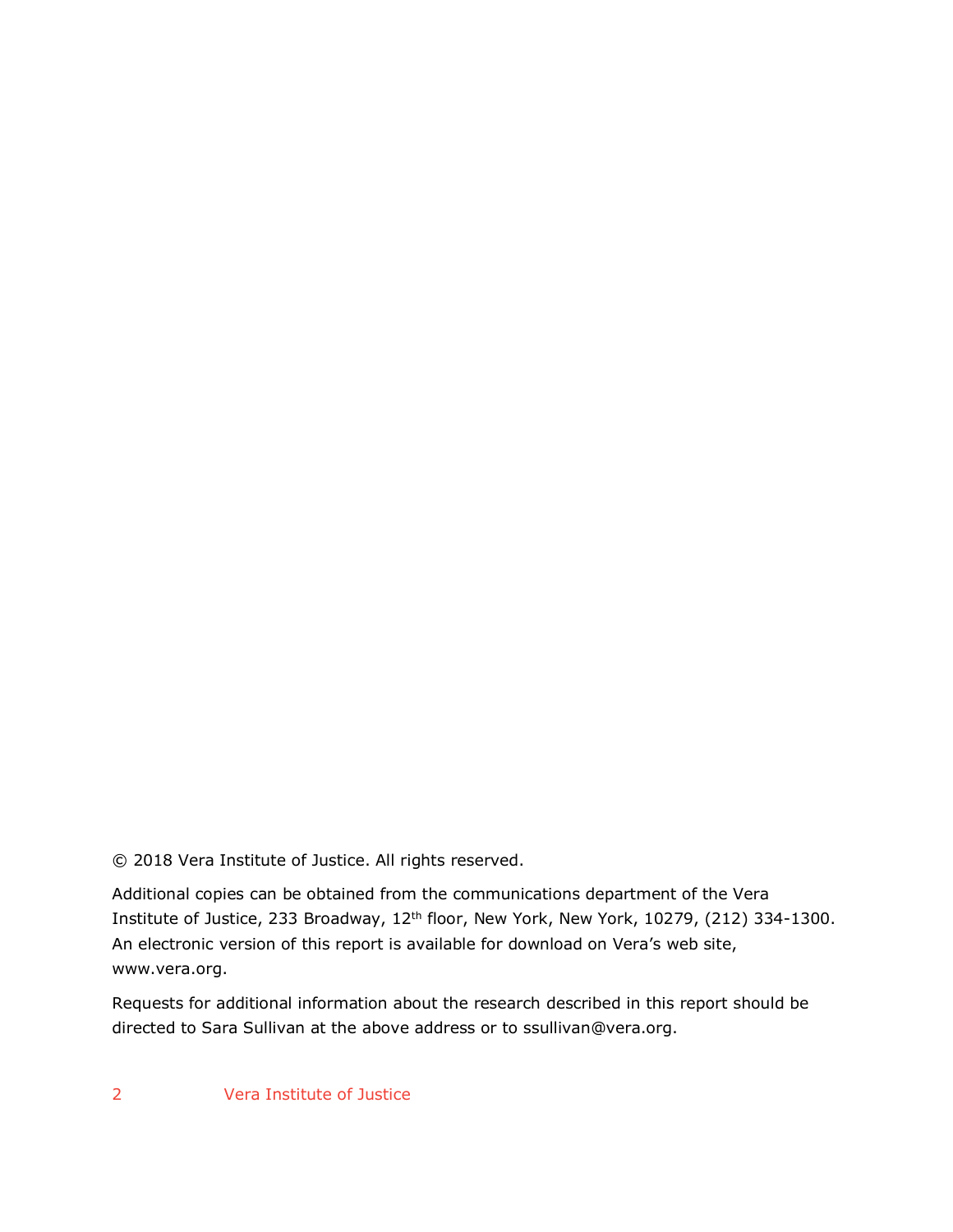### Acknowledgments

This report, and the Safe Alternatives to Segregation Initiative, would not have been possible without the support of the U.S. Department of Justice's Bureau of Justice Assistance. The Vera Institute of Justice (Vera) would also like to thank the Virginia Department of Corrections (VADOC) for partnering with us in this initiative and for bringing enthusiasm and a commitment to the effort to safely reduce their use of restrictive housing. In particular, Vera thanks Director Harold Clarke; Chief of Corrections Operations A. David Robinson; Deputy Director of Programs, Education, and Reentry Scott Richeson; and Tori Raiford, Chief of Restrictive Housing and Serious Mental Illness and the department lead throughout this project. Vera appreciates all the staff and incarcerated people at the facilities our team visited for sharing their time, experiences, and insights. Vera would also like to thank Tama Celi and Warren McGehee— Chief of Research, Policy, and Planning, and Manager, Statistical Analysis and Forecast, respectively—for sharing with us analysis of VADOC data. Finally, Vera greatly appreciates all VADOC staff who joined and contributed to the meetings to discuss our findings and recommendations and the department's implementation of restrictive housing reforms.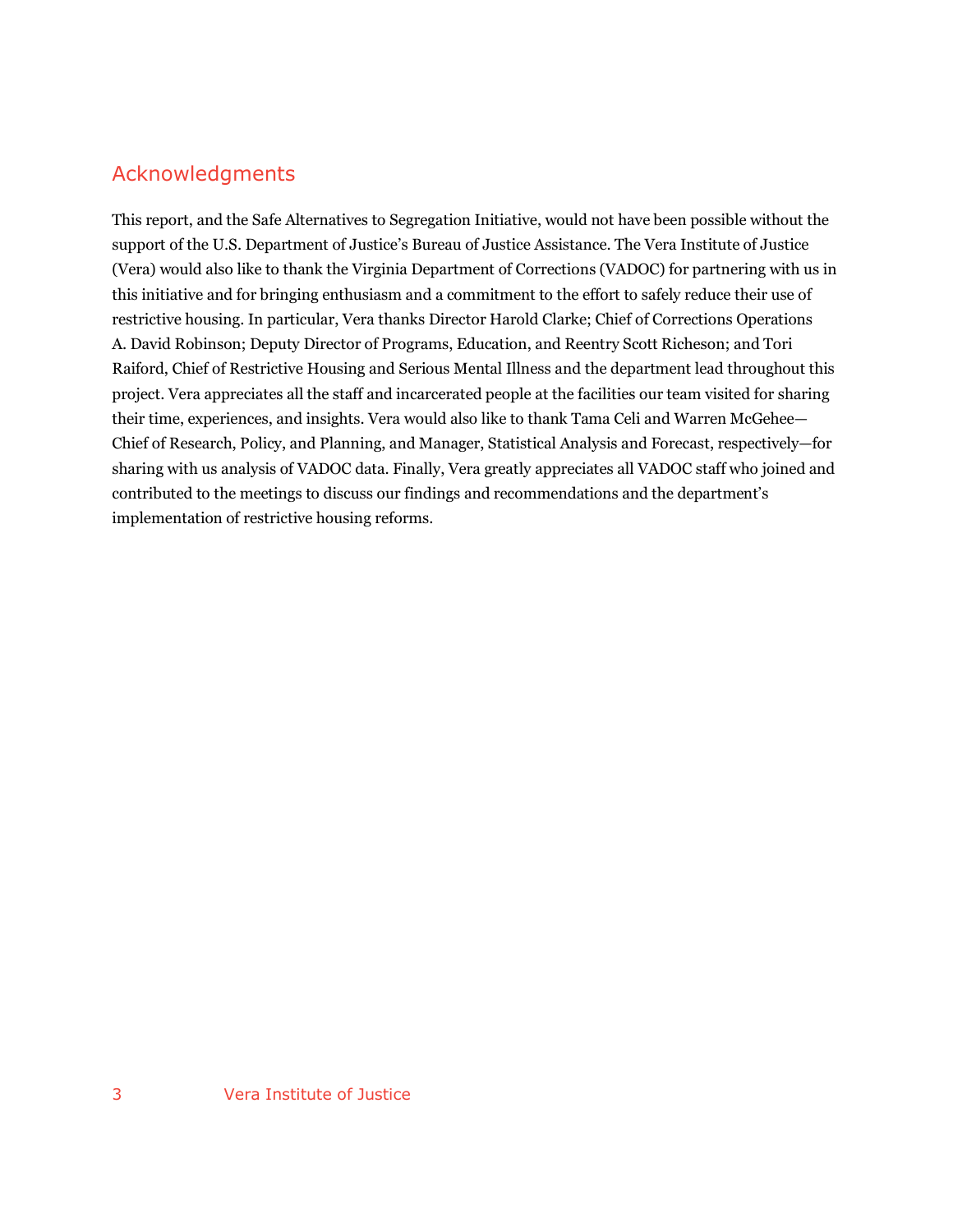## Table of Contents

#### **5 Introduction and Background**

- 6 The Assessment Process
- 10 Reforms Prior to and During Vera's Assessment

#### **13 Findings and Recommendations**

- 13 Overall Restrictive Housing and the Step-Down Program
- 18 Restrictive Housing Pilot Program
- 26 Culture Change
- 29 Reducing Restrictive Housing for People with Mental Health Needs
- 34 Additional Strategies to Consider

#### **36 Summary of Reforms in 2018**

- 36 Launch of the Secure Diversionary Treatment Program
- 37 Expansion of Shared Allied Management Units
- 37 Expansion of the Restrictive Housing Pilot Program System-wide
- 38 Additional Reforms Planned

#### **40 Conclusion**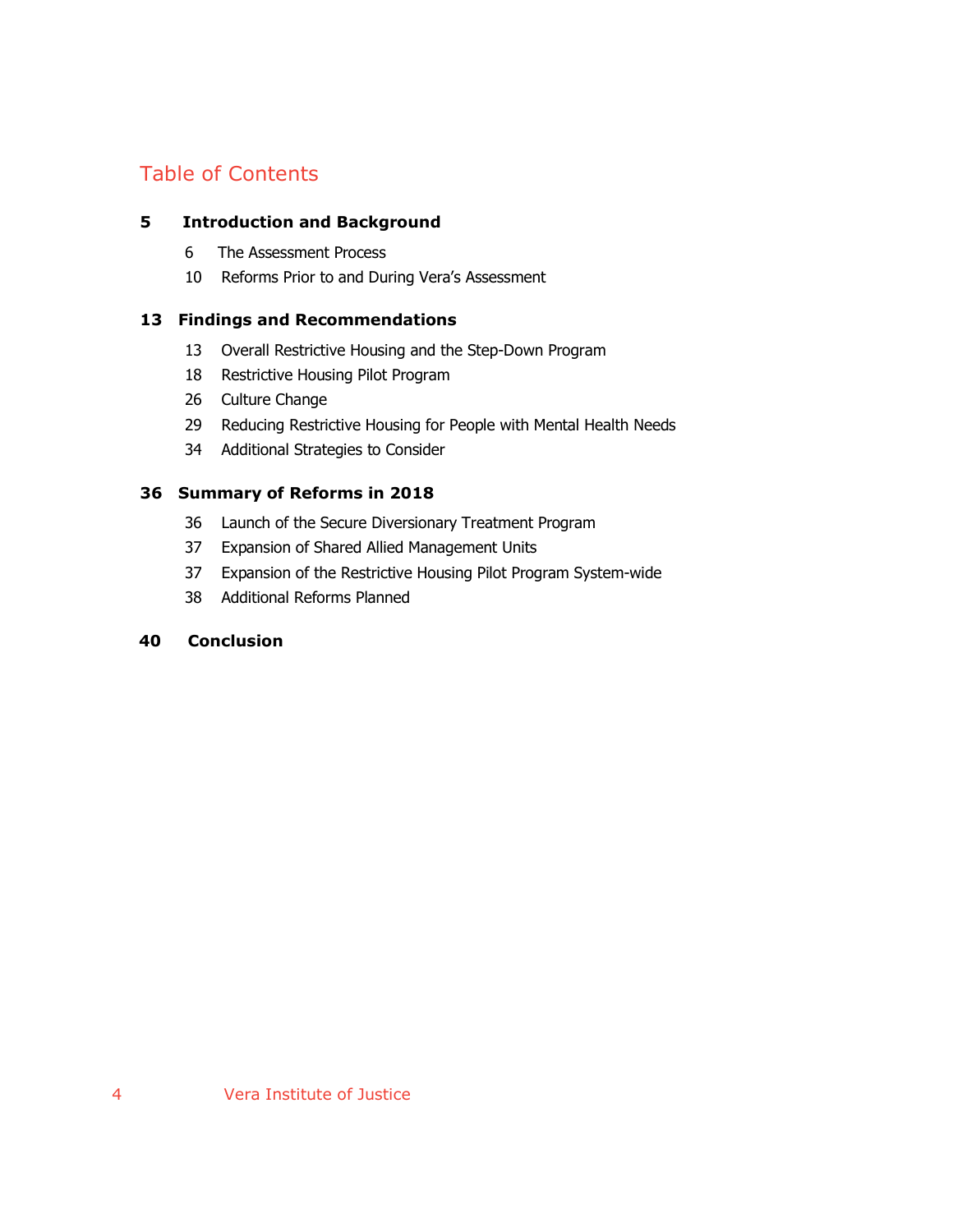# Introduction and Background

In recent years, a diverse range of corrections practitioners, national and international organizations, policymakers, and the public have called for reform of restrictive housing (also known as segregation or solitary confinement) in prisons and jails.1 Whether citing the potentially devastating psychological and physiological impacts of spending 22 to 23 hours a day alone in a cell the size of a parking space, the costs of operating such highly restrictive environments, or the lack of conclusive evidence demonstrating that segregation makes correctional facilities or communities safer, these voices agree that reform and innovation are imperative. The Virginia Department of Corrections (VADOC) has been one of the agencies at the forefront of addressing this challenging issue. In 2011, the department began developing reforms, including the Restrictive Housing Reduction Step-Down Program, that made considerable strides in reducing the use of restrictive housing in its facilities (for more information on the Step-Down Program and VADOC's other reforms prior to 2018, see p. 10 below; for more information on its reforms in 2018, see p. 36 below).

In December 2016, the Vera Institute of Justice (Vera)—in partnership with the U.S. Department of Justice, Office of Justice Programs, Bureau of Justice Assistance (BJA)—selected Virginia as one of five new states to join the Safe Alternatives to Segregation Initiative (SAS Initiative).2 The goal of the initiative was for Vera to assess how partner corrections agencies use segregation and provide recommendations on ways they could safely reduce that use. Due to VADOC's previous efforts to reduce its use of restrictive housing, Vera was excited to partner with the department to identify additional opportunities for reform, providing targeted recommendations and technical assistance to facilitate further progress. The initiative consisted of three phases: (1) working with VADOC to assess how segregation is used throughout its facilities; (2) developing concrete, measurable recommendations for changes to policy and practice to safely reduce the use of segregation; and (3) assisting with implementation and measuring impacts of segregation reforms.

 $1$  This report will use the general terms "restrictive housing" and "segregation" interchangeably.  $<sup>2</sup>$  The other four state departments of corrections joining the SAS Initiative included Louisiana,</sup> Minnesota, Nevada, and Utah. Jurisdictions that were previously involved in the initiative included Middlesex County, NJ; Nebraska; New York City, NY; North Carolina; and Oregon.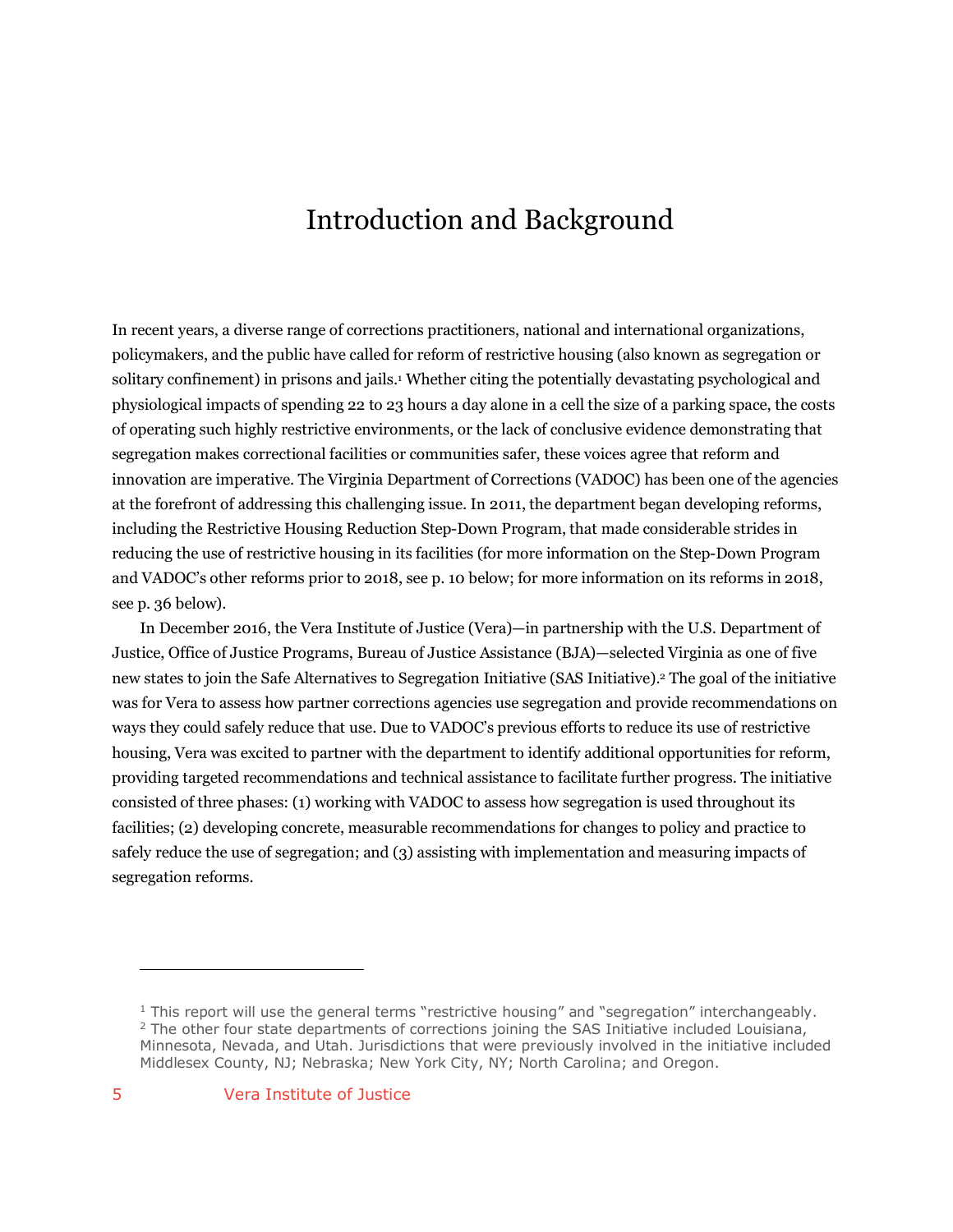Vera launched this partnership with Virginia in April 2017 with a kickoff meeting to introduce the initiative to department leadership, followed by site visits to two prison facilities, the Greensville Correctional Center in Jarratt, VA, and the Buckingham Correctional Center in Dillwyn, VA. The Vera team returned to Virginia in June 2017 to visit three additional facilities: Red Onion State Prison in Pound, VA, Marion Correctional Treatment Center in Marion, VA, and River North Correctional Center in Independence, VA. Next, in September 2017, the Vera team presented its observations and preliminary recommendations for reform strategies. Over the next few months, including during visits in December 2017 and March 2018, Vera delivered its final recommendations and provided technical assistance to VADOC in discussing the recommendations, developing strategic priorities, and planning the implementation of reforms. Vera staff also visited the Fluvanna Correctional Center for Women in March 2018, and Vera and VADOC had a close-out meeting at the end of the formal partnership in October 2018.

This report provides a summary of the assessment process and an overview of Virginia's reform efforts made prior to and during Vera's assessment, in particular establishment of the Restrictive Housing Reduction Step-Down Program at Red Onion State Prison and the Restrictive Housing Pilot Program. The report then lists the findings from Vera's assessment and recommendations for reform, as Vera provided them to VADOC in late 2017 and early 2018. Lastly, the report provides an overview of the significant reforms that Virginia has implemented since that time, some of which correspond directly to Vera's recommendations.

#### The Assessment Process

#### **Kickoff Meeting and Facility Visits**

The goals for Vera's first site visit to Virginia were threefold: (1) to provide VADOC staff with a broad overview of the SAS Initiative and project timeline and to review project expectations; (2) to allow the Vera team to gain a better understanding of VADOC's current segregation policies and practices, system capacity, successes, challenges, recent or planned reform efforts, and provision of services and programs throughout the VADOC system, and (3) to learn how segregation was being used at two key facilities. Based on these goals, the structured activities for the first trip included a project "kickoff" meeting with leadership and the Segregation Reduction Committee, which was made up of members of the department's previously-formed Segregation Reduction Taskforce, who were designated by VADOC to work with Vera on this initiative. Vera staff also met with administrators and staff at Greensville Correctional Center (GCC) and Buckingham Correctional Center (BKCC), followed by tours of each facility. Similarly, the second round of site visits included meetings with staff and tours of the facilities at Red Onion State Prison (ROSP), Marion Correctional Treatment Center (MCTC), and River North Correctional Center (RNCC).

#### 6 Vera Institute of Justice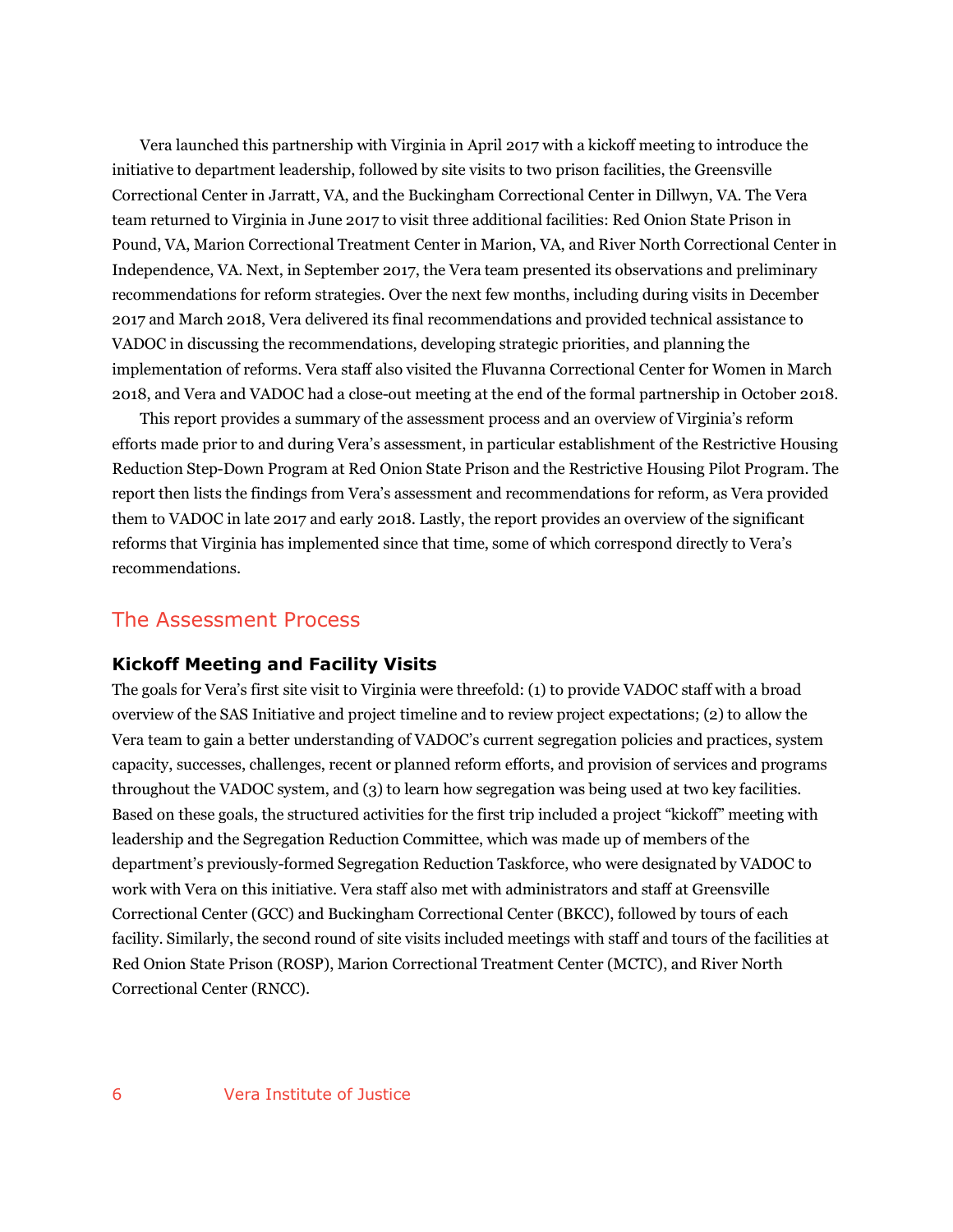#### Kickoff Meeting

On April 10, 2017, the Vera team met at VADOC headquarters with Director Harold Clarke and the department lead for this initiative, Tori Raiford—then Statewide Restrictive Housing Coordinator, and currently Chief of Restrictive Housing and Serious Mental Illness—along with other members of the Segregation Reduction Committee. The kickoff meeting provided an opportunity to discuss the department's current segregation and disciplinary policies and practices, responses to special needs populations, successes, challenges, and provision of services and programs throughout the system.

#### Facility Visits

The Vera team conducted five facility visits in 2017, accompanied by Tori Raiford and other members of the Segregation Reduction Committee. Each visit included an extensive meeting co-facilitated by the warden of the facility and Vera staff and attended by a range of facility staff including administrators and security, mental health, program, and social work staff. Each meeting began with the Vera team providing a description of the SAS Initiative and a discussion of the agency's goals for reducing segregation, followed by an interactive conversation about the facility. As part of the discussion at each prison, staff provided an overview of the facility's mission; characteristics of its custodial population; descriptions of the facility's housing units, services, and programs; and explanations of policies, procedures, and practices relating to the use of segregation. One of the primary goals of the meeting was to identify decision points for segregation placement, lengths of stay in segregation, and processes for release to general population. Staff explained how and why people are admitted to segregation, the frequencies of status reviews, reasons and processes for discharge from segregation units, staff's options for responding to rule violations, the provision or restriction of incarcerated persons' privileges and access to services, and support services provided for people in segregation (such as programming and mental health treatment). Other important goals included the identification of specific challenges and opportunities at each facility and learning about innovative practices the staff had developed.

After each meeting, the Vera team was taken on a tour of each facility, with particular attention given to segregation and other housing units. Throughout each facility visit, during both meetings and tours, Vera asked staff to share their perspectives on current challenges related to working in segregated and general populations and to provide their insights into strategies for safely reducing the use of segregation. The Vera team also spoke with incarcerated individuals throughout the tours at all five facilities.

#### *Greensville Correctional Center (GCC)*

On April 11, 2017, the Vera team conducted a facility visit at GCC. Notably, at the time of Vera's visit, GCC was one of four facilities operating the Restrictive Housing Pilot Program (RHPP) (see page 10 for more information on the program). Staff reported that the restrictive housing unit had rarely been at capacity since the pilot started. Staff consistently referred to the former "lock-em up" culture that used to pervade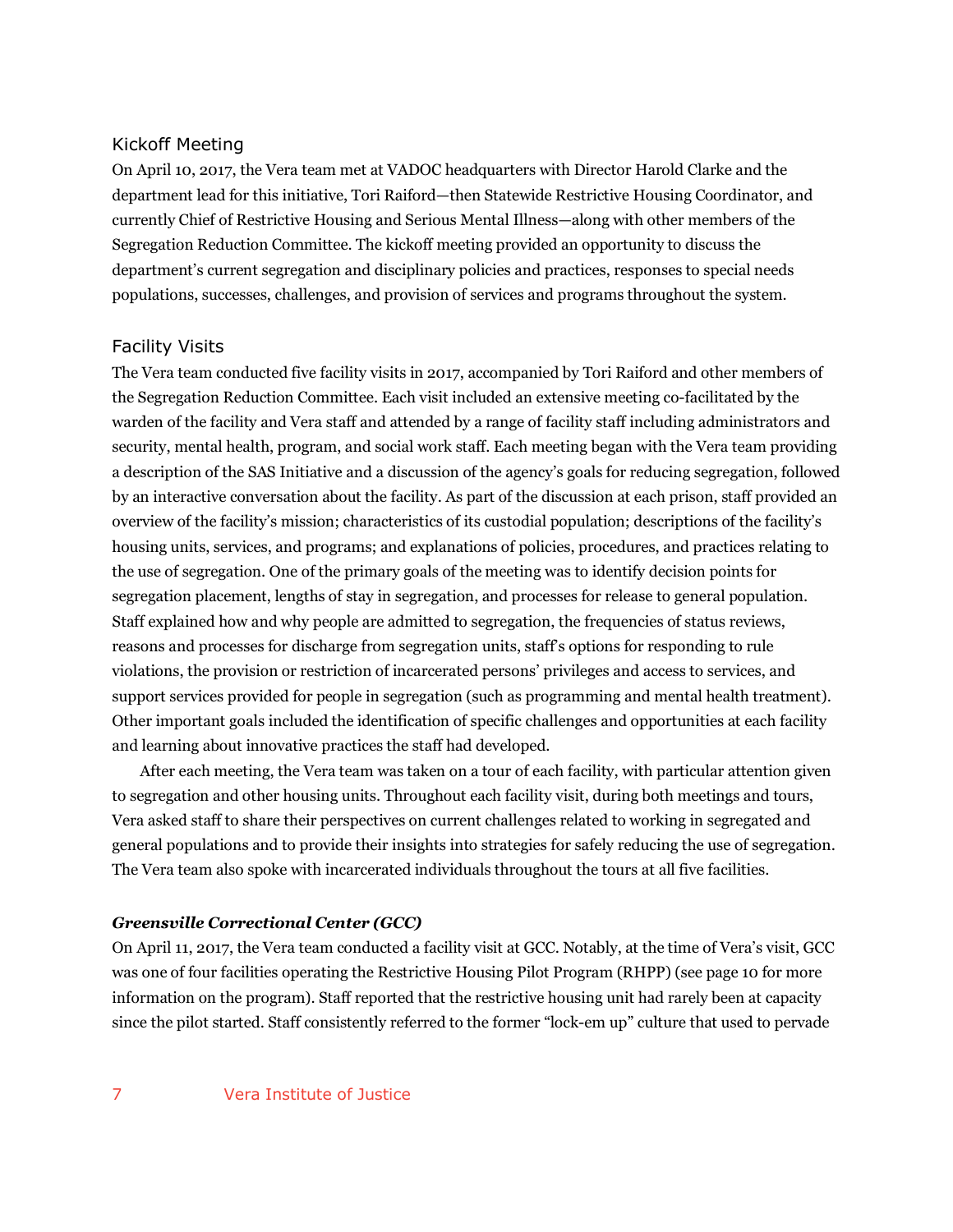the facility, and reported that this mindset had given way to an environment where greater communication between staff and with the incarcerated population is encouraged and promoted.

#### *Buckingham Correctional Center (BKCC)*

On April 12, 2017, the Vera team visited BKCC, which also served as an RHPP site. A key component of the visit was a discussion of the successes and challenges surrounding the pilot program. Some staff expressed mixed feelings regarding the culture shift away from disciplinary segregation as the de facto response to infractions. Several staff acknowledged the positive impact communication efforts can have on incarcerated people's behavior, while others expressed feeling unsupported by management as they adjusted to a workplace where segregation could no longer be used as punishment. Additionally, staff were enthusiastic about plans to create a Secure Allied Management (SAM) pod as an alternative to restrictive housing.3

#### *Red Onion State Prison (ROSP)*

On June 13, 2017, the Vera team visited ROSP. A key focus during this visit was the Restrictive Housing Reduction Step-Down Program (the Step-Down Program—see page 10 for more details on the program). Facility leadership and staff provided a detailed description of the Step-Down Program, and staff shared their perspectives on the program, discussing its successes and challenges to date. Most notably, staff that had been at ROSP since the Step-Down Program's inception explained how the expectations of leadership had changed, as staff are now responsible for helping to reduce the use of segregation. Staff also reported that there had been significant culture change, including development of a strong facility-wide emphasis on expanding treatment and reentry programming.

#### *Marion Correctional Treatment Center (MCTC)*

On June 14, 2017, the Vera team visited MCTC, VADOC's main specialized institution for those with significant mental health needs; it is accredited by the Joint Commission on Accreditation of Healthcare Organizations (JCAHO) as a Behavioral Health Care facility, and is licensed for acute, outpatient, and residential mental health services by the Virginia Department of Behavioral Health and Developmental Services (DBHDS).4 Highlights from the visit included a discussion of the Acute Care, Residential Care, and Cadre (work program) units. Staff stressed the extent to which efforts are made to place people in the least restrictive environment possible and reported that MCTC had seen success in reducing the number

https://www.jointcommission.org/about\_us/about\_the\_joint\_commission\_main.aspx.

<sup>&</sup>lt;sup>3</sup> To learn more about SAMs pods, see Finding 5 on p. 30.

<sup>4</sup> According to its website, the JCAHO is an "independent, not-for-profit organization" that "accredits and certifies nearly 21,000 health care organizations and programs in the United States." See "About the Joint Commission,"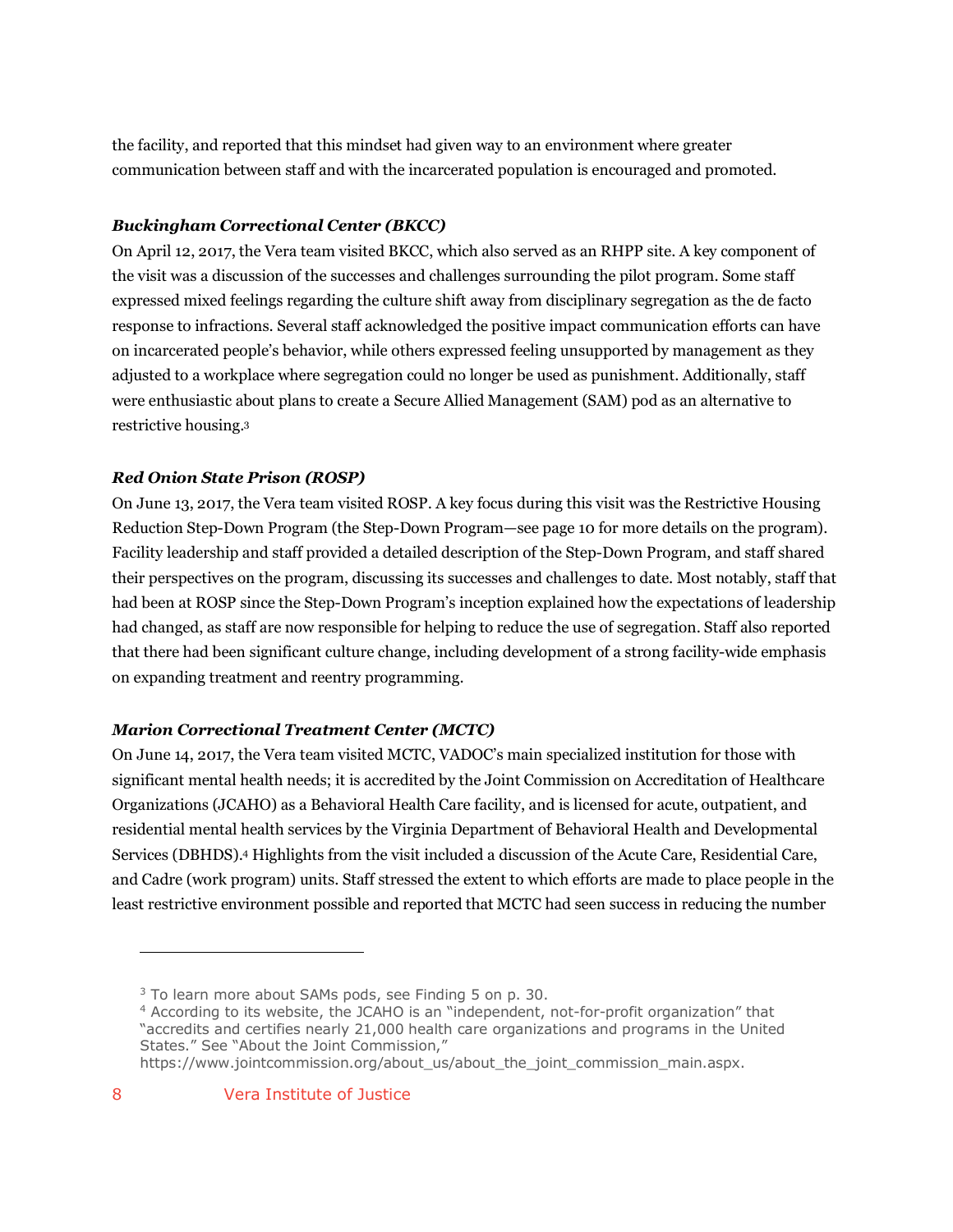of people they place in restrictive housing as well as shortening the lengths of time people spend there. Notably, housing conditions in many of the Residential Units looked similar to general population. Conditions for many people in the Acute Units, however—including everyone who is newly admitted, during a period of assessment, evaluation, and stabilization—resembled segregation. To alleviate such restrictive conditions in the Acute Unit, staff explained that MCTC had developed a tool called Segregation Release Plans (SRPs). For people they determine are ready, staff work together to create an individualized SRP, targeting the person's specific needs and behaviors, which allows the person to come out of their cells to spend time with staff, socialize with other incarcerated people, and/or attend group programming on the unit. Such out-of-cell time can vary depending on the person, and the amount may gradually be increased. Staff say that SPRs allow the treatment teams to assess whether an individual is ready to transition to a less restrictive setting. Additionally, staff at MCTC made a point during a discussion of successes and challenges to emphasize the mounting challenge of an increasing elderly population and their growing health needs.

#### *River North Correctional Center (RNCC)*

On Thursday, June 14, 2017, the Vera team conducted a site visit at the RNCC facility. RNCC leadership and staff described the types of programming available including education, vocational training, and cognitive behavioral therapy. Staff also emphasized the Positive Behavior Unit (PBU) and the criteria for placement there. Staff reported that the PBU model effectively incentivizes good behavior both in the unit and among those seeking to join the unit.

#### **Data Analysis**

In addition to learning how VADOC uses restrictive housing from conversations with department administrators and facility site visits, the Vera team reviewed data analysis provided by the department to better understand who was in restrictive housing, for what reasons, and for how long. Some key findings from this analysis are included in the Findings and Recommendations section below.

Early on in the partnership with VADOC, Vera's research team, Léon Digard and Jessi LaChance, had conference calls with department staff to discuss the administrative data that the department was able to furnish on its custodial and facility operations for the previous year, 2016. After these discussions, Vera submitted a data request to VADOC. The department then conducted an analysis of its administrative data related to demographic and sentence information, as well as disciplinary and incident records, and presented its analysis to the Vera team. The data reported included information on the system's use of segregation, such as admissions to segregation, releases from segregation, the use of disciplinary segregation, and a breakdown of the average daily population and demographics of people in general population and segregation by type. Vera has also continued to receive regular data updates from VADOC throughout the partnership.

#### 9 Vera Institute of Justice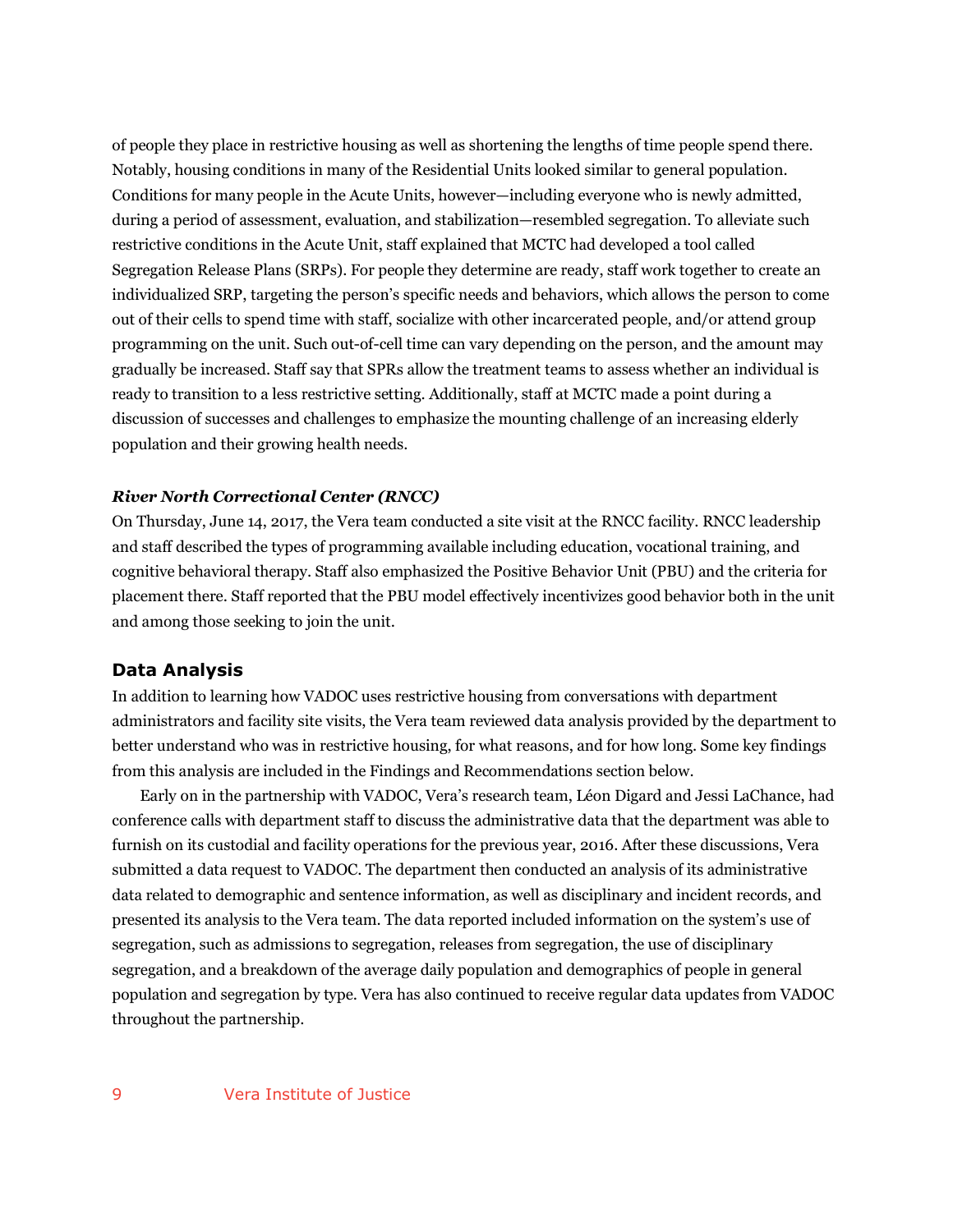### Reforms Prior to and During Vera's Assessment

The Virginia Department of Corrections has been engaged in efforts to significantly reduce and reform the use of restrictive housing in its facilities for the last several years, and during Vera's assessment process VADOC continued to develop and implement innovative strategies. In 2011, the department launched the Restrictive Housing Reduction Step-Down Program (called the Administrative Segregation Step-Down Program at the time) in an effort to reduce the number of people held in long-term restrictive housing at two of its maximum-security facilities. In 2014, VADOC convened a department-wide summit to discuss ways to reduce the use of disciplinary segregation at lower-security level institutions. VADOC followed this up by establishing a task force with six workgroups charged with developing a system-wide approach to restrictive housing reform. These efforts resulted in development of the Restrictive Housing Pilot Program, a new system of restrictive housing operations that was piloted at four medium-security institutions beginning in April 2016. This section briefly describes these reforms, as they were implemented prior to and during Vera's partnership with Virginia.

#### **The Restrictive Housing Reduction Step-Down Program**

The Restrictive Housing Reduction Step-Down Program ("the Step-Down Program") was developed in 2011 at Red Onion State Prison (ROSP) and Wallens Ridge State Prison (WRSP), two of Virginia's maximum-security facilities. The Step-Down Program was designed to create a pathway for incarcerated participants who are classified as Security Level S—the most restrictive security level, a type of segregation—to gradually step down to lower security levels in a way that maintains public safety, staff safety, and the safety of the incarcerated population. The Step-Down Program uses a risk reduction model rather than a traditional risk control model, aiming to motivate incarcerated people to make positive changes and providing programming to address needs and develop new skills.

Individuals going through the Step-Down Program receive in-cell and out-of-cell cognitive behavioral programming and can progress through various phases, with gradually increasing levels of out-of-cell time and congregate activity and gradually decreasing restrictions. There are two different pathways of the program, each with their own set of step-down levels: the Intensive Management (IM) track and the Special Management (SM) track, with IM being designed to house incarcerated people who the department determines pose the greatest threat, in particular that of extreme and deadly violence.

An integral part of the Step-Down Program model is the requirement that incarcerated people be assessed regularly by multidisciplinary teams of staff using validated instruments to determine criminal risks, underlying reasons for behaviors that led to placement in Security Level S, and motivation to change. Those assessments include a review, when an individual is initially assigned to Security Level S, by a Dual Treatment Team made up of staff from ROSP and WRSP, to determine whether that assignment is appropriate and which pathway (IM or SM) the person should go to; a monthly review by the Building Management Committee, a multi-disciplinary team of staff who are directly involved in the person's housing unit, to evaluate each person's progress and whether they are ready to move to the next level of

10 Vera Institute of Justice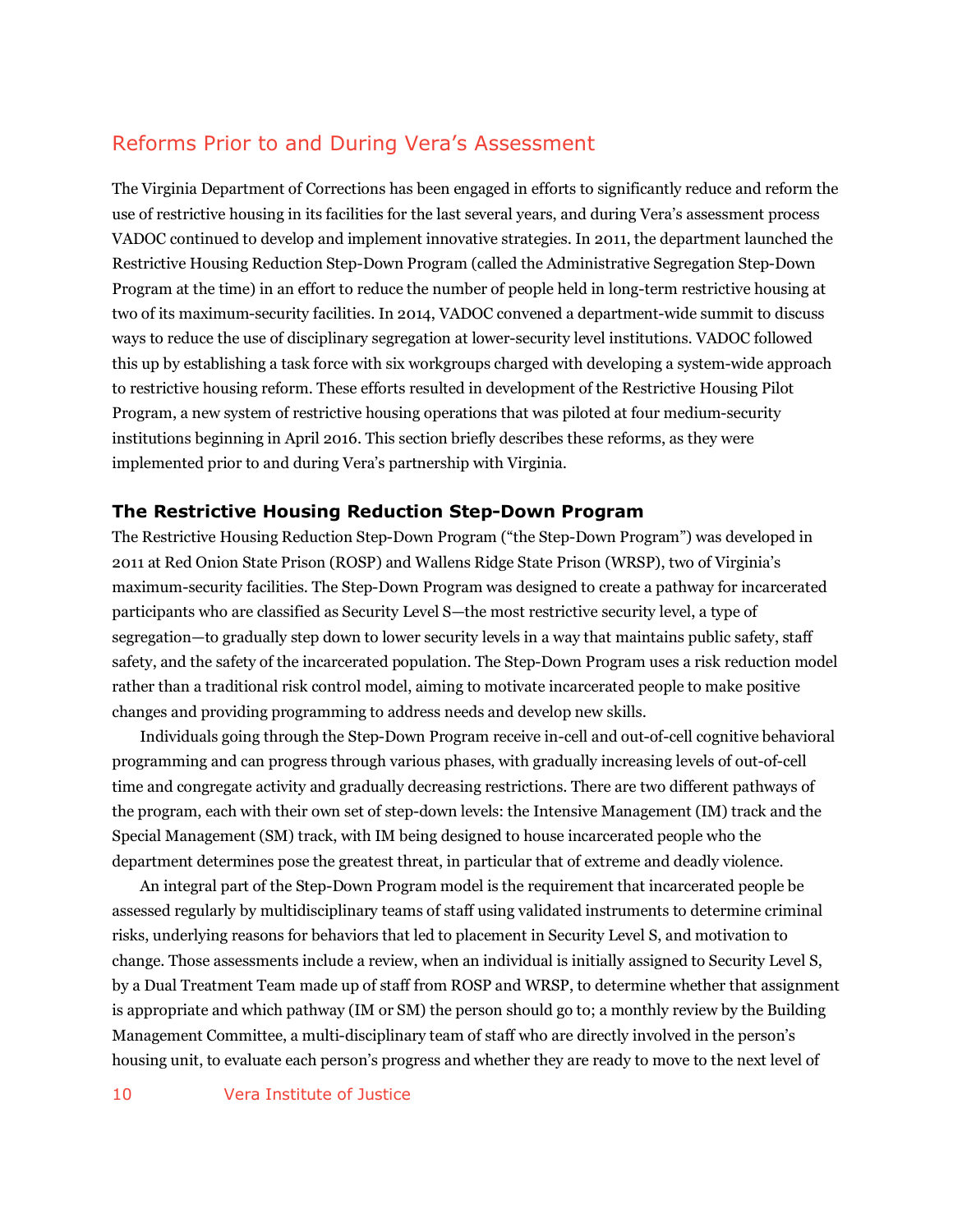the program; and a bi-annual review by an External Review Team to (re)evaluate the placement of everyone in Level S at ROSP or WRSP. The External Review Team consists of a variety of staff external to ROSP and WRSP, such as the department's chief of mental health services, chief of offender management, and operations chiefs for the two department regions that do not contain ROSP or WRSP (the eastern and central regions).

According to VADOC, since the Step-Down Program began, a significant number of individuals have progressed through the phases and successfully transitioned to general population settings; between its launch in 2011 and October 2018, the number of people in Security Level S (the most restrictive housing level) decreased from 511 to 72.5

#### **The Restrictive Housing Pilot Program**

The Restrictive Housing Pilot Program (RHPP) was implemented beginning in 2016 at four facilities (including Greensville and Buckingham Correctional Centers), with the intention of testing the program before eventually rolling it out to all facilities statewide.6 The program sought to eliminate the use of disciplinary segregation, reduce the number of people who are placed in restrictive housing for purposes of security, and decrease the amount of time people spend in restrictive housing. Under the program, restrictive housing is no longer utilized as a disciplinary sanction imposed by a hearing officer after an incarcerated person has been found to have committed a disciplinary infraction. Instead, alternative disciplinary sanctions are used. People may now only be placed in restrictive housing if their presence in the facility's general population (GP) poses "an unacceptable risk" to people's safety or the security of the institution. Before someone is placed in restrictive housing, shift commanders must document whether alternatives were considered prior to placement. A multidisciplinary team made up of institutional program managers, counselors, corrections officers, and qualified mental health providers (QMHPs) reviews and makes recommendations on restrictive housing placement, release, transfers, and security levels.

As Vera observed the program at Greensville Correctional Center, the RHPP includes three levels. Participants start in a restrictive housing unit (RHU) and can then progress through two step-down levels within the program—each of which offer some interactive journal-based programming opportunities and increased privileges. For example, people in the first step-down level (SD1) are allowed unrestrained out-

<sup>5</sup> To learn more about the Step-Down Program soon after it was established, see "Virginia DOC Administrative Segregation Step Down Program: Partnering Science with Corrections," 2013, http://www.slcatlanta.org/STAR/2013documents/VA\_Step\_Down.pdf; and for additional information on the Step-Down Program, see Harold W. Clarke, "Science and Corrections: Virginia Department of Corrections' Administrative Step-Down Plan," *Corrections Today*, July/August 2016, https://vadoc.virginia.gov/documents/correctionstodaystepdown.pdf. <sup>6</sup> VADOC rolled out the RHPP to all other male facilities statewide in fall 2018. For more information on reforms that VADOC implemented in 2018, see the "Summary of Reforms in 2018" section on p. 36, below.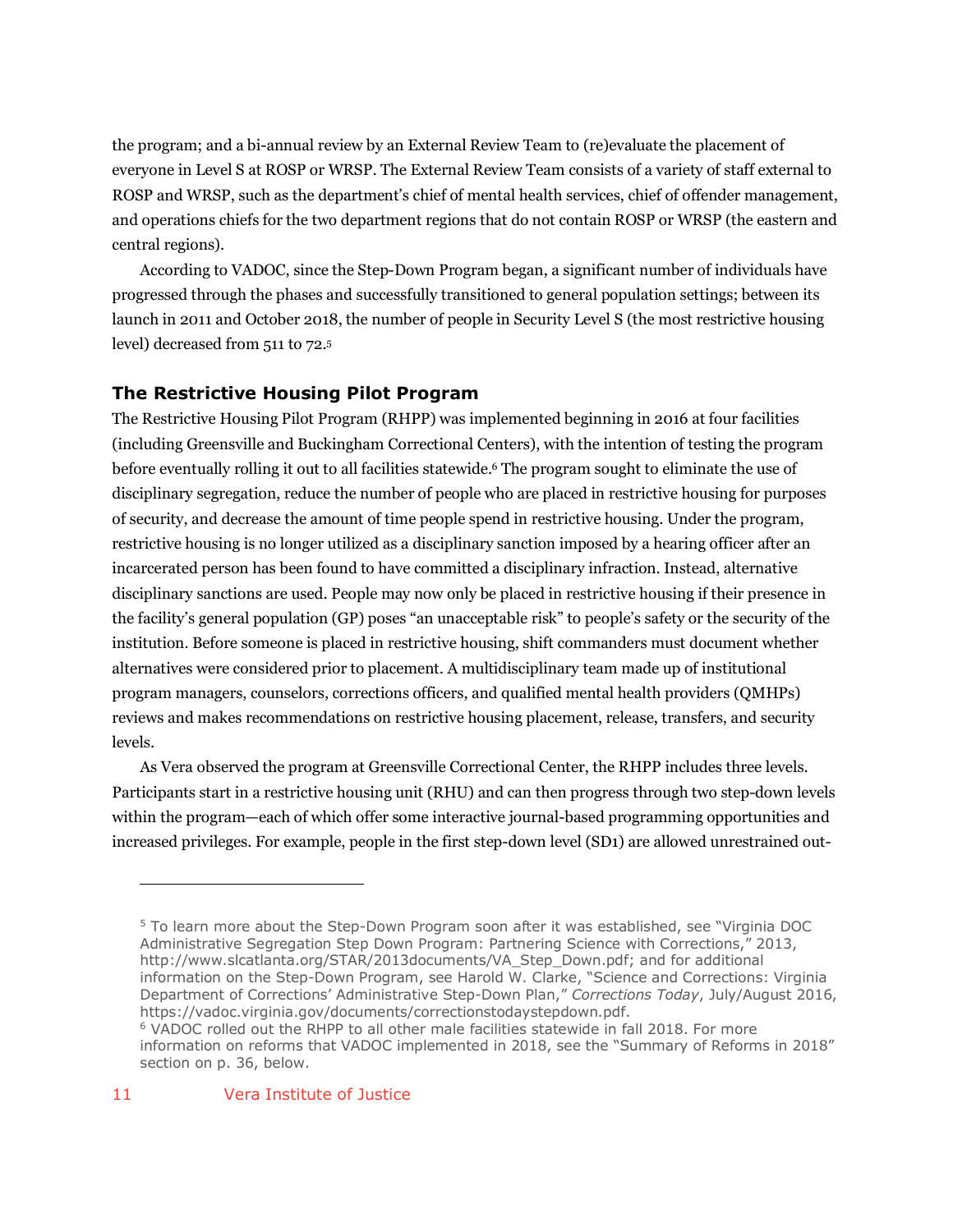of-cell movement with two officers for escort, two hours of recreation a day, every day, and four phone calls per month. The second step-down level (SD2) allows unrestrained movement with one officer for escort, group programming (with up to 10 people in a class, twice a week for an hour), and six calls per month. In some facilities, SD2 participants are actually housed in GP. There is no minimum or maximum length of stay in the step-down levels, and not everyone goes through both levels before returning to GP. VADOC reports that in 2017, the median length of stay in each step-down level was 7 days.

### **Programming in Restrictive Housing**

Notably, prior to the launch of the Step-Down Program at ROSP and the Restrictive Housing Pilot Program, no real programming options were available to people placed in any type of restrictive housing. However, programming is a core component of the Step-Down Program, and as part of the RHPP, individuals in restrictive housing units are provided with some journal-based in-cell programming. In addition, Step-Down Program staff as well as pilot program staff report an increased emphasis on promoting the gradual transition of people currently in segregation back to general population and eventually the outside community.

#### **Other Restrictive Housing**

During Vera's partnership with Virginia, VADOC facilities that were not part of the RHPP employed additional types of restrictive housing, which the department refers to collectively as "short-term restrictive housing." This includes "disciplinary segregation"—a period in restrictive housing that is imposed as a sanction for a disciplinary infraction—as well as other types of separation for various administrative reasons, such as "segregation – general detention" and "segregation – investigation."7 Vera did not focus its assessment and recommendations on these forms of segregation, however, because VADOC was already planning to expand the restrictive housing pilot program to all facilities statewide. This roll-out—which was completed this fall at all VADOC institutions for men—has essentially been phasing out these other types of segregation and replacing them with the restrictive housing program of RHUs and, at some facilities, step-down levels 1 and 2.8

 $<sup>7</sup>$  VADOC data shows that the median lengths of stay in each of the short-term restrictive housing</sup> types were between 3 and 10 days in 2016, and between 3 and 12 days in 2017.  $8$  The department has not rolled out the RHPP to its women's facilities; instead, they report they are working to develop gender-responsive segregation reform that is tailored to those facilities. For more information, see "Summary of Reforms in 2018" on p. 36.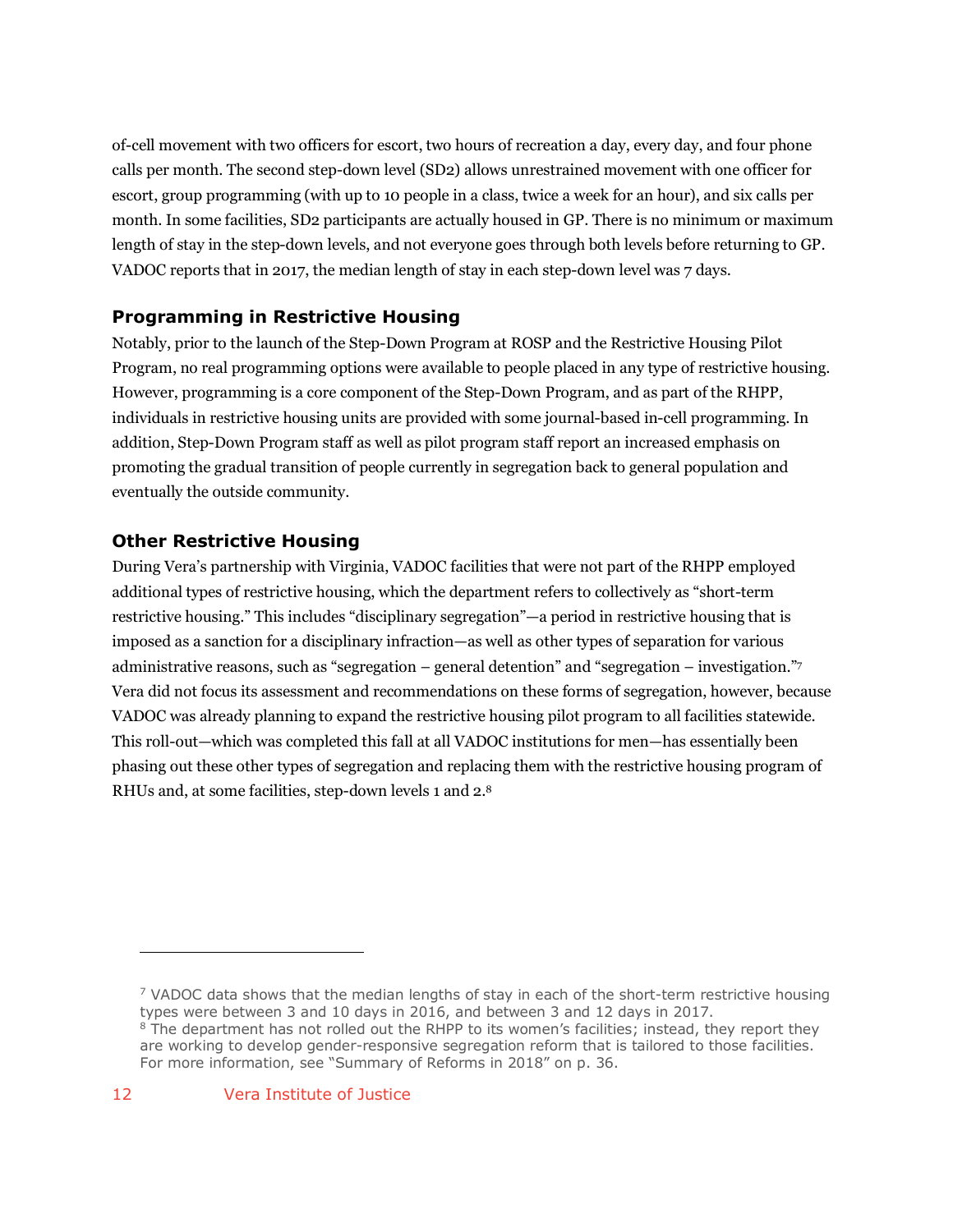# Findings and Recommendations

The kick-off meeting, five facility visits, a review of the administrative data analysis that Virginia provided to Vera, and ongoing discussions with VADOC leadership and staff allowed the Vera team to better understand the department's use of segregation and the reforms that have been piloted and implemented so far. The team was also able to discuss strengths, challenges, and innovations at each facility visited with both leadership and line-level staff.

The following findings and recommendations reflect VADOC policy and practice *at the time of Vera's assessment in 2017*, though Vera is aware that the department has continued to move forward with significant reforms in the subsequent period (which are discussed later in this report, on p. 36). These findings and recommendations are centered on the three goals for further reform that VADOC articulated at the beginning of this partnership: enhancement of the Step-Down Program and system-wide implementation of the Restrictive Housing Pilot Program; culture change, particularly regarding ending the use of restrictive housing for disciplinary infractions; and reducing restrictive housing for people with mental health needs.

**These recommendations are all grounded in the underlying principle that restrictive housing should be used** *only* **as a last resort,** *only* **as a response to the most serious and threatening behavior, for the shortest time possible, and with the least-restrictive conditions possible.**

### Overall Restrictive Housing and the Step-Down Program

#### **Findings**

### **Finding 1: VADOC has significantly reduced the population in restrictive housing settings over the past two years—from 5 percent of its total population in 2016 to 4.1 percent in 2017, and then to 3 percent in 2018.**

According to the department's data analysis, at the end of January 2016, 1,513 incarcerated people were in any restrictive housing status, representing 5 percent of the total population of VADOC facilities. <sup>9</sup> At the end of July 2017, 1,195 incarcerated people—or 4.1 percent of the total population—were in a restrictive

<sup>9</sup> In this data analysis, restrictive housing status refers to people housed in Security Level S.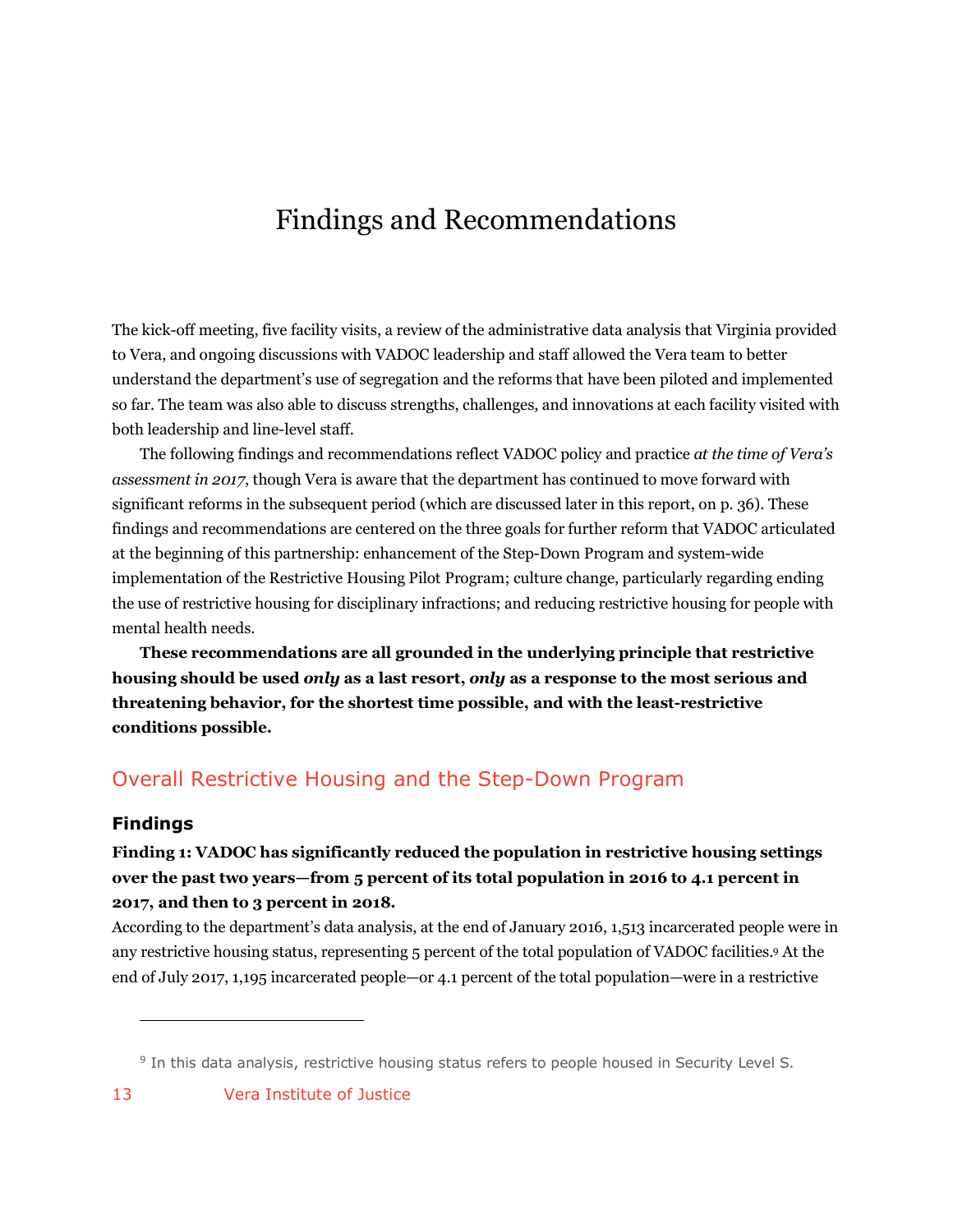housing setting. At the end of July 2018, there were 870 people in some form of restrictive housing, representing 3 percent of the total population.

### **Finding 2: Non-segregation sanctions were utilized in response to a majority of disciplinary infractions, while 20 percent of infractions resulted in a segregation sanction.**  Data analysis from VADOC indicates that in 2016, a non-segregation sanction was imposed for 80 percent (23,118) of the 28,749 Disciplinary Offense Reports.10

### **Finding 3: There has been a reduction in the number of people released directly to the community from segregation, though not a complete elimination of the practice.**

In FY2016, 312 people left VADOC custody and returned to the community directly from restrictive housing; three of those individuals were released directly from the generally longer-term restrictive housing of Level S at ROSP or WRSP. In FY2017, 232 people returned to the community directly from restrictive housing, with one of those individuals being released from Level S.11 In addition to fewer people being released directly from restrictive housing, there has been an increased focus on providing reentry programming and preparation, even to people in the higher security levels at ROSP and WRSP.

**Finding 4: There is a need for safe, appropriate housing and programming for individuals who have gone through the Intensive Management track of the Step-Down Program but who are still housed in a restrictive setting for long periods of time, as they are considered by the department to be too dangerous to be released from the Step-Down Program.** As noted above, individuals who VADOC has deemed particularly dangerous are placed in the IM track of the Step-Down Program. After progressing through the IM step-down levels, some people may "cross over" by being reclassified to the SM track, where they may progress through the SM levels and eventually be released to general population housing.12 However, for those people who remain in the IM track, the

at Red Onion or Wallens Ridge State Prisons; in RHUs, SD1, or SD2 at facilities with the Restrictive Housing Pilot Program at the time; or in the various types of "short-term restrictive housing" at other facilities. While VADOC does not consider SD1 and SD2 to be restrictive housing, Vera is including those statuses in this restrictive housing count due to the restrictive nature of their conditions. People in SD1 or SD2 made up relatively small proportions of the total restrictive housing population, however; in January 2016 there were 0 people in each status (as the pilot program had not yet been launched), in July 2017 there were 23 people in SD1 and 5 in SD2, and in July 2018 there were 15 and 33 people in SD1 and SD2, respectively.

 $10$  Since Vera's assessment, VADOC has shared updated data analysis showing this proportion has increased: non-segregation sanctions were imposed 92 percent of the time (for 23,024 of the 25,135 Disciplinary Offense Reports) in 2018, as of this report's release in December.

 $11$  The department reports that these numbers have continued to decline: in FY2018, 219 people were directly released from restrictive housing to the community, none of whom were released directly from Level S.

<sup>&</sup>lt;sup>12</sup> VADOC reports that since 2016, 42 people who were initially classified to the IM pathway of the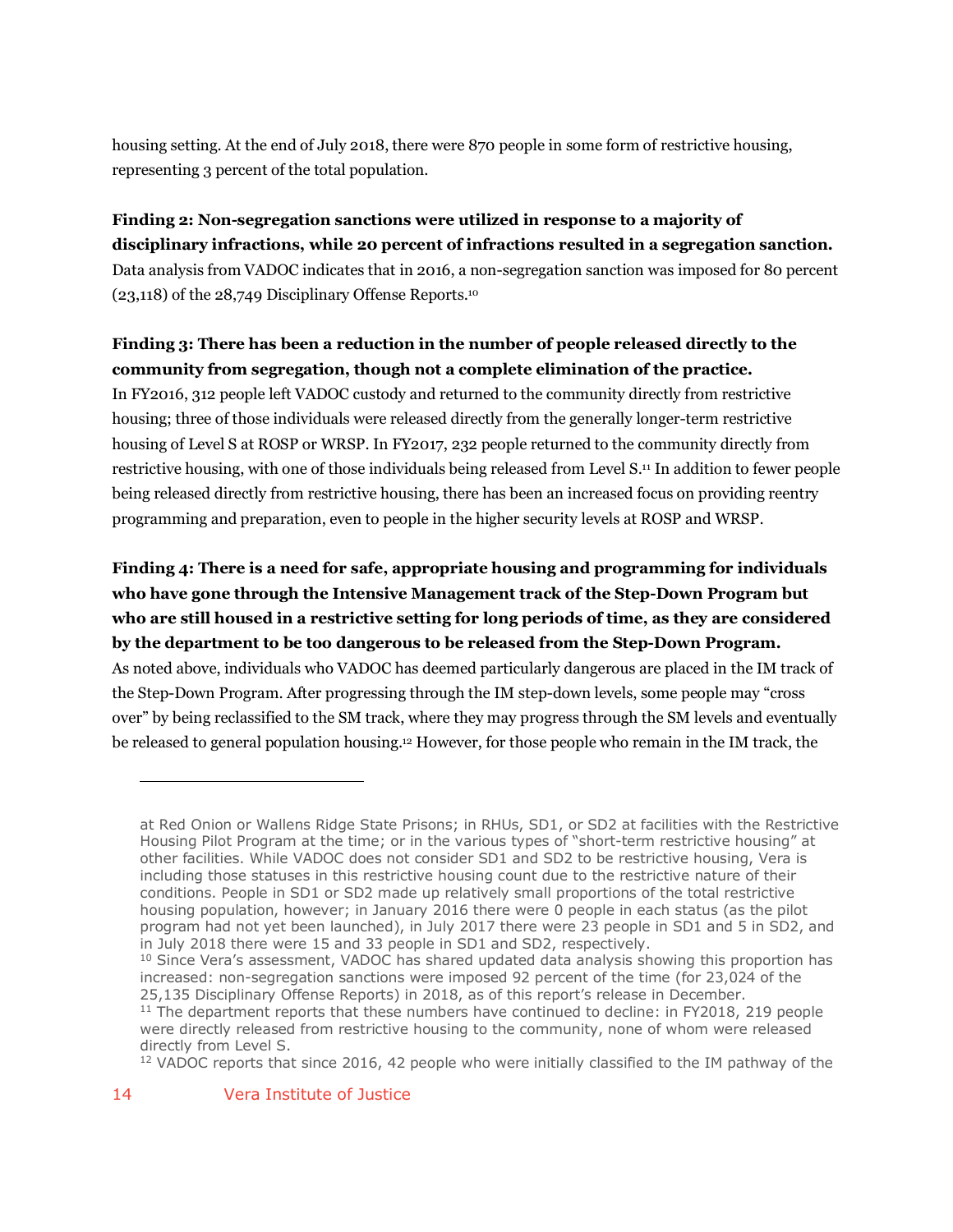last level of the Step-Down Program that they can progress to is a housing unit called IM Closed Pod. At the time of Vera's visit to ROSP, conditions in this pod were less restrictive than other levels of the IM track but still restrictive in nature, especially in comparison to general population.13 People in this environment had only segregated recreation time (in separate recreational enclosures), were not allowed unrestrained contact with staff (though they could walk unrestrained to recreation and showers, alone), were provided programming and jobs on the unit only while being restrained in secure programming desks, could not receive contact visits until progression to "Phase II" (after at least 12 months), and in general did not have access to the kinds of off-unit opportunities that individuals in GP receive, such as education, vocational training, and group meals and recreation.

Some people have remained in these restrictive conditions for long periods, sometimes years, because the department judges them to pose a threat to others and be too dangerous to advance to a lower security level. In an attempt to address this issue, the department at one point brought in FBI profilers to assess these individuals in order to help determine how to best manage them, but this did not result in a clear path forward. Therefore, the challenge of how to ensure safety but also transition incarcerated people out of long-term restrictive housing conditions remains, and during Vera's visit to ROSP this issue was raised by staff who desired to find the best way forward.

#### **Recommendations**

### **Recommendation 1: Expand strategies to further increase out-of-cell time and reduce isolation, idleness, and restrictions throughout the Step-Down Program, in order to minimize the negative effects of segregation.**

As noted above, the Step-Down Program model entails providing incarcerated people with in-cell and outof-cell programming, gradually increasing privileges, and gradually decreasing restrictions. For example, people in certain levels of the program are allowed some unrestrained movement and can attend programming in small groups, while they are restrained in secure programming desks. However, there is still more that can be done, and it is crucial for VADOC to continually look for safe and effective ways to further expand their efforts to make each level of the Step-Down Program less isolating and restrictive. This is essential in order to mitigate the negative impacts of living in segregation, particularly on mental health, and to better prepare people for release to GP and ultimately the community.

Accordingly, VADOC should work to increase the amount of out-of-cell time permitted for people in each level, including by allowing small group recreation for compatible individuals and expanding other congregate activity and privileges where appropriate. Additionally, the department should create more

Step-Down Program have been transferred to the SM track.

 $13$  The department considers the IM Closed Pod to be a type of general population housing unit. In this report, however, Vera is referring to GP conditions as those that are far less restrictive than highly-restrictive environments like the IM Closed Pod, with more out-of-cell time and fewer restrictions.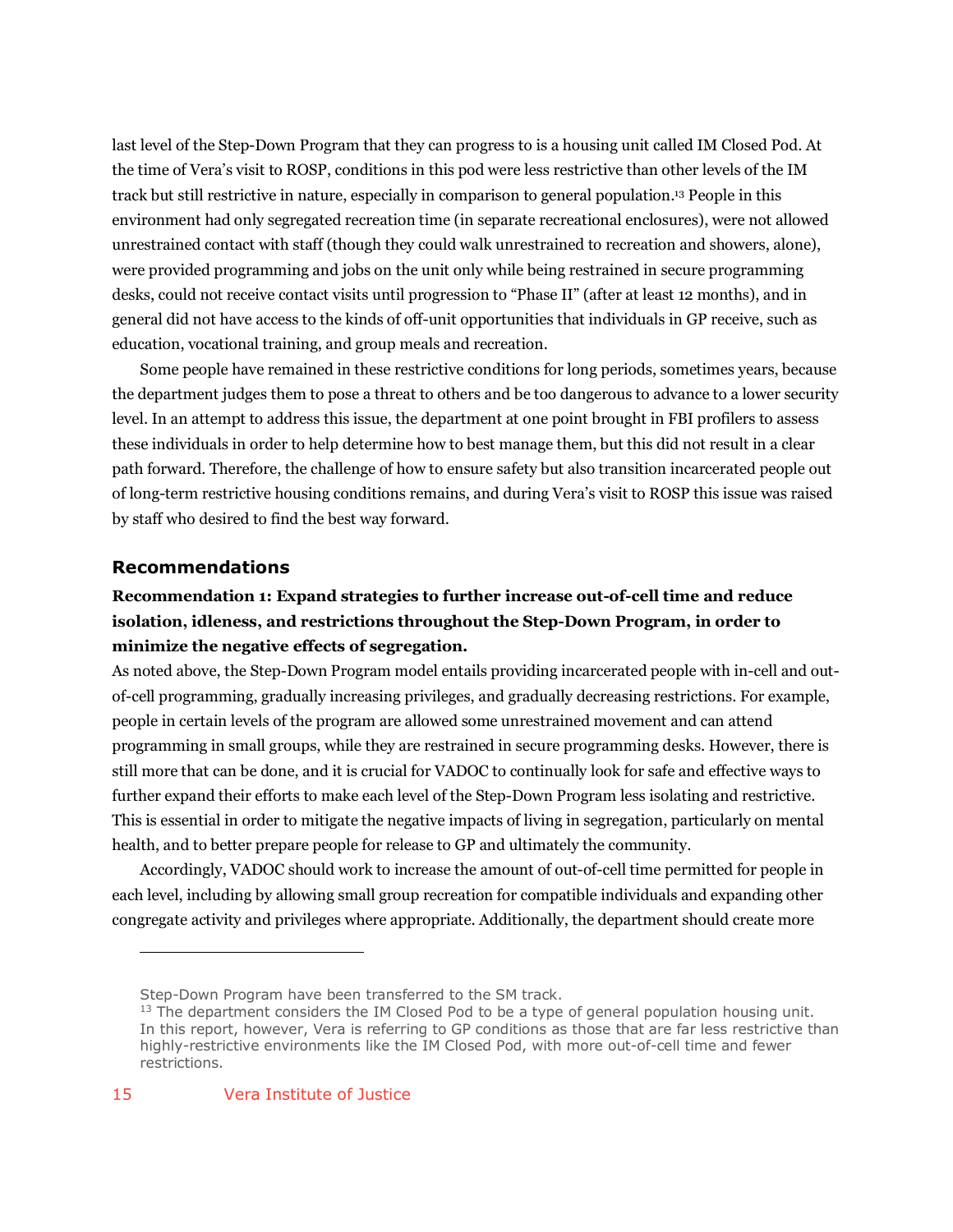opportunities for productive in-cell activities, such as delivering programming and activities via televisions, MP3 players, or tablets and using the facility's treatment officers (TOs) to further engage incarcerated people.14 This should not, however, be a substitute for the provision of out-of-cell individualized or group counseling and other programming.

It is also important to progressively introduce opportunities for individuals to make decisions, exercise agency, and control aspects of their environment. Research shows that the lack of control incarcerated people have over their surroundings and their inability to make many decisions can lead to "institutionalization" or "learned helplessness," a condition associated with poor mental health and lack of motivation and which could make readjustment to less restrictive housing more difficult.15 Accordingly, the introduction of environmental conditions to counter this may help improve mental health outcomes. These could include simple privileges and responsibilities that allow people to develop or retain some sense of control of their surroundings, such as access to an alarm clock, use of a radio, control of their cell lighting, and wall decorations.

Staff at ROSP seem to have demonstrated creativity and flexibility in implementing the reforms of the Step-Down Program. The department should engage with staff as well as people incarcerated at ROSP, to get their input and ideas for additional opportunities to make conditions at the facility less isolating and restrictive, so that they increasingly resemble the general population housing into which the department hopes to eventually transition the Step-Down Program participants.

### **Recommendation 2: Modify conditions in the IM Closed Pod to create the least restrictive environment safely possible for people in the IM track of the Step-Down Program who have not progressed to a lower-security level, general population setting.**

Continued separation from general population need not mean severe isolation and restrictions. The goal of separating people deemed too dangerous for GP can still be achieved by housing this group separately and in an environment with increased security measures and higher staffing levels, for example, but which is less restrictive than traditional segregation or the IM phases of the Step-Down Program. This environment could serve as an in-between option for those who have gone through the steps of the program but who are not yet considered ready for GP. The goal would be to create the least restrictive

 $14$  Treatment officers are corrections officers who receive special training in communication, mental health, and other areas and are then able to facilitate certain programs, in addition to performing security-related tasks.

<sup>&</sup>lt;sup>15</sup> For example, see M. Schweitzer, L. Gilpin, and S. Frampton, "Healing spaces: elements of environmental design that make an impact on health," *Journal of Alternative and Complementary Medicine* (New York, N.Y.), 10 Suppl 1, S71-83.; Ulrich et al., "Effects of interior design on wellness: theory and recent scientific research," J*ournal of Health Care Interior Design: Proceedings from the ... Symposium on Health Care Interior Design*, Symposium on Health Care Interior Design, 3, 1991, 97–109; and Ulrich et al., "Environment's impact on stress," in *Improving healthcare with better building design* (Chicago, IL: Health Administration Press, 2006).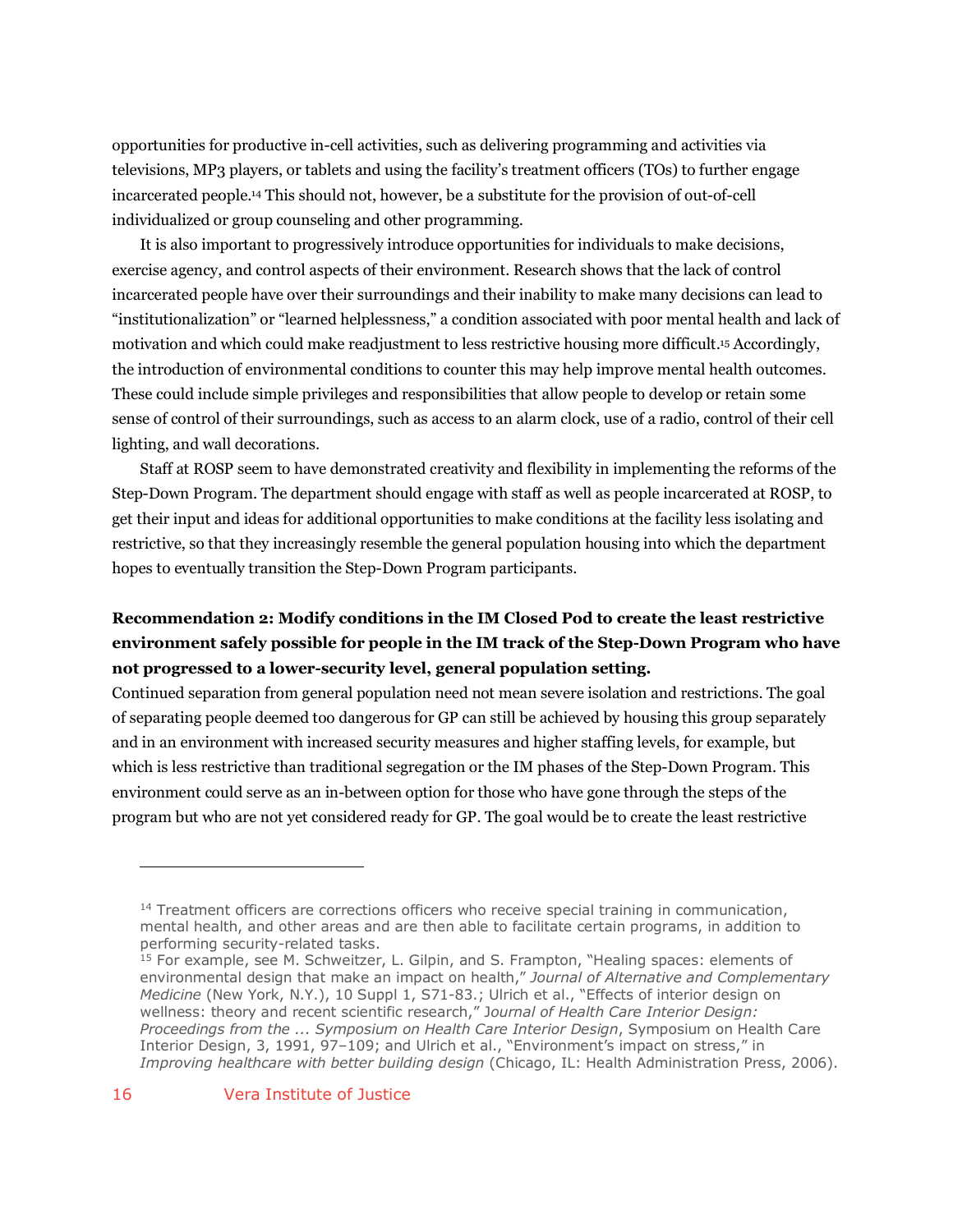setting possible—as close to a GP-like setting as possible in terms of out-of-cell time, congregate activity, use of restraints, and programming—while still maintaining a smaller, more structured and secure environment. This would help to ensure that no one spends significant periods of time in highly restrictive conditions that could lead to significant mental health impacts and other negative effects of isolation.

### **Recommendation 3: Develop transition plans for program continuation once participants complete the Step-Down Program.**

Program staff observed that some participants can lose their programmatic gains upon completion of the Step-Down Program and transfer to another facility. It is important that program graduates have a comprehensive plan in place for their transition to a less restrictive setting that continues to support and preserve cognitive behavioral growth.16 For example, the post-program plan could continue mental health symptoms management classes like those in the Step-Down Program, to further emphasize healthy relationships and to practice self-regulation techniques. Also, staff expressed their belief that participation in cognitive behavioral programming prior to reentry programming would improve program participation and ultimately lead to better outcomes overall. Accordingly, whenever possible, reentry programming could be timed to begin later, to coincide with graduation from the Step-Down Program and therefore follow cognitive behavioral programming.

### **Recommendation 4: Conduct an in-depth, independent process and impact evaluation of the Step-Down Program.**

Vera recommends that VADOC consult with an external researcher who would have the ability and capacity to further evaluate the Step-Down Program, now that it has been operational for several years. This researcher could closely examine all relevant data, interview numerous staff and incarcerated people, and review all relevant policies and procedures, in order to provide detailed feedback; quantify the impact that the program has had on the use of segregation, behavioral outcomes, and institutional safety; and suggest modifications to further improve the program, along with expanding the data reporting and data collection processes. A more comprehensive study such as this could also benefit the field by identifying evidence based practices. The Step-Down Program is a pioneering and significant program for reducing the number of people in long-term restrictive housing. It will be crucial for VADOC to continue evaluating and measuring the program's success, as well as to make further reforms to continue to progress and advance its goals. It will also be imperative for the department to promote transparency by sharing information about the program and its outcomes with staff, incarcerated people, external stakeholders, and the public.

<sup>&</sup>lt;sup>16</sup> VADOC notes that it provides a "booster" version of the "Thinking for a Change" program to people who have progressed out of the Step-Down Program and into Level 5 GP, and those program graduates also have access to the same programming available to others in GP.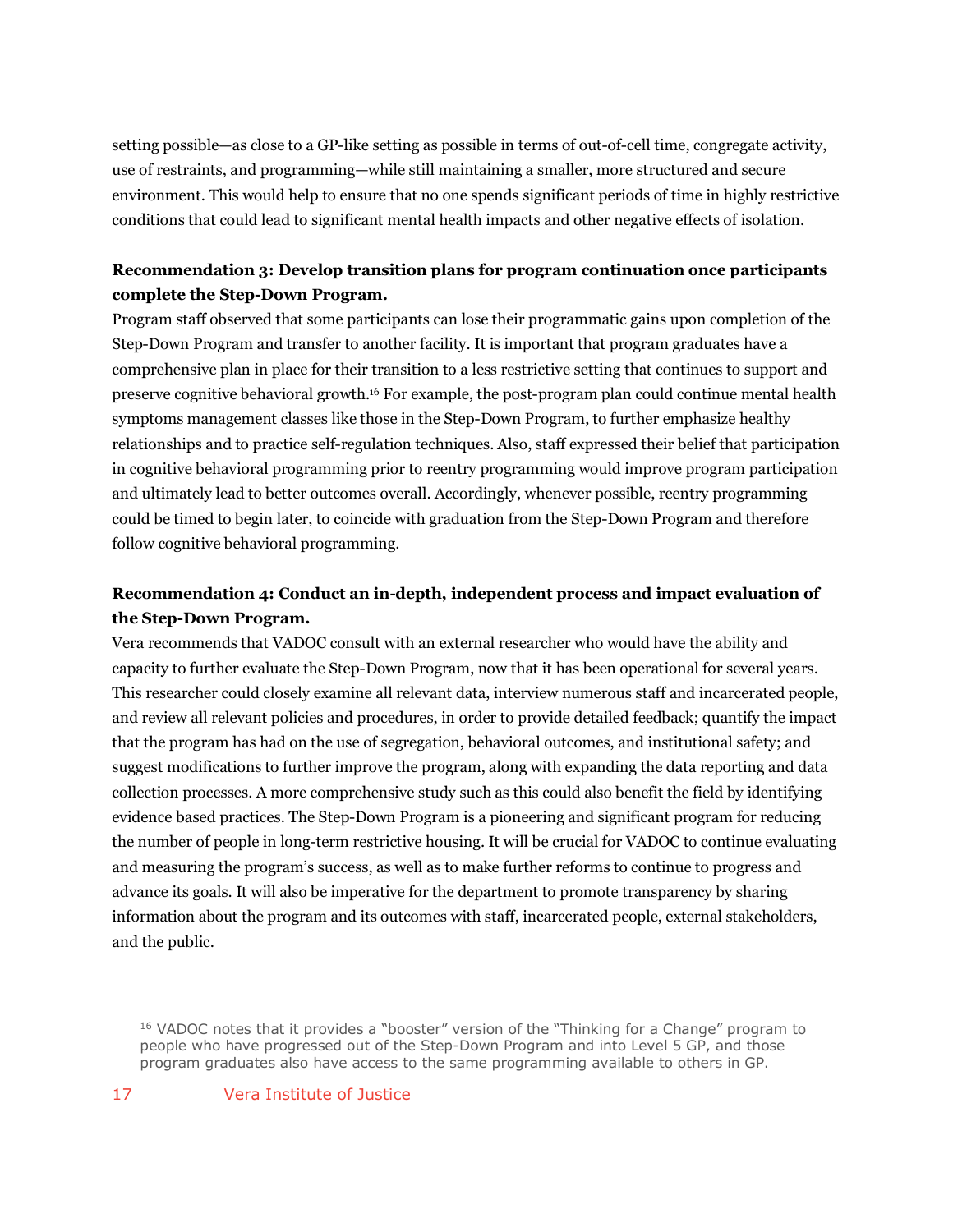# Restrictive Housing Pilot Program

### **Findings**

### **Finding 1: At the pilot sites, the median length of stay in restrictive housing units (RHUs) was around 2 weeks.**

According to VADOC data for calendar year 2017, the median length of stay in an RHU was 13 days, and it was 7 days for each step-down level, SD1 and SD2.

#### **Finding 2: The populations in RHUs decreased in the pilot program sites.**

Both the Greensville and Buckingham pilot sites reported that their RHUs had often had many empty beds since implementation of the pilot program began. Staff attributed some of the reduction to the reforms brought by the pilot program, particularly the focus on increased communication with incarcerated people and using alternatives to restrictive housing whenever possible. The increased number of empty beds at both facilities may also have be due in part to the fact that the pilot sites no longer accepted transfers to segregation from other facilities that were not part of the pilot.

### **Finding 3: Staff reported seeing improved behavior, a calmer environment, and higher staff morale in RHUs.**

Staff reported that the elimination of disciplinary segregation and having fewer people overall in RHUs had resulted in fewer incidents in restrictive housing units, a more peaceful living environment for RHU participants, and a more desirable work assignment for RHU staff.

### **Finding 4: Staff reported a perceived increase in disciplinary infractions in general population at pilot facilities.**

Vera has not seen specific data on infractions at the pilot facilities, which could support or counter this perception, but staff suggested that a perceived spike in disciplinary infractions may have been an unintended consequence of returning individuals to general population from restrictive housing without having in place sufficient alternatives and programmatic responses to negative behavior that do not include disciplinary segregation.

### **Finding 5: Staff noted a significant cultural shift towards more communication and the use of alternatives to segregation.**

The staff Vera spoke to at the two pilot sites noted a significant cultural shift towards more communication—among staff and, notably, between staff and incarcerated people—as well as a growth in receptiveness to utilizing alternatives to segregation. Staff at Greensville and Buckingham reported that greater efforts are now employed to resolve conflicts by moving people to different GP housing units,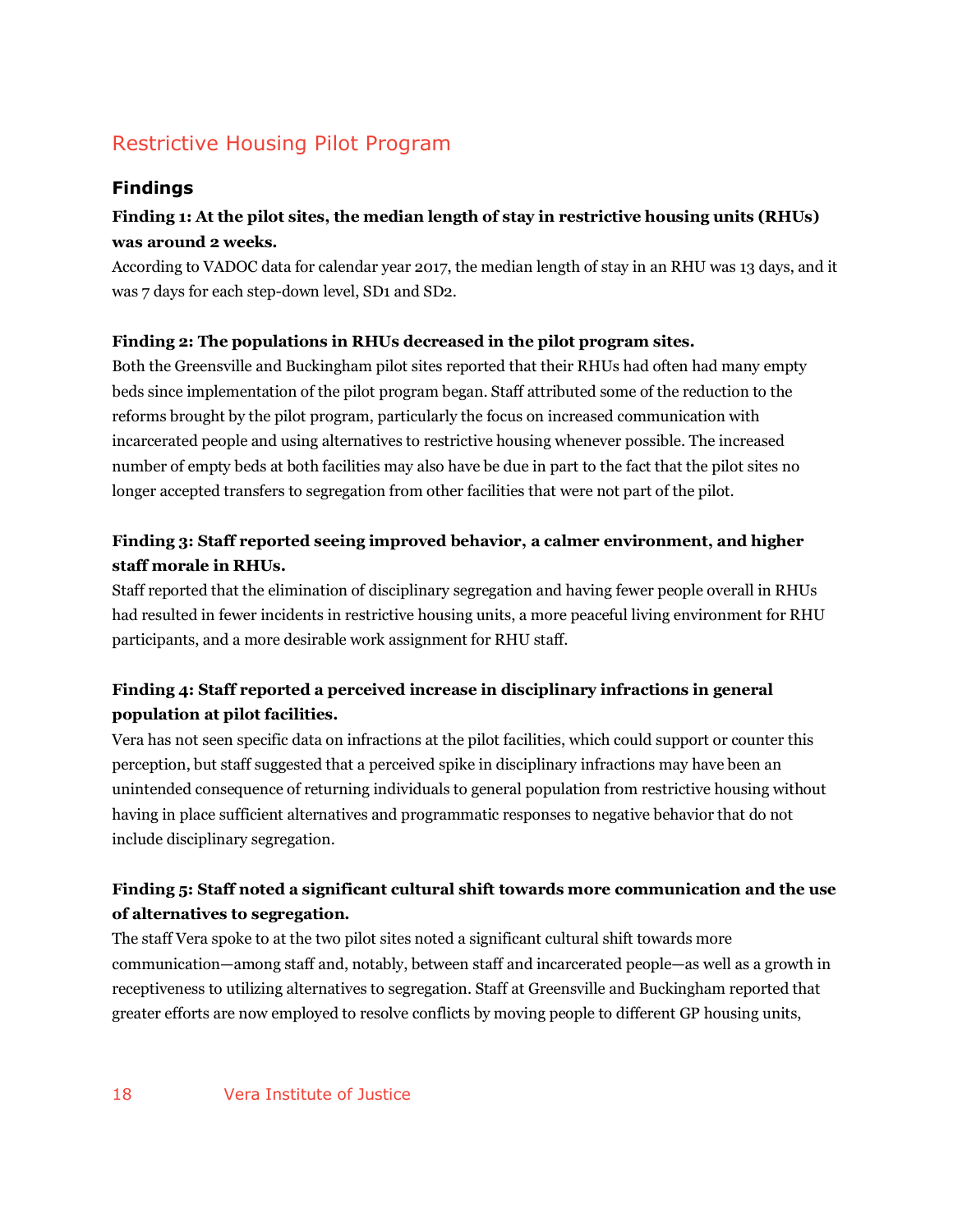mediating disputes, and employing other responses, rather than resorting to restrictive housing.17 Several facility staff reflected on how, in the past, any infraction could potentially result in someone being placed in segregation, either temporarily or for extended periods. Now, however, behavior must represent a "real threat" to pilot program facilities in order to warrant restrictive housing.

#### **Finding 6: RHUs offer some programming—though it remains limited.**

A key part of the pilot program model involves offering programming in RHUs, in contrast to disciplinary segregation, where there was no programming. However, staff reported that the only programming offered in RHUs is in-cell journaling. The programming is meant to include interaction with treatment officers, but staff at the pilot sites reported that, due to lack of availability of TOs and other staffing limitations, such interaction was not always provided on a consistent basis.

### **Finding 7: Conditions in the RHU step-down levels SD1 and SD2 are less restrictive than RHU, but still significantly more restrictive than general population.**

SD1 and SD2 are step-downs from the RHU, in the sense that these levels allow some additional privileges and unrestrained movement, plus SD2 allows some out-of-cell programming. However, at the time of Vera's assessment, both SD levels allowed people only two hours out-of-cell recreation per day, seven days per week. VADOC reports that people in SD2 also receive some out-of-cell group programming, for one hour twice per week, and may be allowed to eat their meals in small groups on the unit. Nevertheless, SD1 allows the confinement of people in their cells for 22 hours per day and does not afford meaningful opportunities for congregate activity, and SD2 is also still considerably more restrictive than GP.

#### **Finding 8: Staff at Buckingham Correctional Center reported occasionally placing individuals in restrictive housing for a temporary respite or "cool-down" period.**

While the practice is relatively rare, staff at BKCC described occasionally using their restrictive housing unit as a place to allow incarcerated people to "cool down" for a few hours at a time. In such instances, the involved party or parties still receive a charge for any related disciplinary infraction, but can usually return to general population after the "cool-down" period, as opposed to being placed in restrictive housing for a typically longer period. In addition, staff at Marion Correctional Treatment Center referenced the effectiveness of a former similar use of "time out" rooms (prior to the elimination of these rooms in order to meet standards to receive licensure from the Department of Behavioral Health and Developmental Services); these rooms had been used to de-escalate volatile situations by allowing individuals to "cool off" for no more than four hours at a time, in lieu of placement in segregation for longer time periods.

<sup>&</sup>lt;sup>17</sup> Staff in the ROSP Step-Down Program reported similar culture changes.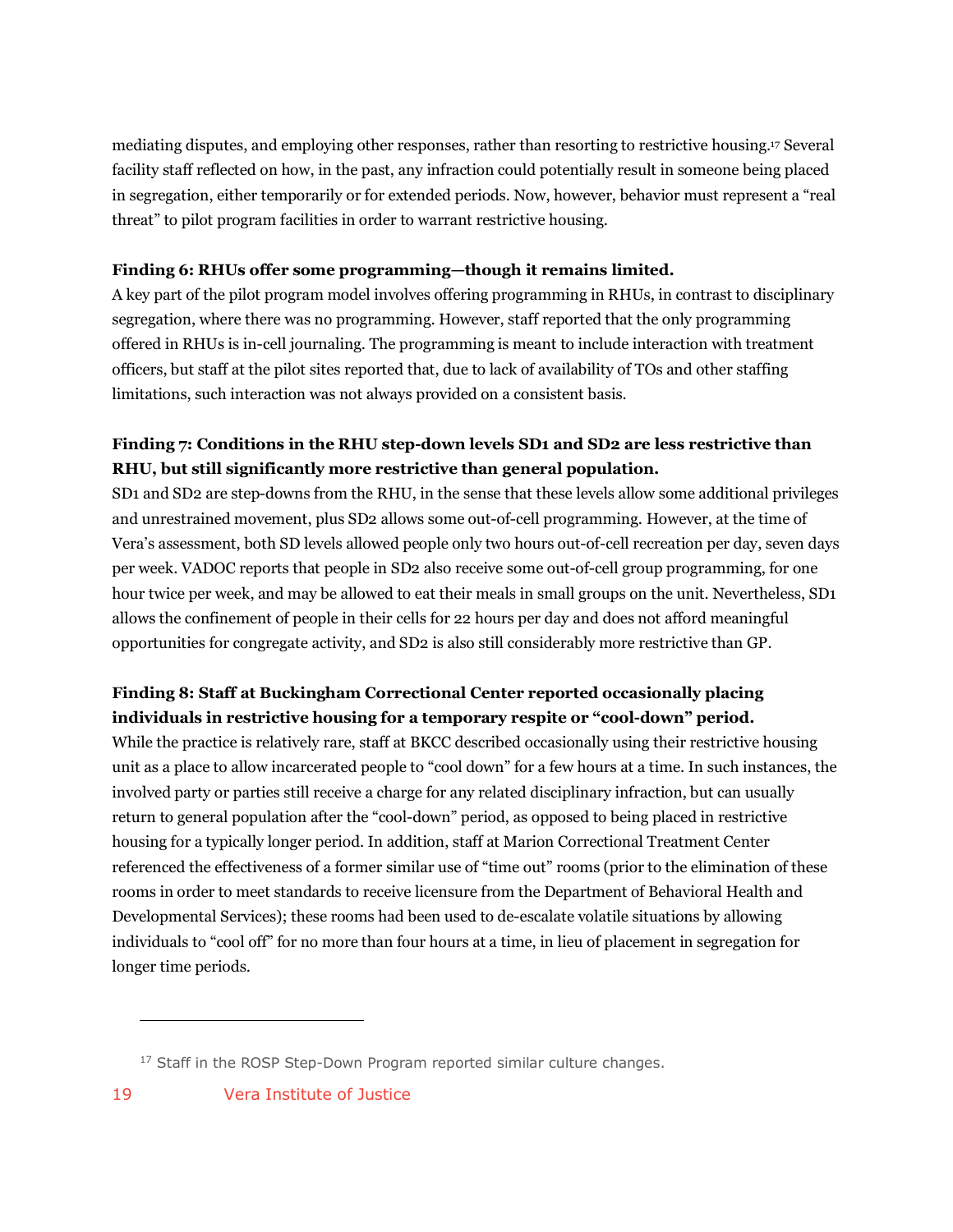#### **Recommendations**

#### **Recommendation 1: Increase the use of designated "cool-down" spaces.**

Overall, there is a need to provide incarcerated individuals with opportunities, not involving placement in segregation, to cool down in the build-up to, during, or following volatile or otherwise intense situations. VADOC should develop designated spaces, located somewhere besides restrictive housing, that are a calming environment designed to promote de-escalation. The Oregon Department of Corrections, for example, has "blue rooms" where nature videos are shown, while Colorado has de-escalation rooms with murals, soothing music, and comfortable chairs.18 The use of such spaces should become a standardized practice throughout the system, in general population as well as restrictive housing. Accordingly, VADOC should examine each facility to identify spaces that could potentially be used and create a policy to promote their use.

### **Recommendation 2: Provide clear and objective guidelines to help staff determine what constitutes an "unacceptable risk" or true "threat" that merits restrictive housing placement.**

According to policy, under the Restrictive Housing Pilot Program, incarcerated people should only be placed in restrictive housing if "their presence in the general population poses an unacceptable risk to the offender, other offenders, institutional staff, or the safe, secure operation of the institution."19 While there needs to be flexibility to account for various situations, it is important to have clear guidelines for staff as they determine what does or does not rise to the level of an "unacceptable risk" that merits RHU placement. Such guidelines should not be overly specific or rigid, such as a list of infractions for which individuals should always be placed in restrictive housing. But, for example, some jurisdictions specify that restrictive housing should be used only in response to certain situations, like serious acts of violence or recent escapes.20 Clarifying the criteria for what constitutes a "real threat" to a facility will help ensure that staff responses throughout the system are consistent, and that moving away from disciplinary segregation towards using restrictive housing based on risk does not result in people being placed in RHUs due to minor misconduct.

<sup>&</sup>lt;sup>18</sup> See National Institute of Corrections, "Oregon Prison Tackles Solitary Confinement with Blue Room Experiment," August 26, 2014; and Rick Raemisch and Kellie Wasco, *Open the Door: Segregation Reforms in Colorado* (Colorado Department of Corrections, 2015).

<sup>19</sup> VADOC, Operating Procedure 841.4 "Restrictive Housing Units," April 1, 2016, p. 4.  $20$  For example, the Nebraska Department of Correctional Services (NDCS) limits placement of a person into "immediate segregation" to situations that meet certain fairly specific criteria, such as "[a] serious act of violent behavior (i.e., assaults or attempted assaults)…, [a] recent escape or attempted escape from secure custody…, [and t]hreats or actions of violence that are likely to destabilize the institutional environment to such a degree that the order and security of the facility is significantly threatened," among others. NDCS, "Administrative Regulation 210.01: Restrictive Housing" (effective July 1, 2016).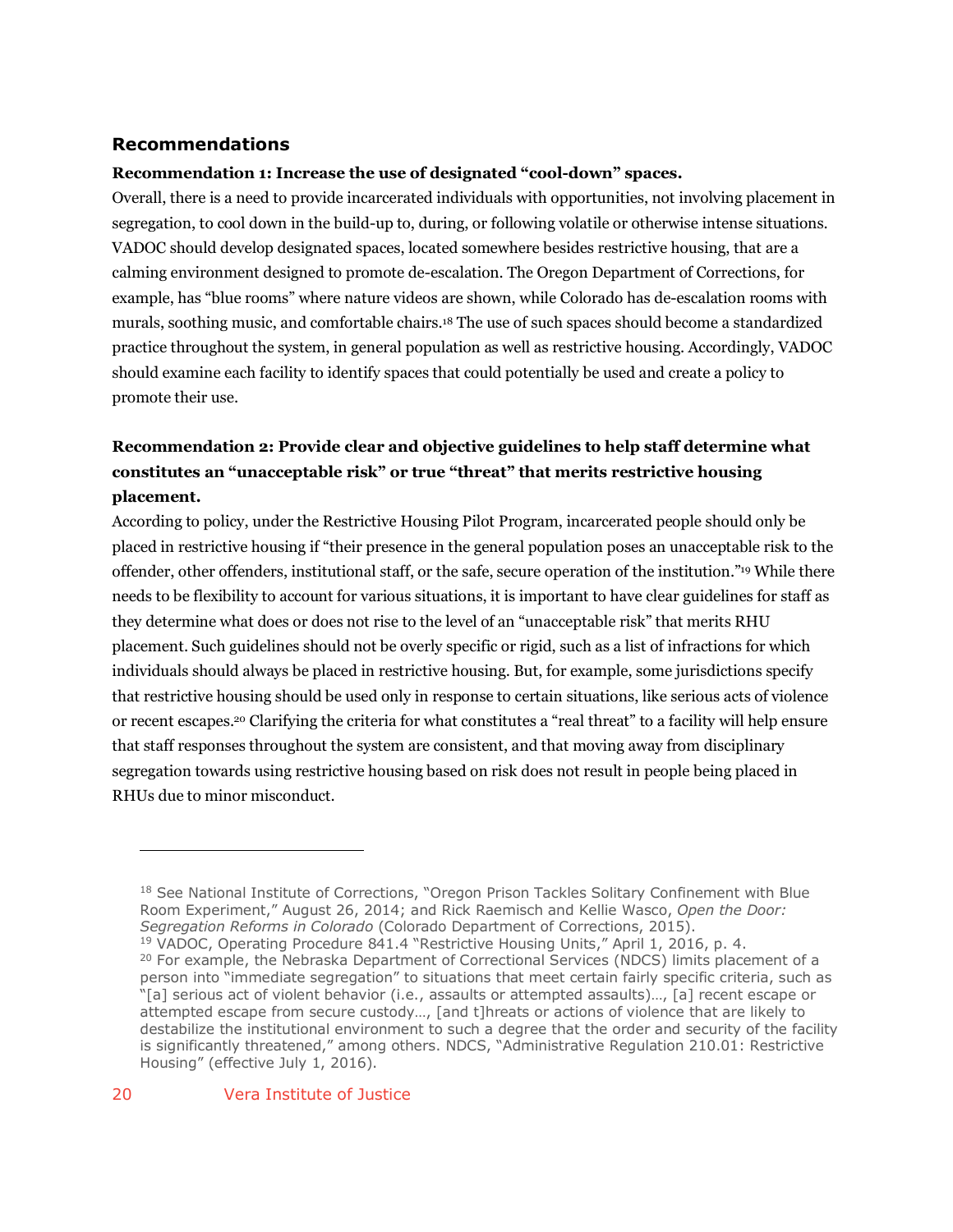#### **Recommendation 3: Review a person's initial placement in RHU within 24 hours.21**

Decreasing the time between placement in RHU and a higher-level review of such placement—from the 72 hours required in the RHPP policy to 24 hours—would help to more quickly ensure that no one is in RHU unnecessarily. This is in line with both the American Correctional Association's restrictive housing standards and the U.S. Department of Justice's guiding principles on restrictive housing, which call for a review of segregation placement by a higher authority within 24 hours.<sup>22</sup>

#### **Recommendation 4: Expand programming in RHUs.**

This could include the following:

- **a.** Ensure that the existing programming is truly interactive by having treatment officers work in all RHUs, so that they can facilitate interactions with incarcerated people. It would also be helpful to prioritize the presence of TOs in RHUs, so they are not frequently pulled to work in other positions.
- **b.** Offer out-of-cell programming for people in RHUs, especially for those who remain for longer periods of time.
- **c.** Offer additional programming in RHUs for people who have already finished—or previously completed—the existing, journal-based programming curriculum.
- **d.** Ensure incarcerated people receive sufficient programming once they are released to general population, to support them in the transition to a less restrictive environment. For example, post-RHU programming could reinforce the types of interpersonal skills necessary to navigate life in general population and emphasize healthy relationships and self-regulation techniques. According to VADOC, the interactive journaling programming used in the RHPP is continued for people once they return to GP, as part of their case plan. The plan also identifies what other programming they need, and they have the same access to this programming as others in general population. The department should ensure that in the period after release from restrictive housing, people are supported with as much appropriate programming and services as possible, to make it more likely they will be able to succeed in general population—and less likely they will be returned to restrictive housing.

<sup>&</sup>lt;sup>21</sup> Note: VADOC reports that it has implemented this policy change; as of January 1, 2018, a person's initial placement in restrictive housing must be reviewed within *24 hours* by the facility unit head or an administrative duty officer. For more on reforms made in the last year, see p. 36. <sup>22</sup> American Correctional Association (ACA), "Restrictive Housing Performance Based Standards" (2016); and U.S. Department of Justice, *Report and Recommendations Concerning the Use of Restrictive Housing: Final Report* (Washington, DC: U.S. Department of Justice, January 2016).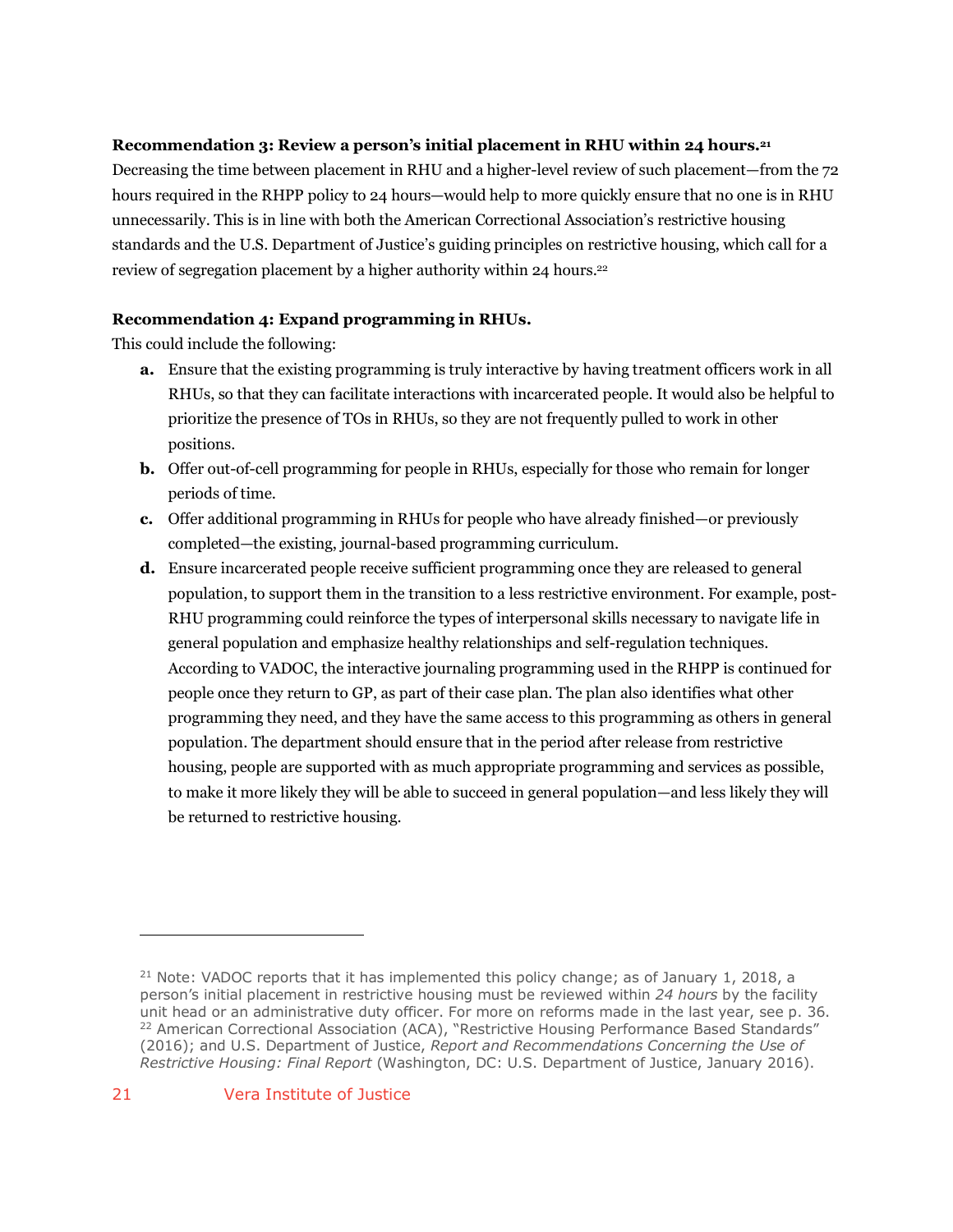### **Recommendation 5: Implement strategies to minimize isolation, idleness, and restrictions in RHU, as well as in SD1 and SD2.**

There is widespread acknowledgement that there are some scenarios when correctional agencies need to be able to "separate" people in a segregated housing unit for legitimate reasons.23 However, as the American Bar Association standards on the treatment of prisoners note, these individuals can and should not be deprived of "items or services" that are "necessary for the maintenance of psychological and physical well-being."24 VADOC has made significant efforts to reduce the amount of time that incarcerated people spend in restrictive housing (as well as in SD1 and SD2), working to move people through the program and back to general population as quickly as possible. Still, even for types of restrictive housing where the average length of stay is of relatively short duration, it is important to expand efforts to make restrictive housing less isolating in order to mitigate the negative impacts of living in segregation particularly on physical and mental health—and to better prepare people for release to general population and ultimately the community. In particular, since SD1 and SD2 are meant to be "steps" on the way to GP, and people in those levels are classified as general population status, it is crucial that their environments resemble GP as much as possible while being separate.

Such efforts should include the following:

**a. Ensure that people in restrictive housing and the step-down levels are held in the least restrictive environments safely possible; maximize out-of-cell time and provide people with meaningful opportunities for recreation, congregate activity, and effective rehabilitation.** At the time of Vera's assessment, people in the pilot program were allowed only two hours out of their cells per day, on average, five days per week initially (in RHU) and seven days per week later (in SD1 and SD2), plus people in SD2 received an extra two hours out per week for programming. Having such minimal time outside of a cell is not healthy for the body or mind. Daily outdoor recreation should be provided—in spaces adequate for physical activity and with equipment for exercising—in addition to expanded opportunities for indoor recreation, particularly when weather conditions prevent outdoor activities. VADOC should also expand the current process for assessing individuals in restrictive housing for compatibility to spend time together in pairs and small groups. This would allow for the introduction of strategies to reduce isolation and idleness by increasing out-of-cell time and congregate activities that provide opportunities for meaningful socialization, such as group programming and structured activities, as well as informal socialization like group time on the tier.

<sup>23</sup> See American Bar Association (ABA), *Standards on Treatment of Prisoners* (2010), Standard 23- 3.8; and U.S. Department of Justice, *Report and Recommendations Concerning the Use of Restrictive Housing: Final Report*.

<sup>24</sup> ABA, *Standards on Treatment of Prisoners* (2010), Standard 23-3.8.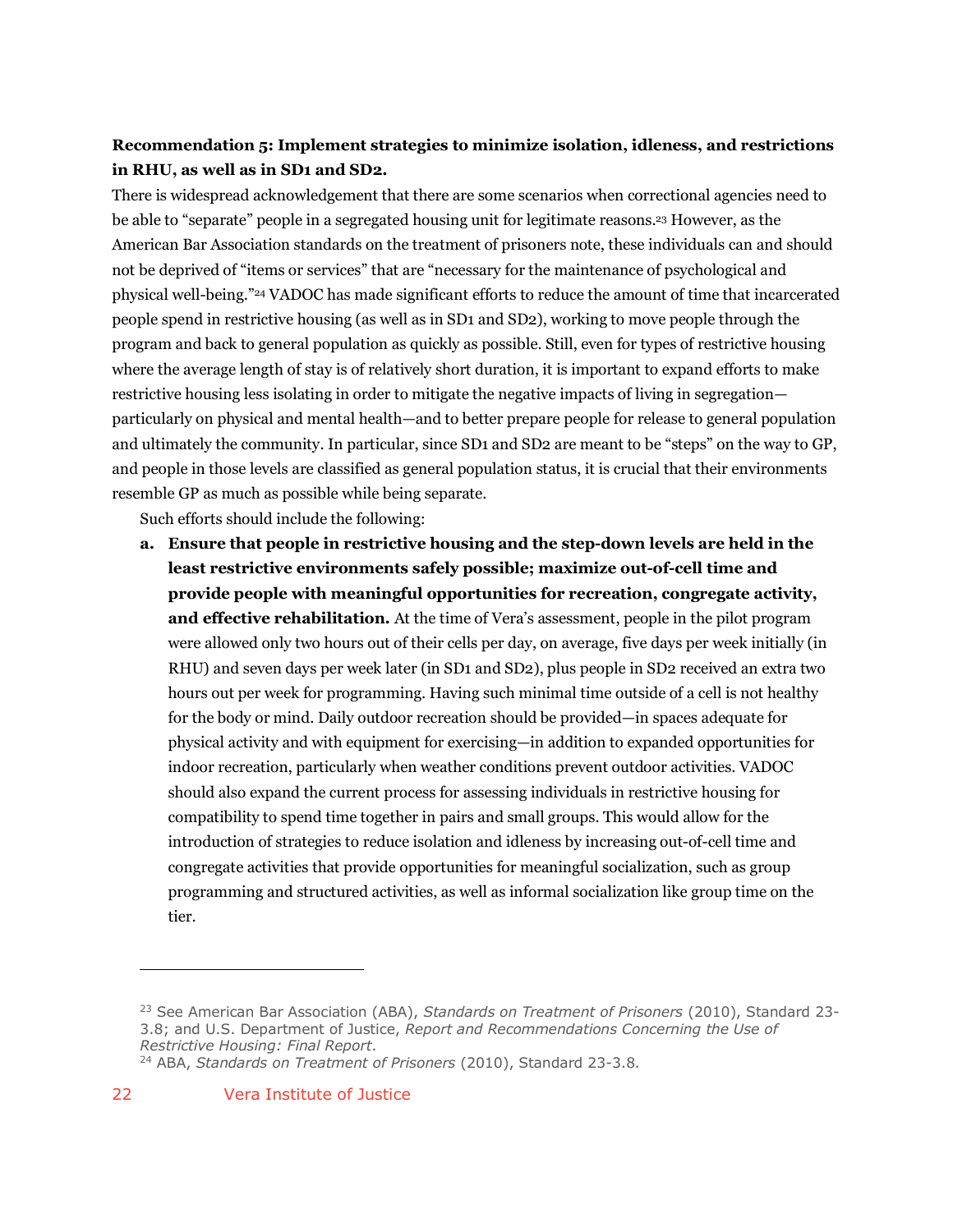- **b. Implement strategies for increasing in-cell activities that reduce idleness, sensory deprivation, and isolation.** In addition to increased out-of-cell time and programming, VADOC should create more opportunities for productive in-cell activities beyond the existing incell journaling. Consider delivering programming and activities via televisions, MP3 players, or tablets. However, this should not be a substitute for the provision of out-of-cell programming.
- **c. Progressively introduce opportunities for individuals to make decisions, exercise agency, and control aspects of their environment.** As noted above, research shows that the lack of control incarcerated people have over their surroundings and their inability to make any decisions can lead to "learned helplessness," a condition associated with poor mental health and lack of motivation. Accordingly, the introduction of environmental conditions to counter this can help improve mental health outcomes. These could include simple privileges that allow people to develop or retain some control over their surroundings, such as access to an alarm clock or control of their cell lighting; VADOC could consult with incarcerated people and staff for ideas.

### **Recommendation 6: Consider using SD1 or SD2 as "step-up" options, where placement could serve as an alternative to RHU.**

In addition to being a step-down from RHU, SD1 and/or SD2 *could* also be used as a "step up" from general population, for people "who have been identified as needing a more structured living environment than in GP but [who] do not need the level of control provided in RHU" (as noted in VADOC policy).25 It is important, however, that this is not used as a way to expand the number of people removed from GP, but rather to further limit how many people are placed in RHU, by providing an alternative to RHU that is less restrictive but still more secure than GP. There would need to be a careful process for review of placements from GP into these step-up levels—similar to the review process for placing someone in RHU—as well frequent reviews of people once there, so they can return to GP as soon as possible. These levels could also be a better place for people who remain in restrictive housing while awaiting placement in the STAR Program or other non-restrictive housing, which Vera heard was a frequent occurrence (see below for more on the STAR Program).

### **Recommendation 7: Expand the Steps to Achieve Reintegration Program (STAR Program) and create additional Secure Allied Management Units (SAMs).26**

Expanding the STAR program—a program for incarcerated people who refuse to leave segregation, often due to fear, to help them gradually transition out of restrictive housing and into general population would help eliminate the long wait times for the program (which Vera was told people often spend in

23 Vera Institute of Justice

<sup>&</sup>lt;sup>25</sup> VADOC, Operating Procedure 841.4 "Restrictive Housing Units," p. 6.

<sup>&</sup>lt;sup>26</sup> See pp. 37-38 for information on VADOC's recent creation of additional SAMs units and planned expansion of the STAR Program.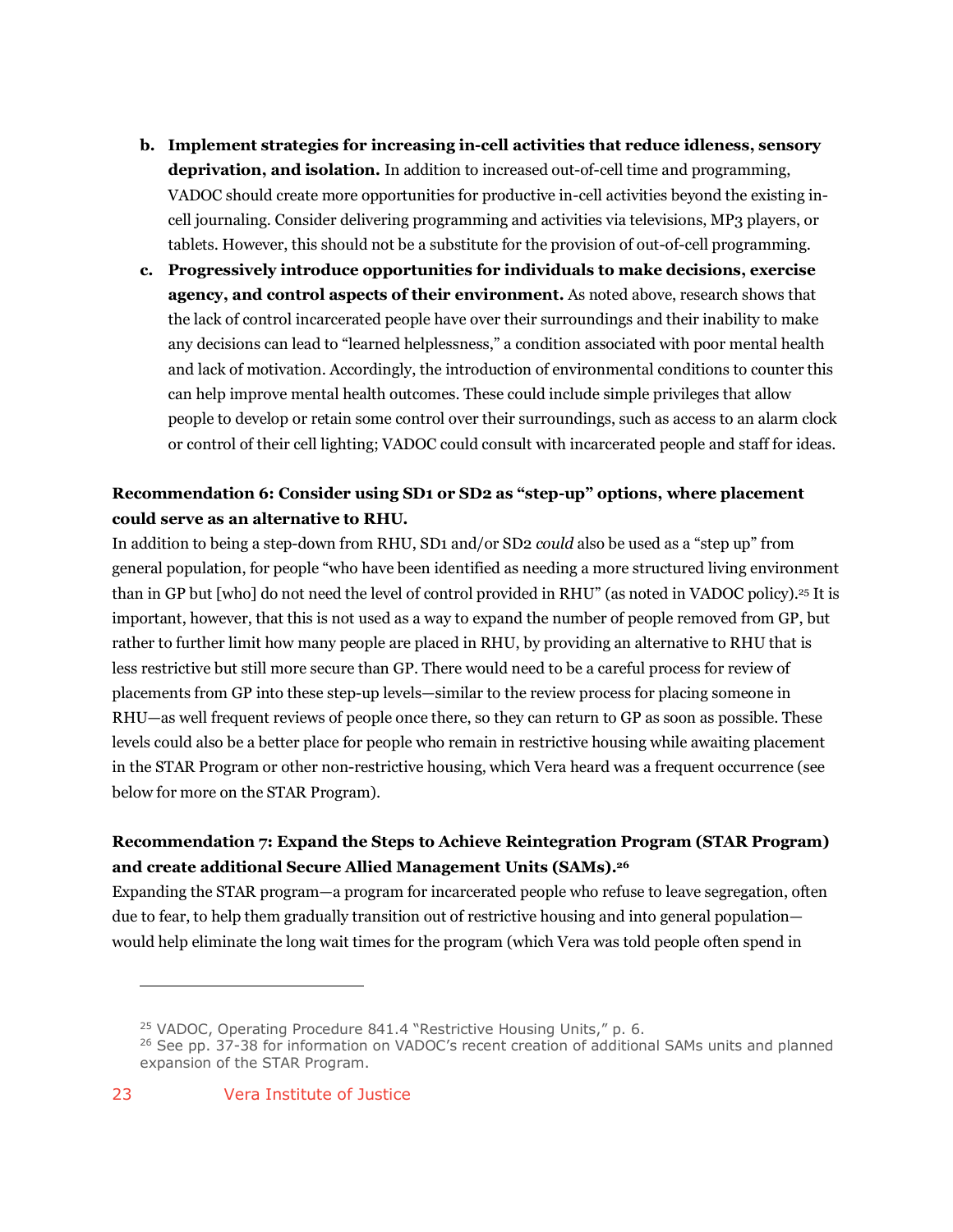restrictive housing). The department should consider adding beds to the existing STAR Program and/or replicating STAR at other facilities throughout the system. Leadership should consider adding cognitive counselors and other staff that can lead and deliver the STAR curriculum as well as using select program graduates to assist in facilitating STAR and other programs, which could potentially further the reach of staff facilitators and provide expanded capacity in the program.

Additionally, replicating SAMs units throughout the department could help address mental health concerns that individuals leaving segregation often face when reintegrating back into general population, and would provide an alternative, non-restrictive housing placement option for certain populations who might otherwise end up in segregation (see page 30 for a description of the SAMs units).

#### **Recommendation 8: Support staff during the roll-out of the pilot statewide:27**

- **a. Ensure that all staff and incarcerated people understand the purpose and goals of the new RHU program.** Employ a coordinated communication strategy, using Learning Teams as well as other measures, to generate staff buy-in and make sure staff statewide have a common understanding of the purpose and goals of RHU. Also ensure that the new system is clearly and adequately explained to the incarcerated population.
- **b. Provide training for all staff.** Include training on how the new system works and why it is being implemented, as well as training on skills that will be helpful to staff, such as communication, de-escalation, and conflict resolution, so staff feel supported and that they have the tools they need to respond to behavior.
- **c. Follow up with communication about how reforms have affected the system.** Share data and other information as it becomes available, especially as it relates to changes in key outcomes such as restrictive housing populations, number of infractions, and frequency of assaults and other violent incidents.

**Recommendation 9: Continuously evaluate the effectiveness of the Restrictive Housing Pilot Program and the statewide roll-out of the pilot with quality assurance measures, outcome measures, and feedback loops, and share the findings of such evaluations.** It is important during and following the roll-out of the pilot to carefully monitor data to determine the program's effects, particularly whether or not RHU populations decrease at other facilities as they did in the pilot sites. Close data monitoring, including rigorous statistical analysis, should be used. In particular, the department should regularly collect and analyze quality assurance measures to ensure fidelity of implementation of the new policy and consistency between facilities, to make sure that the program is being implemented as intended.

 $27$  To learn how VADOC supported staff during the statewide roll-out in 2018, see p. 37-38 below.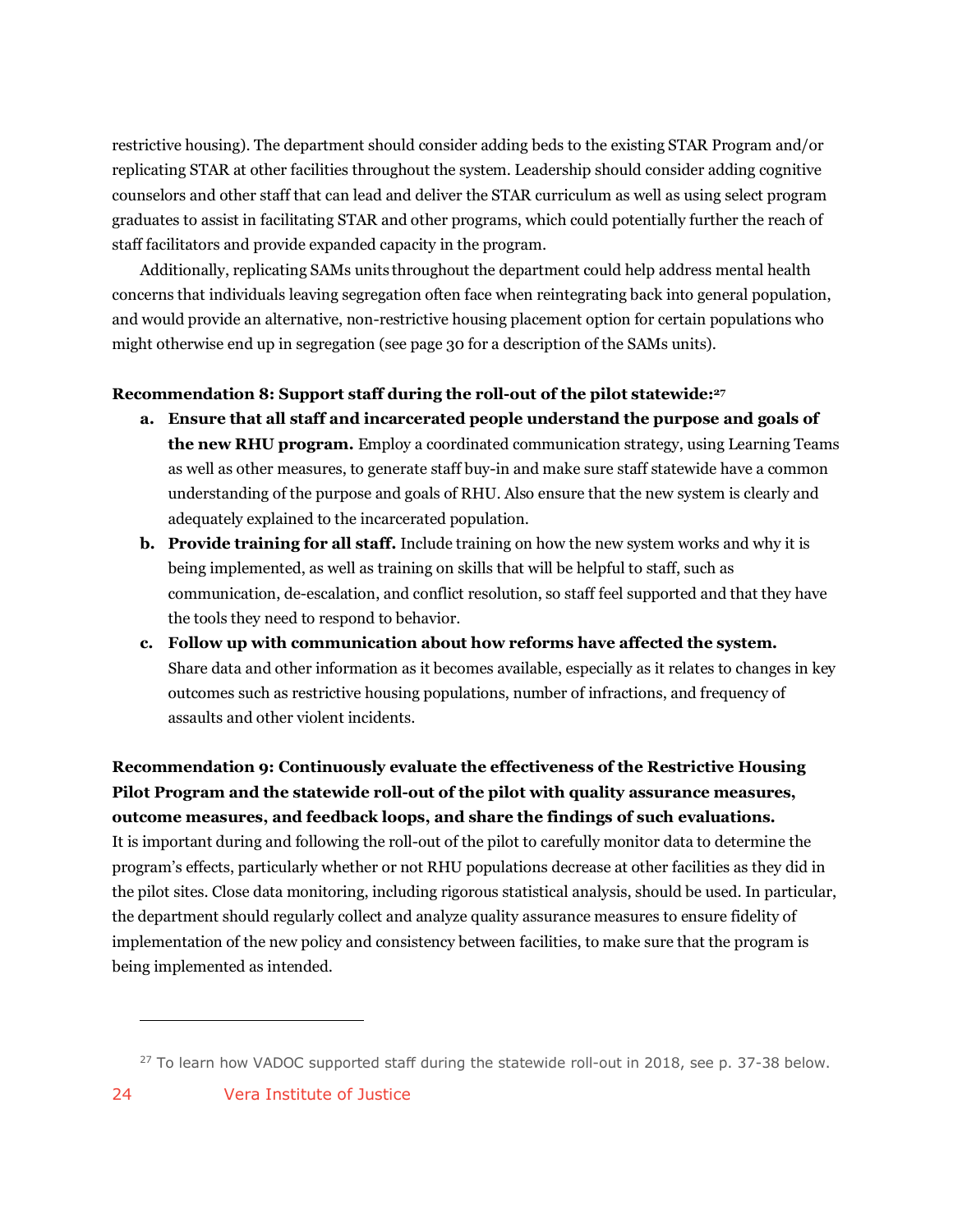It will also be important to regularly collect, analyze, and report on key outcome measures, in both restrictive housing units and GP, and at the facility and system-wide level. Measures should include the following:

- Number of people in restrictive housing, as well as the reasons for their placement (and any disciplinary infractions that directly preceded placement).
- **Lengths of stay in restrictive housing and each step-down level.**
- § Progression of individuals through the levels of the program, from RHU to SD1 and SD2, and ultimately to GP.
- § Numbers of disciplinary infractions, assaults, uses of force, and other incidents in GP and in restrictive housing settings.
- The above measures, at the facility level or even the unit level or shift level, to note any differences or outliers in terms of implementation and impact.

The department should also create feedback loops between departmental and facility leadership and those implementing the program on the ground. This will allow VADOC to identify challenges, make adjustments where necessary, and provide additional supports, which will help ensure the program is as successful and sustainable as possible. The department notes that it currently has "facility liaisons" at each institution, who are charged with coordinating and communicating with VADOC leadership. However, it would be useful to have multiple means of receiving information, concerns, and other feedback from as many people as possible. For example, it could be helpful to survey both staff and incarcerated people to examine their understanding of and opinions on the reforms, as well as the reforms' impact on their wellbeing and morale. In addition, leadership should regularly communicate to staff on the ground about the impact of reforms and any adjustments or changes being made, including how staff feedback has been received and taken into account. It is crucial for the department to encourage transparency and inform people about these reform efforts by sharing relevant information with staff, incarcerated people, external stakeholders, and the general public.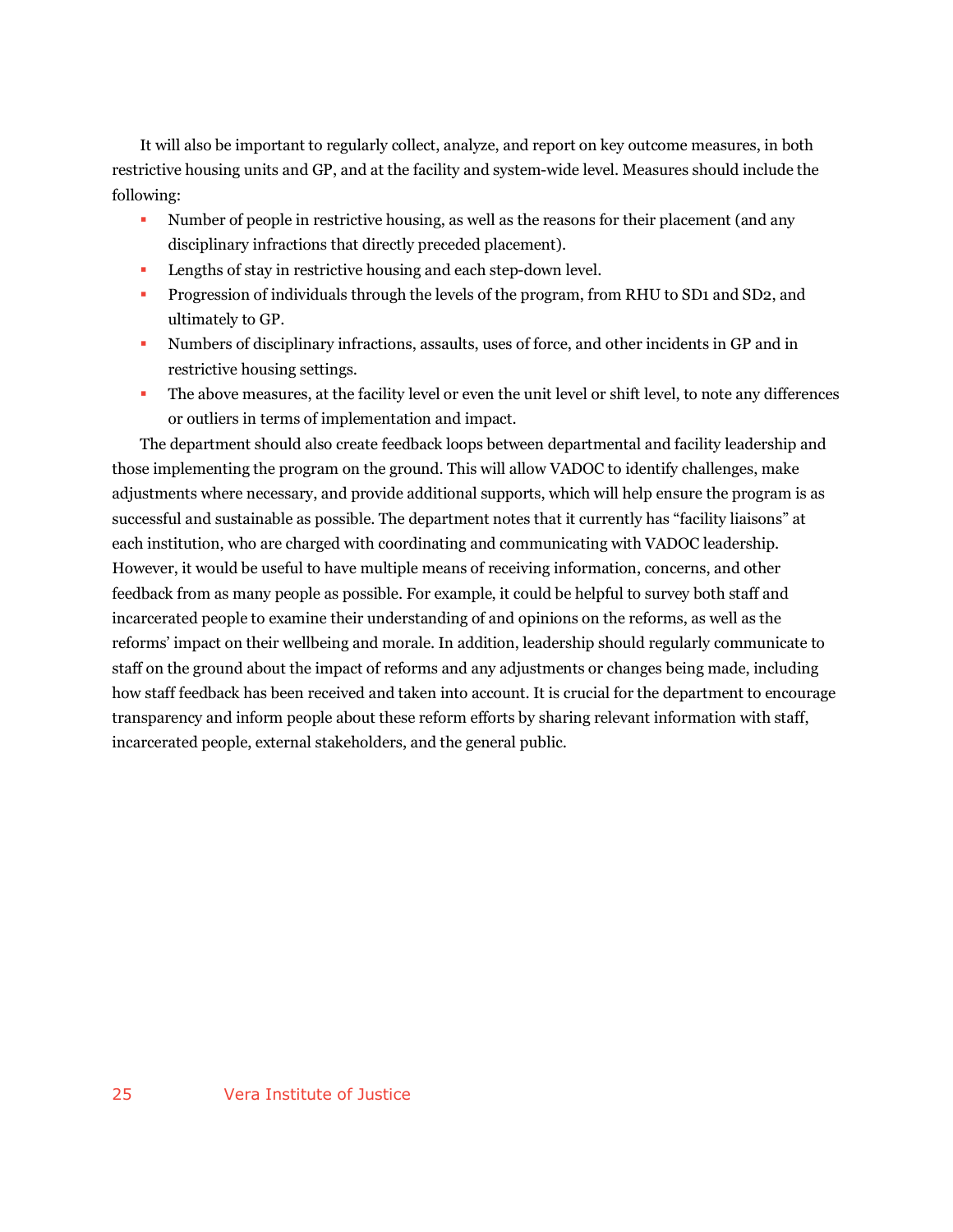## Culture Change

#### **Findings**

### **Finding 1: Staff at facilities implementing reforms were generally positive about reforms.** In addition to the Step-Down Program and RHPP, there are multiple mission-based housing and other reform efforts which seem to enjoy the support of many staff. For example, staff at RNCC shared their enthusiasm and support for reform efforts in general and specifically for the Positive Behavioral Units (PBUs) that facility staff were instrumental in developing, which promote and reward positive behavior through greater incentives and privileges (such as a microwave on the unit, more commissary, and increased out-of-cell time). Staff were also particularly enthused about the prospect of expanding housing specifically for veterans.

### **Finding 2: Some staff were reticent about the shift away from using segregation as a disciplinary sanction.**

Some staff reported feeling unsure and unsupported by management following the dramatic policy change to no longer use segregation as punishment for disciplinary infractions.

### **Finding 3: Staff value the improved communication fostered through Learning Teams, Motivational Interviewing training, and Correctional Crisis Intervention Training (CCIT).**

Several years ago, as VADOC began developing major initiatives and reforms, the department created "Learning Teams"—small groups of staff, typically formed around natural work groups such as a housing unit, which meet regularly and are facilitated by staff who are trained "communications and dialogue coaches." The goal is to share information, generate knowledge and innovation, help staff develop new skills, and promote continuing education, development, and culture change. Everyone working in VADOC is a member of a Learning Team.28

During each of the facility visits, staff at all levels made positive references to the value of the Learning Teams, not just for facilitating subject-matter information, but also for promoting greater dialogue and communication among staff and between departments. Additionally, staff at Greensville and other facilities referenced Motivational Interviewing training as a means to improve their interactions with incarcerated people both in segregation and in general population. Moreover, a selection of security and non-security staff from each facility take part in CCIT training. For example, RNCC leadership told us that in 2017, they set a goal of having one-third of their staff trained in CCIT by the end the year. While the training is focused on interacting with people with mental illness, the emphasis on communication, de-escalating volatile situations, and avoiding the use of force promotes valuable skills for working with

<sup>&</sup>lt;sup>28</sup> Scott Richeson, "Can Corrections Heal? Reducing Recidivism and Increasing Public Safety in Virginia," American Correctional Association, 2014.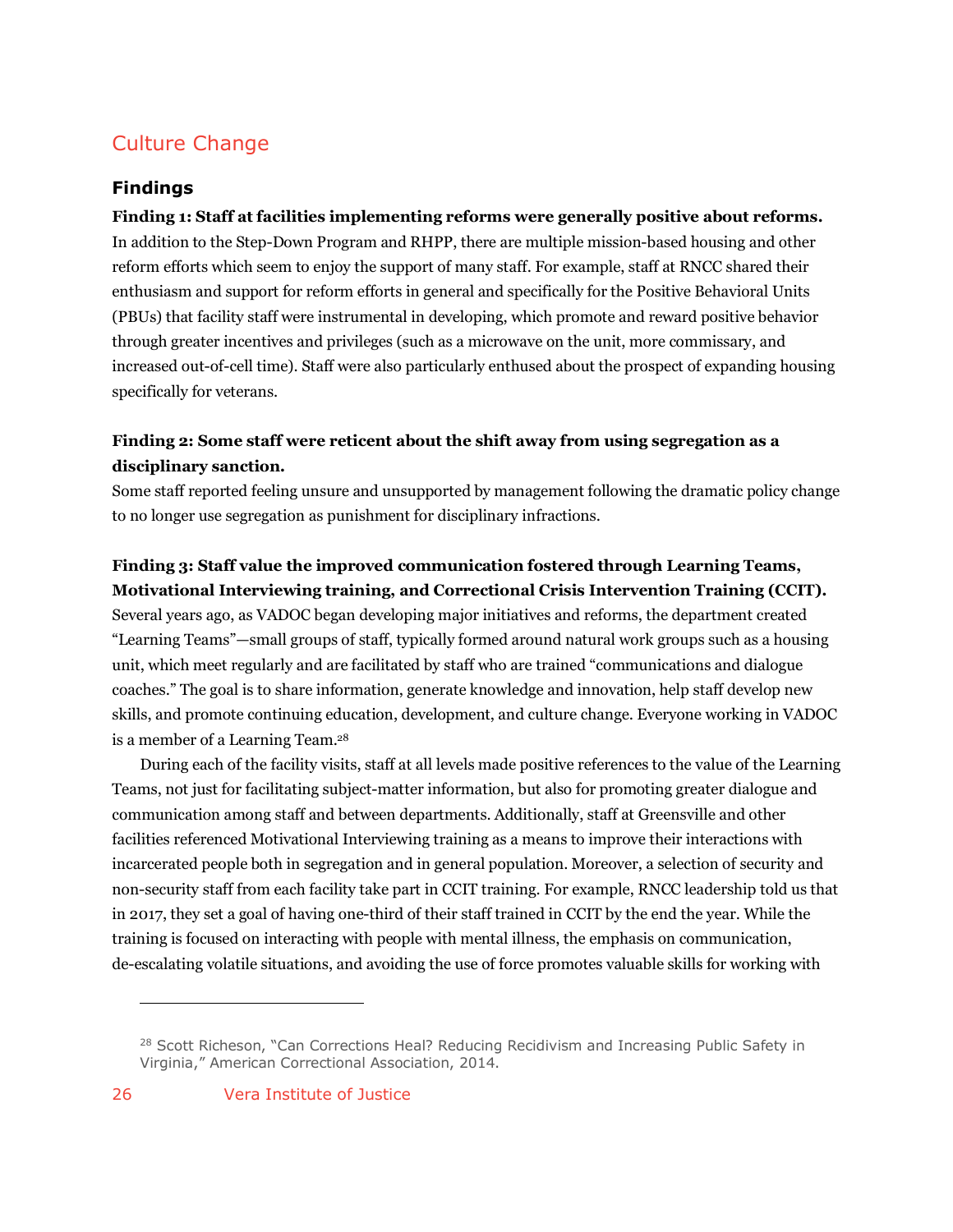all incarcerated people. Many staff seem to recognize the value of establishing and maintaining positive communication with incarcerated people, especially those with mental health needs. This appears to reflect a culture shift at both the department and facility level and a realization among some staff of the positive impact that effective communication strategies can have on incarcerated people's behavior.

### **Finding 4: There's a recognition—on the part of agency leadership as well as facility-level staff—that staff in restrictive housing units need to be well-suited for the position.**

During each facility visit, staff emphasized the need for a better screening process to identify people who are well-suited to the challenges of working in restrictive housing units, beyond just having an ability to "cope" in that difficult work environment.

### **Recommendations**

**Recommendation 1: To support successful management without the use of disciplinary segregation, ensure staff in general population have appropriate tools to respond immediately to behaviors on the unit, both positive and negative.**

**a. Consider a "swift and certain" response model, with a structured response matrix, as an alternative or supplement to the formal disciplinary process.** VADOC should explore the possibility of using a swift and certain disciplinary model as an alternative to the traditional, formal disciplinary process for certain lower-level infractions. Such a model could allow correctional officers and/or unit supervisors to swiftly respond to certain non-serious infractions on the unit, through the immediate use of fair and proportionate sanctions. Types of responses, such as a reprimand and warning or loss of privileges, could be less restrictive than those given in the disciplinary process; there should also be a review system to ensure that sanctions are used appropriately and consistently.

To provide specific guidance to staff, VADOC should consider creating a clear, structured response matrix that provides on-unit staff with a "menu" of possible sanctions for each infraction that is eligible for an immediate response, with graduated sanctions for more serious or repeat infractions. This matrix should also include clear guidance on offering additional privileges and *positive* reinforcements in response to positive behavior. Research shows that this model is most effective when sanctions for negative behavior are combined with rewards for positive behavior; in addition, many decades of research on human behavior indicate that an immediate response to behavior is more effective than a delayed response.29 For example, State Correctional Institution

<sup>29</sup> See, for example, Valerie Wright, *Deterrence in Criminal Justice: Evaluating Certainty vs. Severity of Punishment* (Washington, DC: The Sentencing Project, November 2010); and "Swift Certain & Fair," http://swiftcertainfair.com/ (accessed December 1, 2017). Most of this research has focused on community corrections, but its principles of behavioral modification are relevant to institutional corrections as well.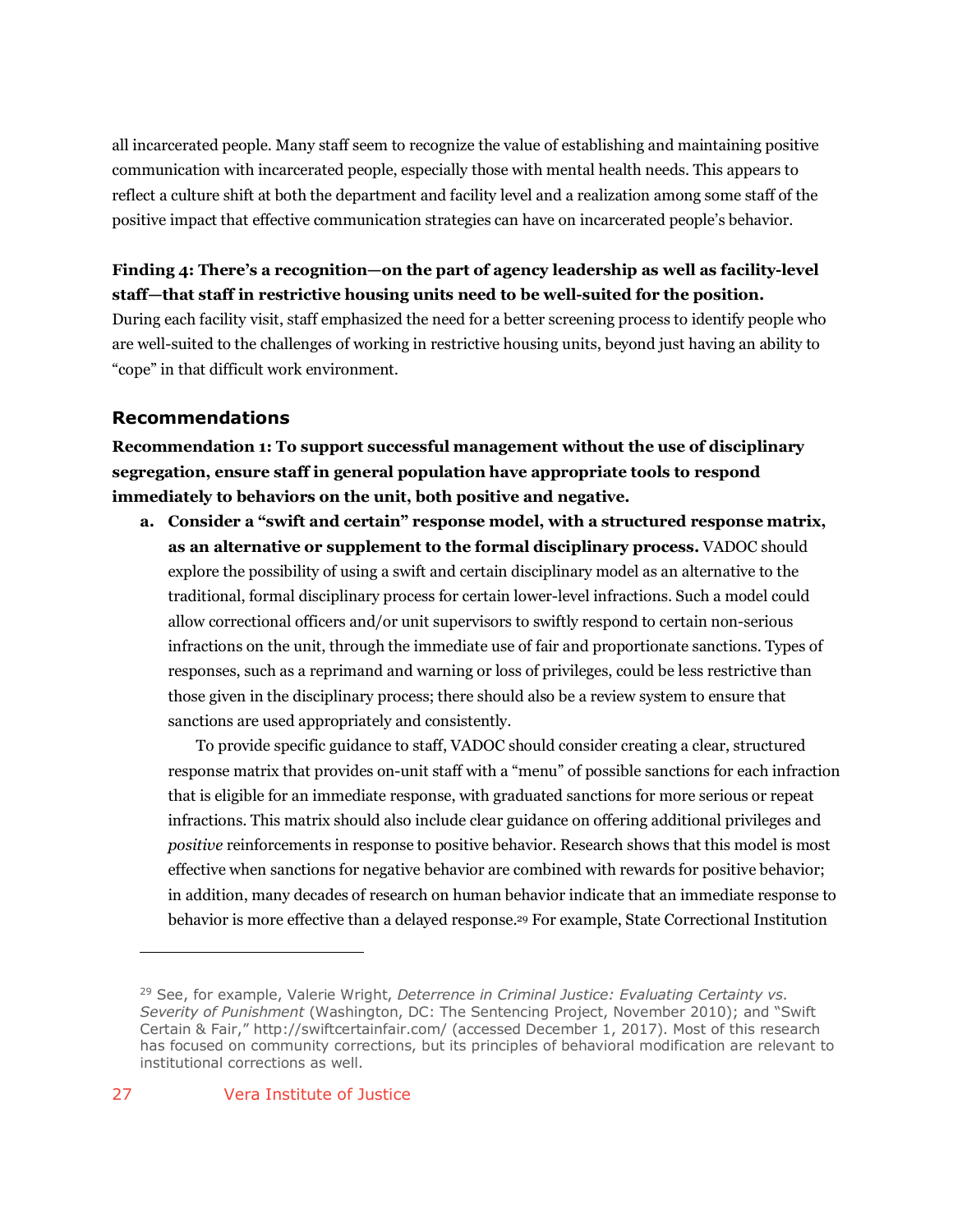Somerset, an adult prison facility in Pennsylvania, piloted a program where officers on the unit impose swift and certain sanctions—such as loss of dayroom time or restriction to cell except for meals, programming, etc.—for specified misbehaviors. The facility saw promising results after the first preliminary review, as did a women's facility when they tried a similar pilot, and Pennsylvania is planning to expand the program to more facilities.30

- **b. Increase and encourage use of incentives for positive behaviors.** In addition to including positive reinforcements in any structured response matrix developed, this could include expanding the use of Positive Behavior Units (PBUs) and other incentive housing, which could further motivate individuals to remain infraction-free and discourage negative behaviors. For developing both incentives and sanctions, it would be useful to seek input from staff and incarcerated people to promote buy-in and gain valuable input on what might be most effective.
- **c. Monitor immediate (on-unit) sanctioning activity to ensure consistency, proportionality, and adherence to the matrix.** VADOC leadership should implement protocols for routinely monitoring sanctioning activity to track how facilities, units, and officers are responding to behaviors. Such a monitoring system will permit leadership to recognize and reward correctional officers who are managing behavior successfully and to respond to any instances where officers are using sanctions inappropriately.

### **Recommendation 2: Reexamine the current selection criteria for staff assignment to restrictive housing and other specialized units, and provide a staff incentive system to attract and support suitable staff for these units.**

Given that restrictive housing units are often the most challenging areas to work within correctional facilities, it is critical that corrections officers in these units are equipped to effectively respond to negative behaviors and volatile situations using de-escalation techniques and communication skills. It is also crucial that all restrictive housing staff receive the support and training necessary to interact with people who have mental health needs or present behavioral challenges, who are often more prevalent in segregation than in general population. Accordingly, prospective staff should receive enhanced training in de-escalation techniques, cognitive behavioral methods, and other relevant skills. However, it is also important that staff more generally be well-suited to, and willing to work in, the difficult environment of restrictive housing.

To ensure that staff that are well-suited for restrictive housing and other specialized units (such as mental health therapeutic diversion units), it is critical to (1) have a rigorous staff selection process in

<sup>&</sup>lt;sup>30</sup> Presentation by Trevor Wingard, Superintendent, SCI-Somerset, Pennsylvania Department of Corrections, on September 27, 2016; and BetaGov, "A Swift, Certain, Fair Model in a Women's Prison," 2017, http://www.betagov.org/html/trials.html.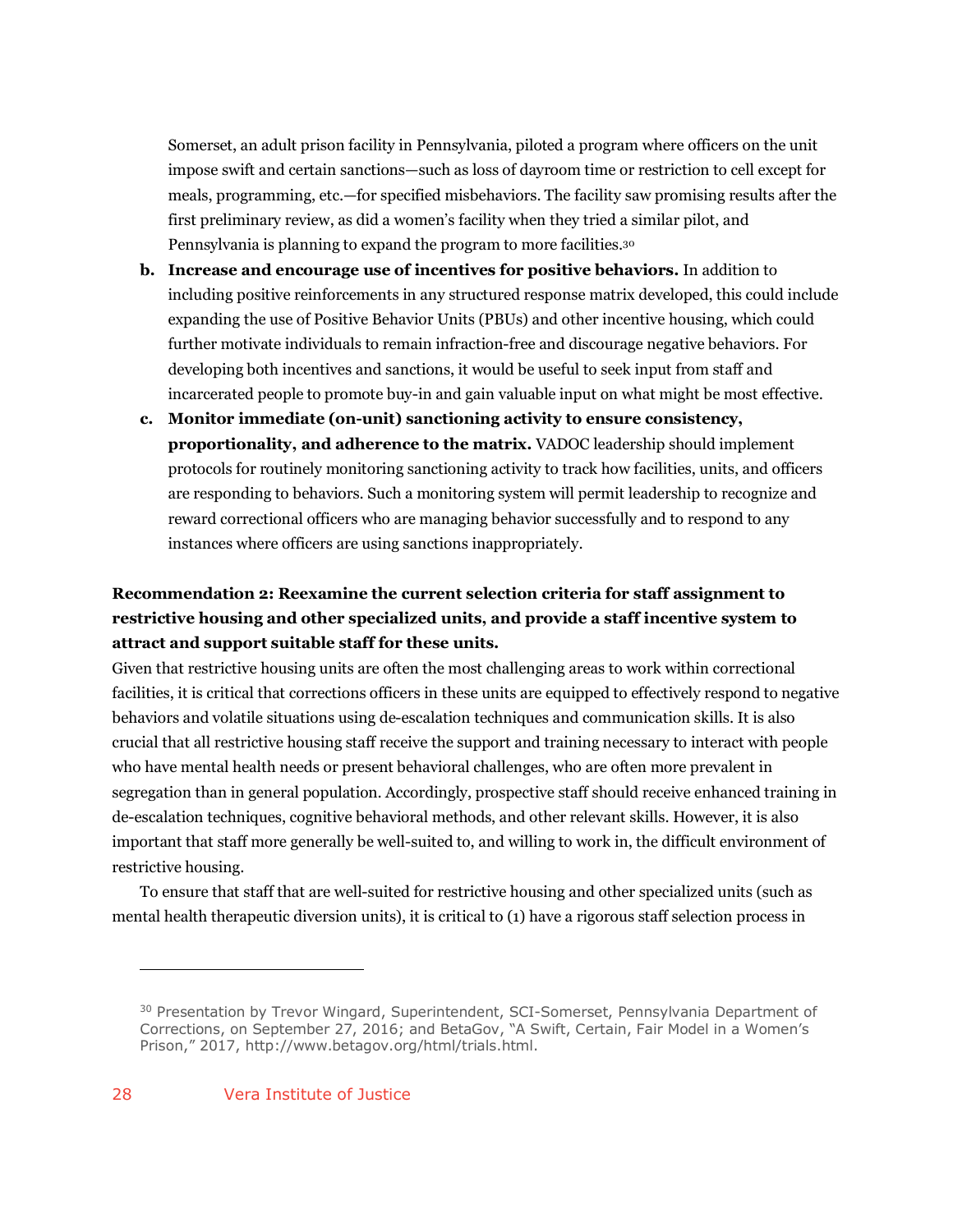place that will identify the qualities and characteristics necessary for staff to excel at working in restrictive housing, and (2) establish appropriate incentives for working in segregation as opposed to other posts.

- **a. Staff Selection Process:** VADOC could convene a "staff selection workgroup" to identify specific restrictive housing staff selection criteria. These criteria could include, for example, a candidates' willingness and ability to work with challenging populations, workplace reliability, and demonstrated ability to communicate effectively with incarcerated people.
- **b. Staff Incentive System:** The staff selection workgroup could also be responsible for identifying system-wide incentives for attracting and retaining quality staff to work in restrictive housing units. For example, the department could consider implementing a unique work schedule for restrictive housing unit staff, resulting in fewer consecutive workdays, shorter shifts, and/or having more weekend days off. Other possible incentives could involve a pay differential where restrictive housing officers receive higher wages than officers who work in other posts.

# Reducing Restrictive Housing for People with Mental Health Needs

#### **Findings**

 $\overline{a}$ 

### **Finding 1: A substantial number of people in restrictive housing have a mental health diagnosis, and in 2016 half of people with the most serious mental health needs were in restrictive housing conditions in mental health units.**

According to VADOC data analysis, in July 2017, while 25 percent of the general population had a mental health diagnosis, 40 percent of people in short-term restrictive housing had a diagnosis, a disproportionately high percentage.31

In addition, while only a small population in total numbers, people with the most serious mental health needs (designated as code MH4) are often placed in mental health units where conditions can be very restrictive. People who are transferred to the Acute Care Unit at Marion Correctional Treatment Center (MCTC) for mental health treatment are initially housed in an environment which amounts to a form of restrictive housing—with just two hours out of their cells per day—while staff conduct screenings, assessments, and evaluations. When deemed stable and ready by staff, they are moved to a slightly less restrictive unit, where they may receive some additional out-of-cell time as well as some programming and group activities.32 In December 2016, 26 of the 47 people with mental health code MH4 were in restrictive housing environments within mental health units—25 men at MCTC and one woman at Fluvanna Correctional Center.

 $31$  Incarcerated people with a mental health diagnosis are given a mental health code of M1, M2, M3, or M4, which designates them as having a mental health need. The severity of the need determines the mental health code, with level M4 signifying the highest need.  $32$  See p. 9, above, for information on the use of Segregation Release Plans at MCTC to increase out-of-cell time and provide programming.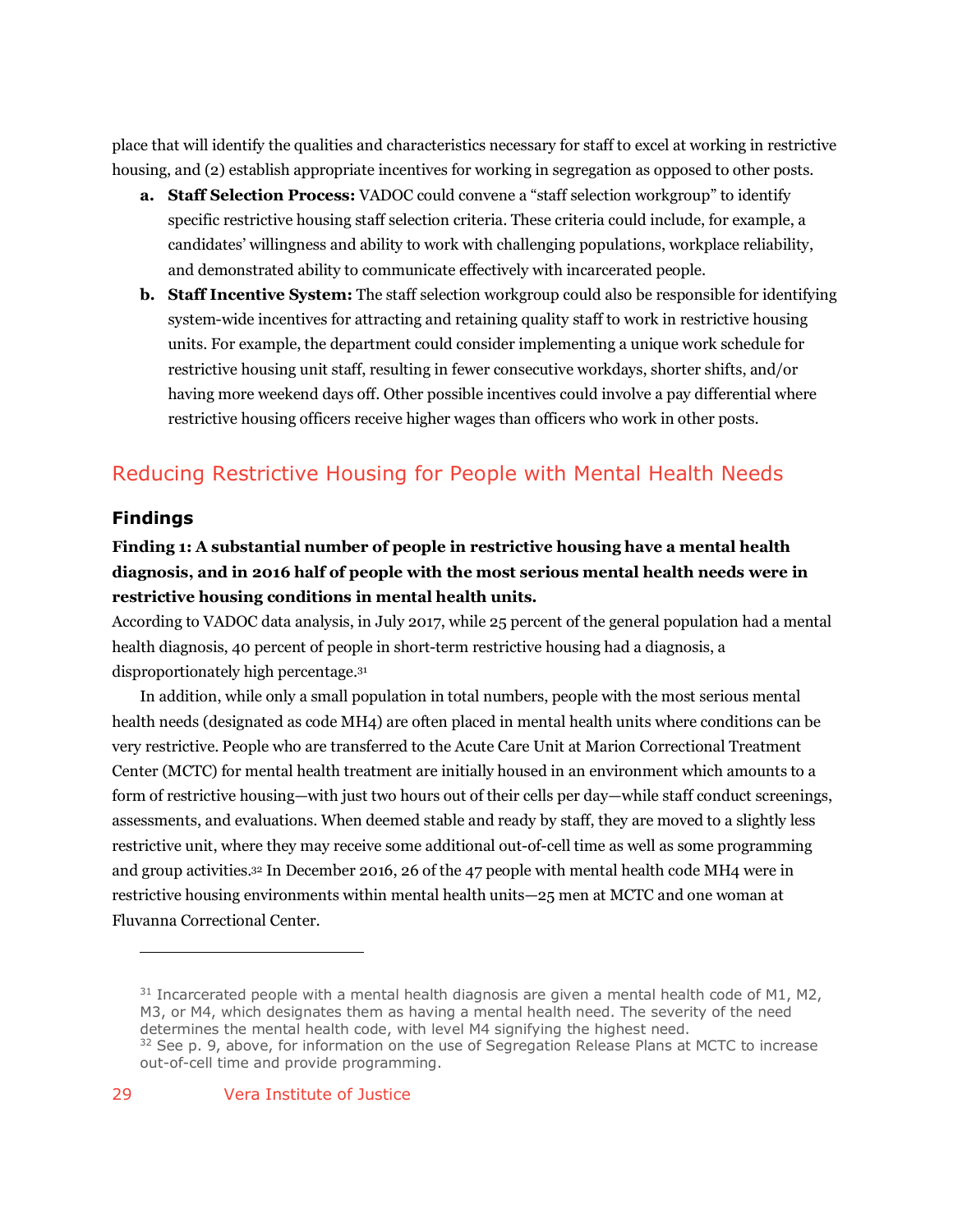### **Finding 2: The percentage of people in restrictive housing with a mental health diagnosis decreased over the last two years.**

Data reported to Vera by VADOC show that, while people with mental health diagnoses remain overrepresented in all forms of restrictive housing, the percentage of the restrictive housing population with a mental health diagnosis has declined. In April 2016, 53 percent of people held in short-term restrictive housing had a mental health diagnosis; by July 2017, this figure had dropped to 40 percent. The proportion of people in the Step-Down Program with a mental health diagnosis followed a similar trend, dropping from 47 percent in February 2016 to 32 percent in July 2017.

### **Finding 3: Facilities face challenges recruiting and retaining qualified mental health professionals (QMHPs).**

Relatively low salaries, stressful jobs, competition with other potential employers, and rural locations of facilities—particularly in the case of Marion Correctional Treatment Center—have resulted in difficulty recruiting and maintaining enough qualified mental health staff to meet the significant needs of the incarcerated population. Yet these staff are crucial to providing treatment and programming to individuals in general population as well as those in restrictive housing and specialized housing units.

### **Finding 4: Treatment officers and cognitive counselors provide valuable support to QMHPs, delivering programming and motivating people to engage in mental health treatment.**

Vera heard from staff at multiple locations about the value of having treatment officers and cognitive counselors available in facilities. While not a replacement for QMHPs, the counselors play a unique role in supporting mental health treatment, and the treatment officers are able to facilitate additional programming. Step-Down Program staff referenced how the integration of these staff into security and programming settings has assisted in the quality and quantity of program facilitation and helped to promote therapeutic relationships between staff and incarcerated people with mental illness. Staff suggested that increasing the number of counselors and treatment officers would enable the facilities to provide more programming.

### **Finding 5: Special housing units—such as Shared Allied Management (SAMs) units—and creative treatment and programming approaches assist people with mental illness in transitioning out of restrictive housing and provide alternative, more supportive housing options.**

The first SAMs unit originated in 2005 at Wallens Ridge State Prison, and another was developed during implementation of the Step-Down Program at Wallens Ridge and Red Onion State Prisons. They were designed to be specialized housing pods for people who might otherwise have difficulty transitioning out of restrictive housing and succeeding in a regular general population setting—such as people who were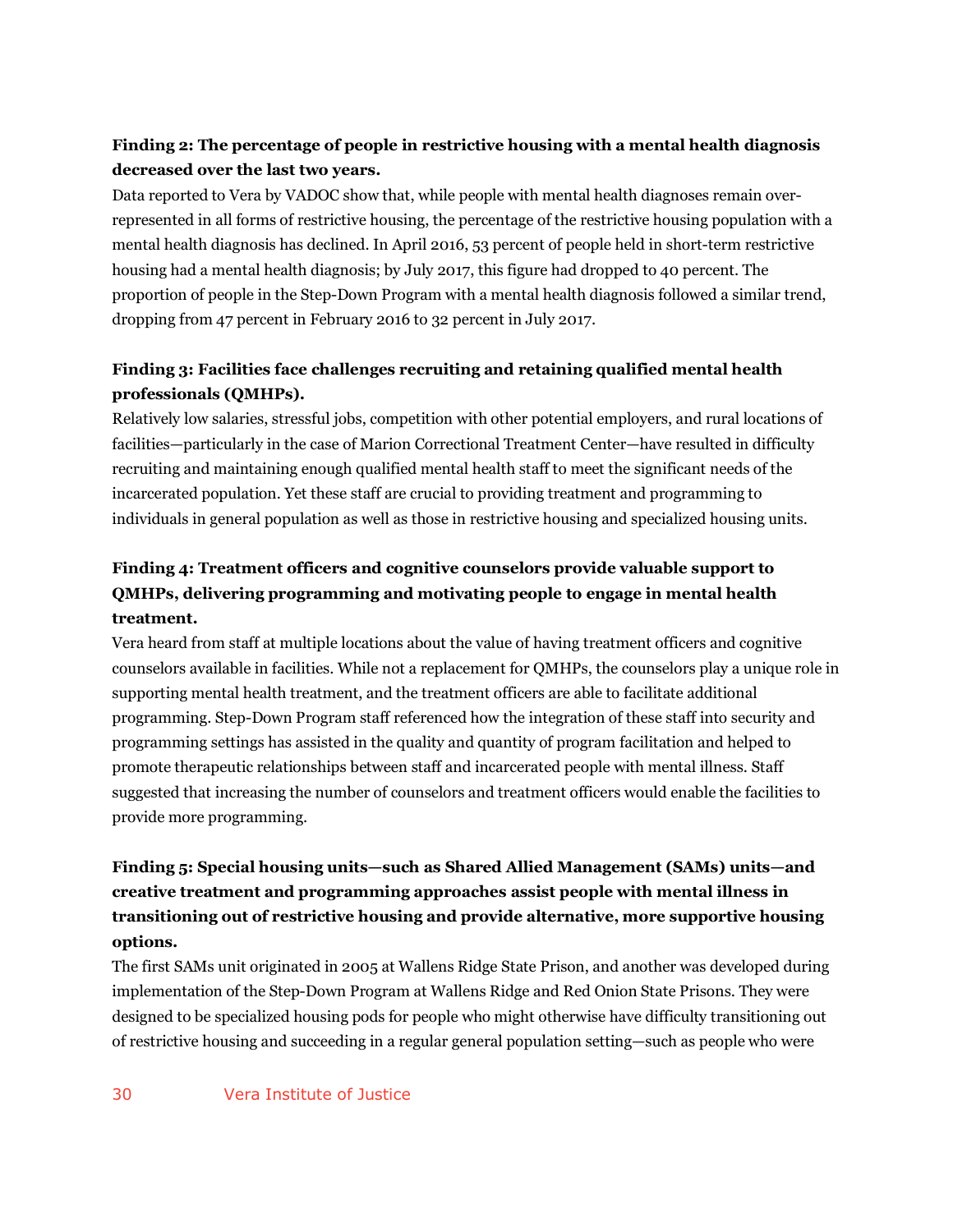afraid to return to GP due to mental health needs, developmental disability, youth, small stature, or other potential vulnerabilities. The SAMs pods have more intensive mental health staffing levels and provide group programming and congregate activity. Overall, staff reported the success of the SAMs pods, particularly in addressing people's mental health needs and the reluctance of some individuals to leave their cells, or transfer out of segregation altogether—factors which might otherwise prevent people from successfully taking part in treatment, programming, or congregate activity. During the assessment period, VADOC was already making plans to create additional SAMs units in other Virginia facilities. Staff were enthusiastic about the prospect of expanding SAMs throughout the system.

In addition, to address mood disorders, ROSP staff developed Providing New Pathways to Healing, an eight-week program provided to cohorts of incarcerated people with mental illness, to help reduce the need for crisis intervention. The cohort approach facilitates group symptoms management programming through a creative range of mediums including art, horticulture, and music—programs which staff said would have been unimaginable at ROSP in previous years. In addition to decreasing the need for resources associated with crisis intervention and crisis management, the model helps participants develop healthy relationships and promotes emotional self-regulation.

#### **Finding 6: There are few alternatives to segregation for people with mental health diagnoses who engage in dangerous behavior or pose a serious threat.**

This likely contributes to the high number of individuals with mental illness who have ended up in restrictive housing.

#### **Finding 7: MCTC staff reported witnessing decompensation among people with serious mental illness (SMI) after their transfer to a different facility.**

Staff at MCTC reported that people with SMI who transfer to a different facility often decompensate and lose the therapeutic gains made during treatment at MCTC, sometimes even having to return to MCTC for additional stabilization and treatment. Given the degree of transfers of individuals between facilities in the VADOC system, staff at ROSP, MCTC, and BKCC reported that lack of adequate continuity-of-care following transfers is a major challenge. There is a need for better coordination of all aspects of the therapeutic process when individuals are transferred between facilities. Likewise, MCTC staff reiterated the importance of maintaining the quality of treatment at all facilities throughout the system, so that transfers do not result in lapses in treatment.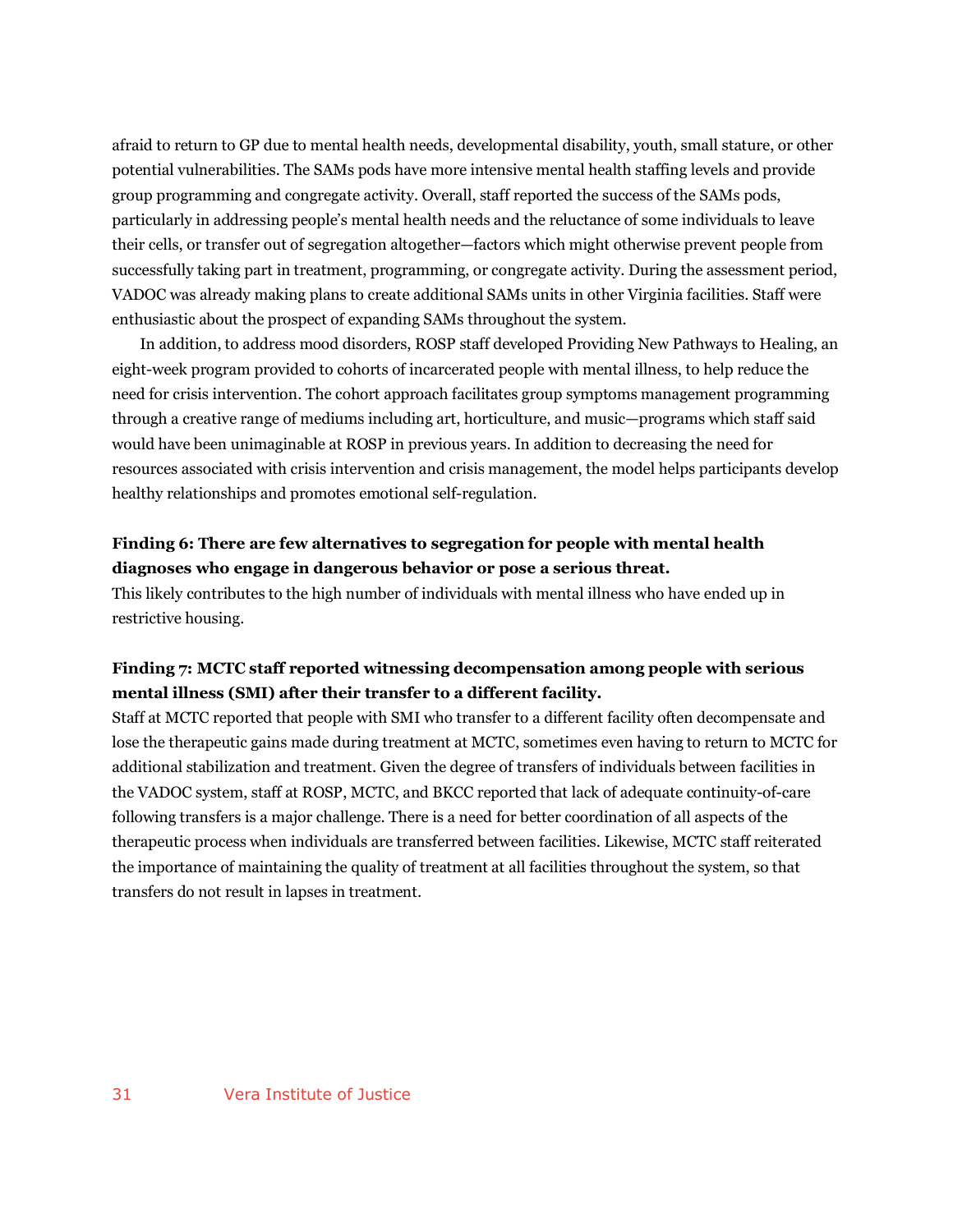### **Recommendations**

**Recommendation 1: Eliminate the use of restrictive housing for individuals with SMI. Use alternatives to restrictive housing for people with mental illness who pose a threat to others and need to be separated from GP.33**

- **a. Implement plans to create therapeutic diversion units as an alternative to restrictive housing for people with SMI who engage in dangerous behavior.**  VADOC's new Secure Diversionary Treatment Program (SDTP), which was introduced this year, is a positive step toward alternative placement for people with SMI who would otherwise be sent to restrictive housing (for more on SDTPs, see p. 36). It will be crucial to ensure that diversionary units are therapeutic environments that are significantly different from restrictive housing.
- **b. Consider similar alternative responses and placements for people who engage in problematic or dangerous behavior who have mental illnesses that do** *not* **rise to the level of SMI.**
- **c. Ensure that all incarcerated people's mental health needs are met in general population, and that those who need higher levels of care are sent to appropriate mental health units and facilities such as MCTC.**

#### **Recommendation 2: Expand creative mental health programming.**

Programming designed to address mental health needs (such as the aforementioned horticulture, art, and music group therapy cohorts provided at ROSP) can be replicated at other facilities, possibly using treatment officers and/or cognitive counselors to help structure and deliver group sessions.

### **Recommendation 3: Ensure that conditions in all mental health units are truly and consistently distinct from those in restrictive housing.**

It is important that conditions in all mental health units, particularly the diversionary treatment units, are truly and consistently distinct from those in restrictive housing. They should be the least restrictive environments possible, with only those restrictions necessary for safety and security and with individualized determinations of restrictions whenever possible. Moreover, the therapeutic emphasis of these units should be reflected in the units' environment, conditions, out-of-cell time, programming offered, and staff outlook and training.

 $33$  Note: VADOC reports that as of the publishing of this report, everyone with SMI who was incarcerated at Red Onion State Prison has been transferred to the newly-created Secure Diversionary Treatment Programs, and the department has ceased sending anyone else with SMI to ROSP. Virginia also notes that people with SMI are now held in restrictive housing for no more than 30 days—unless an exception is granted after a review by mental health clinicians and a regional operations chief. For more on the SDTP and VADOC's other reforms, see p. 36.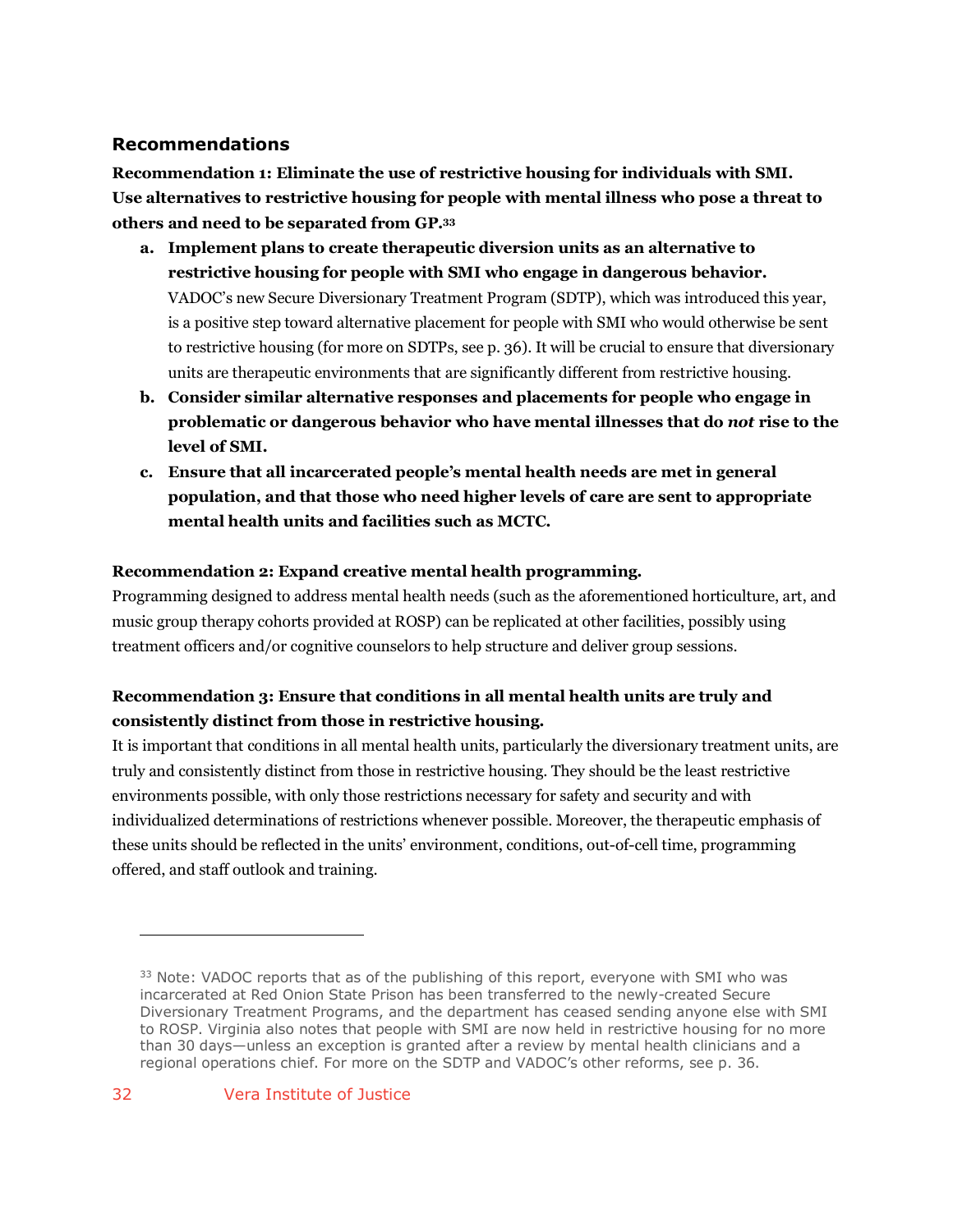### **Recommendation 4: Expand transitional care plans for people with mental illness transferring between facilities, in particular those transferring out of the intensive treatment environment of MCTC.**

Ensure that staff at the receiving facility are adequately prepared for the person they are receiving and can provide the appropriate services, supports, and programming to meet the person's needs, help facilitate their reintegration to a less treatment-intensive environment, and ensure the facility uses the least restrictive conditions possible. Currently, VADOC creates discharge summaries for anyone leaving an acute or residential mental health unit, to provide the receiving facility with relevant information such as diagnoses, medications, and recommendations for treatment and housing. The department could build upon these efforts with more detailed transitional care plans that entail meaningful, proactive, and handson engagement between sending and receiving facility staff and the incarcerated people themselves. If resource constraints are an issue, the department could begin by prioritizing individuals whom staff are concerned may be particularly at risk of decompensating, such as people who have a history of frequently going back and forth between MCTC and other facilities. These plans could include elements such as the following:

- § A pre-transfer assessment to ensure that the receiving facility has the capability to meet the person's needs;
- An assigned treatment officer or cognitive counselor at the receiving facility to act as a pointperson or case manager;
- Briefings for relevant staff at the receiving facility on the person's condition, care plan, medication, behavior, triggers, etc.;
- Teleconferences for relevant staff (particularly treatment staff) and the incarcerated person *before* the transfer, so that they can meet each other and start developing a working relationship;
- § Teleconferences *after* the transfer between the incarcerated person and staff at their previous facility, particularly mental health staff with whom they have positive relationships, to further ease their transition;
- § Regular check-ins from treatment staff at the receiving facility to monitor treatment engagement and needs;
- § Consultations with staff at the originating facility on appropriate housing and restrictions for the individual at the new facility (including what restrictions may *not* be needed or may be harmful for the individual); and
- Peer mentors who have successfully transitioned to the receiving facility to support the new arrival.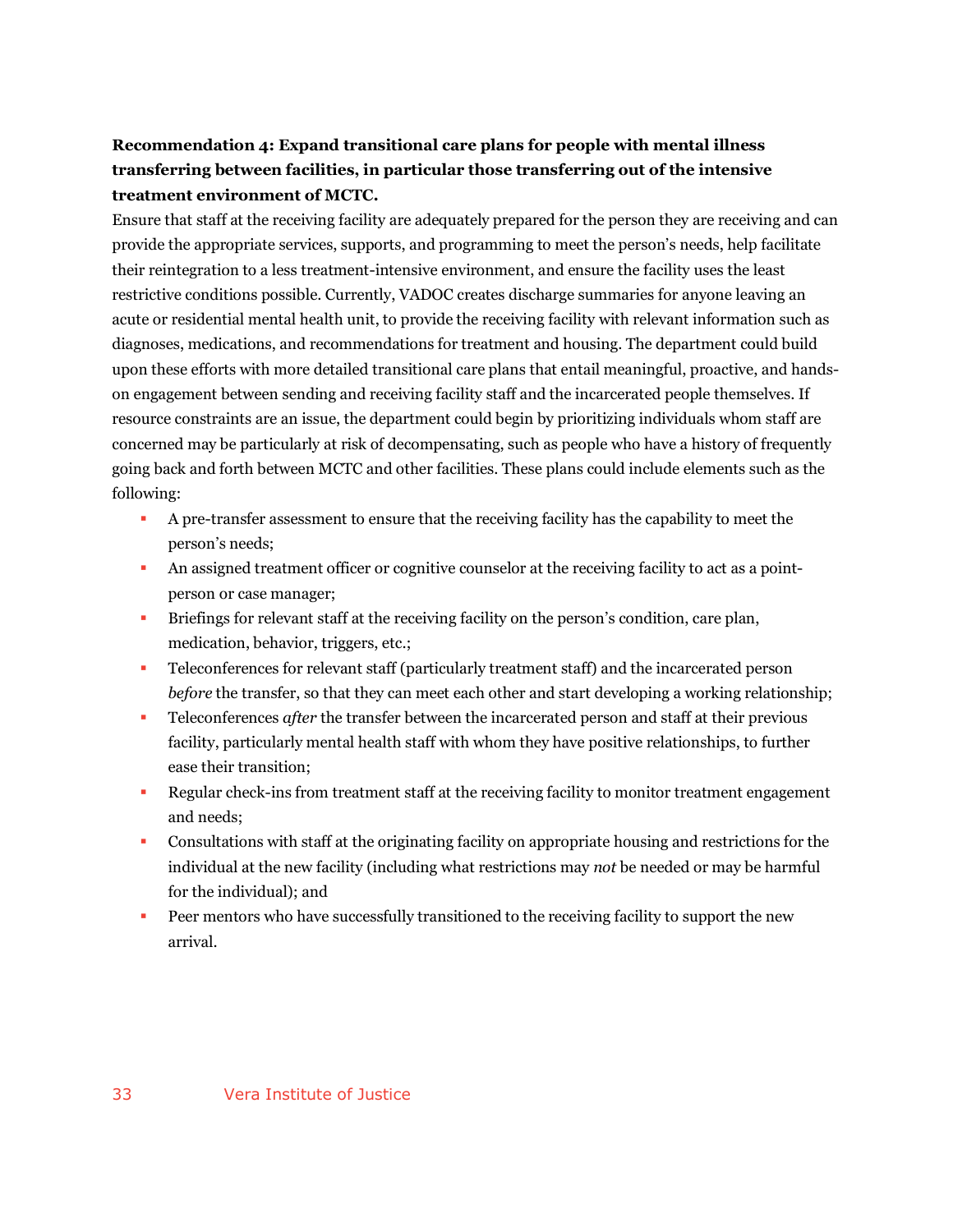# Additional Strategies to Consider

The following proposed strategies are additional reforms for VADOC to consider that are broader in scope and system impact than the previous recommendations. Due to the department's track record with implementing major reforms, VADOC seems ripe for pursuing additional strategies and serving as a national leader in these areas.

#### **Recommendation 1: Eliminate restrictive housing at lower-security level facilities.**

VADOC should consider eliminating restrictive housing entirely for this population which, by definition of their lower security level, have not recently exhibited violent behavior or the level of serious infractions that might land someone in restrictive housing. If such behavior does occur, this could initiate consideration of a reclassification to GP in a higher security level facility, in lieu of placement in restrictive housing. Other behaviors could be addressed within a lower-security facility without the use of segregation, using alternatives such as communication, conflict resolution, and alternative disciplinary sanctions.

#### **Recommendation 2: Transform conditions in restrictive housing to be the least restrictive**

**possible.** For instances where VADOC finds it inappropriate to eliminate restrictive housing, steps can still be made to transform the conditions within segregated settings in order to mitigate the negative effects of isolation. A "reframing" of restrictive housing could be an extremely useful exercise: instead of starting with what restrictive housing currently looks like and considering how restrictions can be lessened, VADOC could start with the environment that people are coming from—general population and see how much (or how little) restriction needs to be added to achieve safety and security, while preserving the maximum amount of out-of-cell time, congregate activity, and access to treatment, programming, and services.

#### **Recommendation 3: Adapt the Learning Teams model for use with incarcerated people.**

As noted above, VADOC's Learning Teams were originally established to provide all staff with forums to learn and become adept at using evidence based practices (EBP) in everyday work situations. The mandatory participation of all staff in Learning Teams within the department creates shared understanding by engaging all voices in continued evolution of the organization, and the Vera team consistently heard positive appraisals of Learning Teams from staff at multiple facilities.

Accordingly, Vera believes the model—or at least some components of the model, such as training in the use of dialogue for more effective communication—could be adapted and used similarly to improve communication, positive social interaction, and continued learning for incarcerated people.

#### 34 Vera Institute of Justice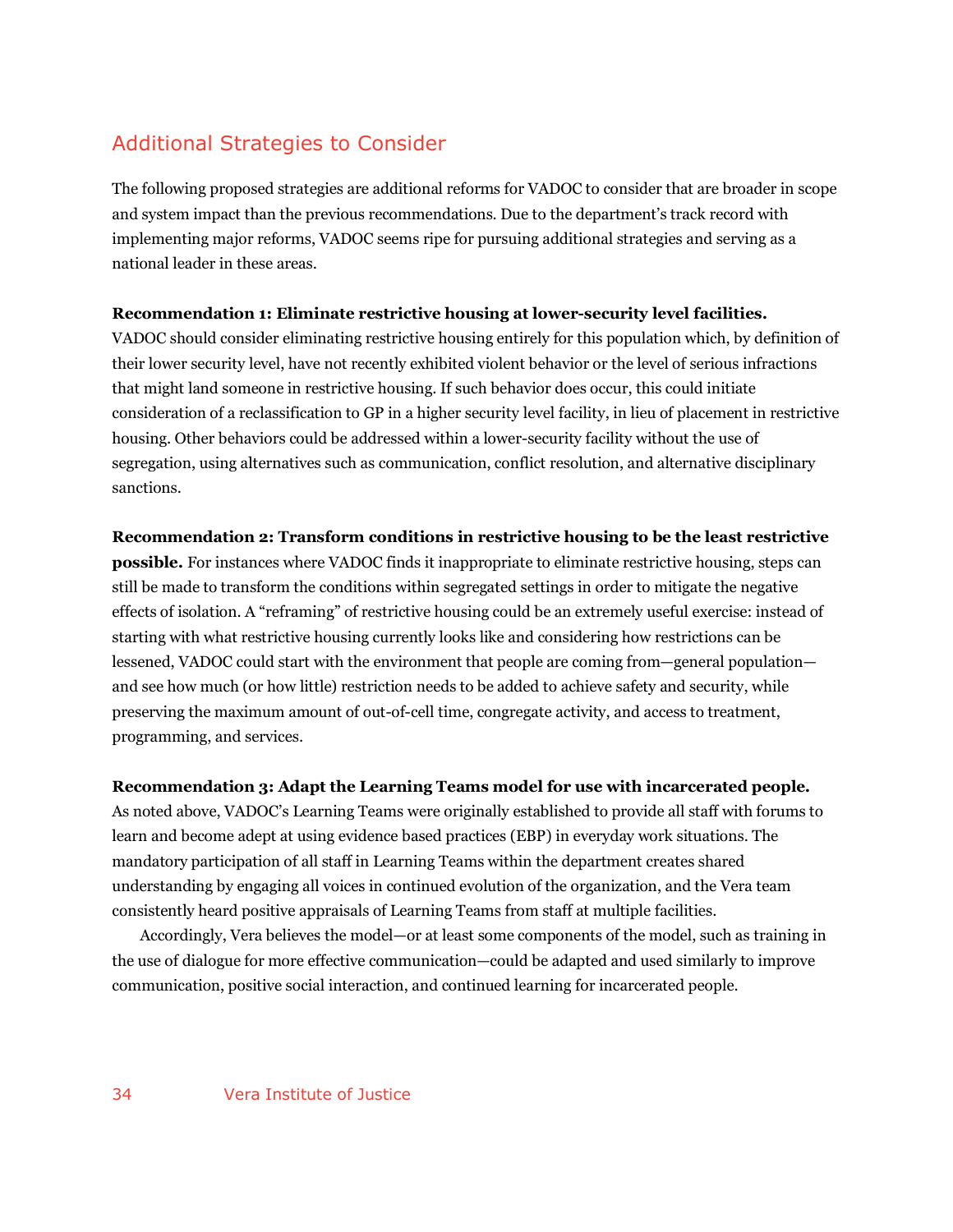### **Recommendation 4: Promote transparency and communication by continuing and increasing engagement and information-sharing with external stakeholders.**

VADOC has the opportunity to engage around its reforms with a variety of external stakeholders including Virginia government officials, the media, families of incarcerated people and of VADOC staff, advocacy organizations, and the general public. The department reports that in the past, it has held meetings with advocacy groups and provided informational tours of the Step-Down Program at Red Onion State Prison. The department should build on its past work to share information by establishing additional formalized, structured ways of informing and engaging external stakeholders about reforms and their impacts so far, as well as challenges that remain to be addressed. This could help the public better understand the reforms and their significance, and it could also enable the legislature, governor's office, and others to provide needed resources or support. External stakeholders could also contribute their knowledge, ideas, and feedback to help further the success of reforms. Regularly sharing more information and data about reforms would also increase VADOC's ability to be a model for other jurisdictions and agencies to learn from when reforming their use of restrictive housing.34

<sup>&</sup>lt;sup>34</sup> Vera would like to note that while most of the recommendations above were initially presented to VADOC in late 2017, this recommendation was added more recently to this report, and refers to efforts the department can make going forward.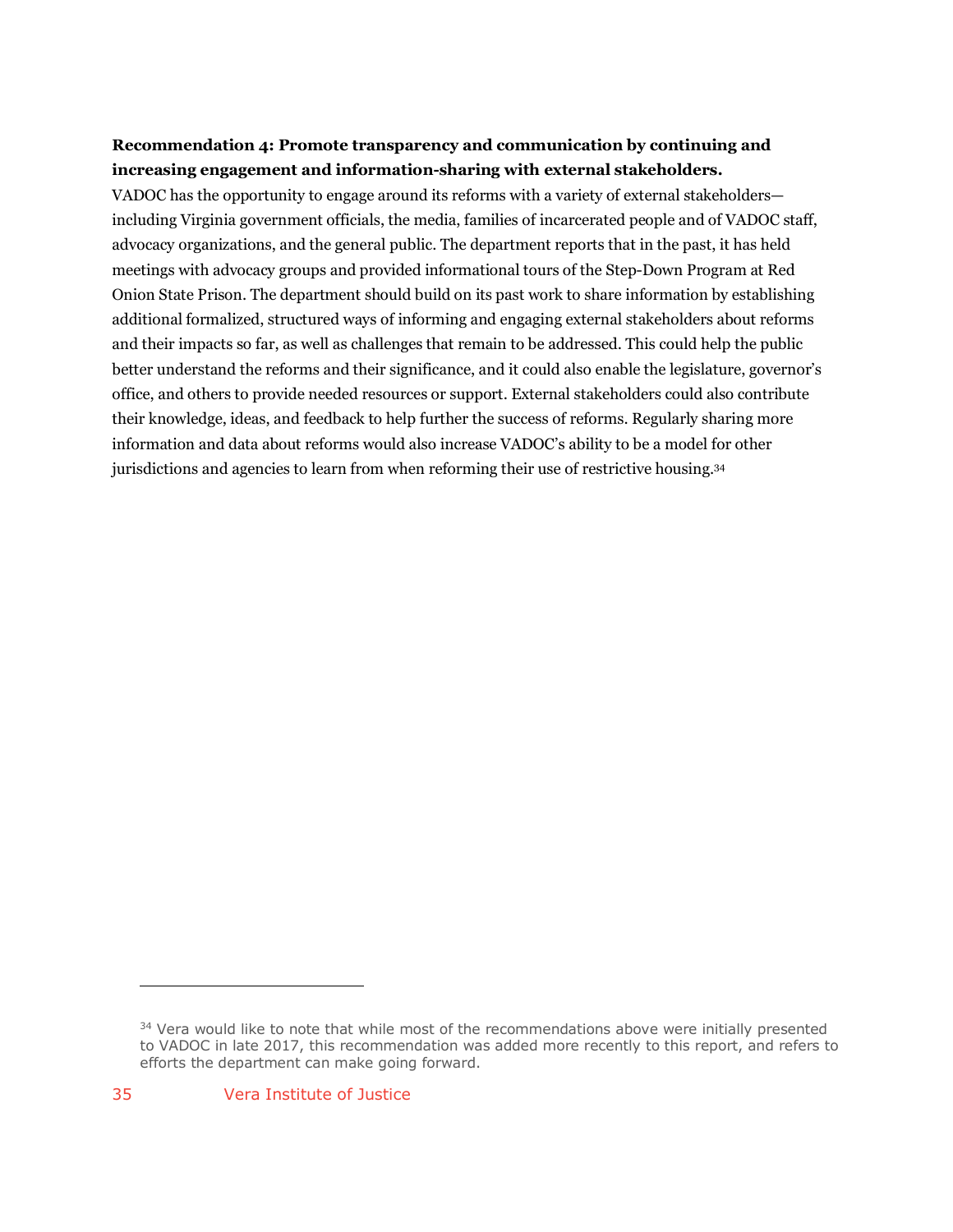# Summary of Reforms in 2018

As previously discussed, the Virginia Department of Corrections has developed and implemented significant restrictive housing reforms over the past few years, including during the period of Vera's assessment and technical assistance. As a supplement to the section on p. 10 above, "Reforms prior to and during Vera's assessment," the following provides a brief summary of reforms the department reports that it has implemented in the last year, since Vera presented our findings and recommendations, as well as expectations for further accomplishments over the next few months.35

### Launch of the Secure Diversionary Treatment Program

In 2018, VADOC launched the Secure Diversionary Treatment Program (SDTP) to divert incarcerated people with serious mental illness (SMI) from restrictive housing. The SDTP aims to significantly reduce the use of segregation for SMI individuals; rather than being placed in restrictive housing, people with SMI who have engaged in assaultive or disruptive behaviors can now be diverted to an alternative housing environment that provides increased security but also a higher level of treatment services and intensive programming. VADOC established three SDTP locations at three different facilities: Wallens Ridge State Prison, Marion Correctional Treatment Center, and River North Correctional Center.

Placement of someone in the SDTP must be approved by the regional operations chief and the mental health clinical supervisor for the referring region. A Multi-Institution Treatment Team (MITT), made up of high-level administrative and mental health staff, meets weekly and makes decisions regarding people's placement in one of the three SDTP locations, as well as progression through the four phases of the program. Conditions of confinement vary within the four phases and between the three SDTP locations (with the program at Wallens Ridge State Prison being the highest-security SDTP), but out-of-cell programming and treatment are provided throughout. People in the SDTP receive a minimum of 20 hours out-of-cell time per week (10 of those hours for structured programming, plus 10 hours of unstructured time). Staff who work in SDTP units were provided with additional training, such as Mental Health First

 $35$  The information presented in this section summarizes what has been conveyed to Vera by VADOC staff during phone and in-person meetings.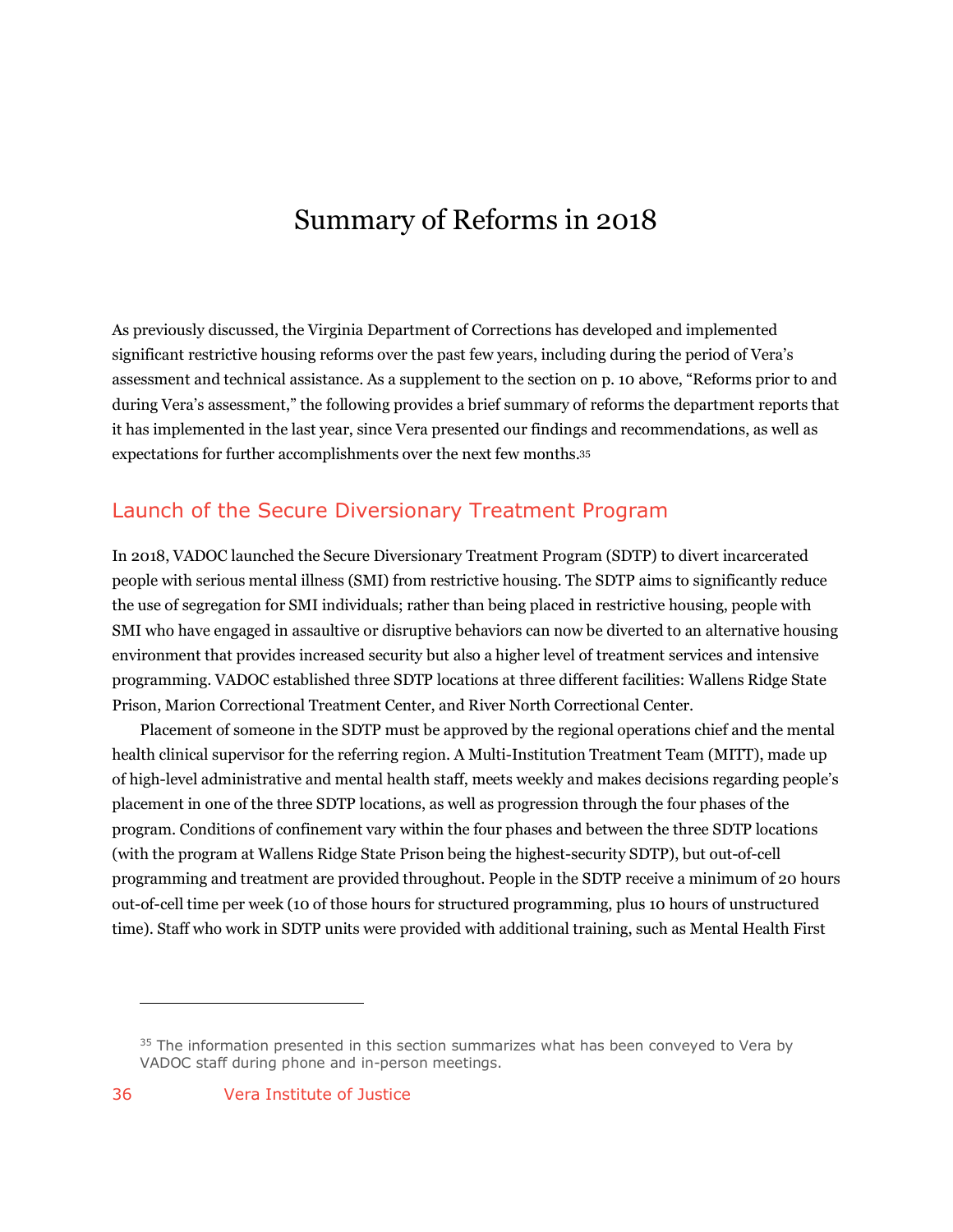Aid and Corrections Crisis Intervention Training (CCIT), and each facility was allotted treatment officer positions to provide further support in the SDTPs.

Once the diversion program was established, VADOC transferred everyone with SMI who was incarcerated at Red Onion State Prison to one of the SDTP locations, and the department has also ceased transferring anyone else with SMI to that facility. VADOC has also limited the amount of time people with SMI can be held in any type of restrictive housing to 30 days—unless an exception is granted after a review by mental health clinicians and the regional operations chief—and the department reports that the aim is to get these individuals out of restrictive housing in an even shorter period of time.

# Expansion of Shared Allied Management (SAMs) Units

As noted above, SAMs units are residential pods intended to provide a safe environment for housing and delivering intensive support, programming, and services to three populations that typically require a higher level of services from security, mental health, and/or medical staff—some of whom might otherwise be at risk of ending up in restrictive housing. These populations are:

- § Those with a mental health diagnosis (not rising to the level of SMI) who present management difficulties in GP or frequently cycle in and out of segregation and/or mental health units.
- Those with a medical condition requiring frequent nursing attention but not requiring admission to the infirmary.
- § Those vulnerable to bullying or manipulation in general population, due to characteristics such as intellectual challenges, age, or stature.

SAMs units are specialized general population units, with the goal of providing an alternative to placement in restrictive housing or mainstream general population. Based on the success of the initial SAMs units at Wallens Ridge and Red Onion State Prisons, in 2018 VADOC created several additional SAMs units. There are now 772 SAMs beds available across 11 institutions statewide.

# Expansion of the Restrictive Housing Pilot Program System-wide

The Restrictive Housing Pilot Program (RHPP), which dramatically changed the types and use of restrictive housing, was initially piloted in just four facilities beginning in 2016.36 Based on the success of the pilot, VADOC decided to expand the program to all facilities statewide. Over the last several months, the department has "rolled out" the program to all male VADOC facilities, with plans to implement similar but adapted reforms in the women's facilities.

<sup>&</sup>lt;sup>36</sup> See p. 10, above, for more information on the pilot and its origins.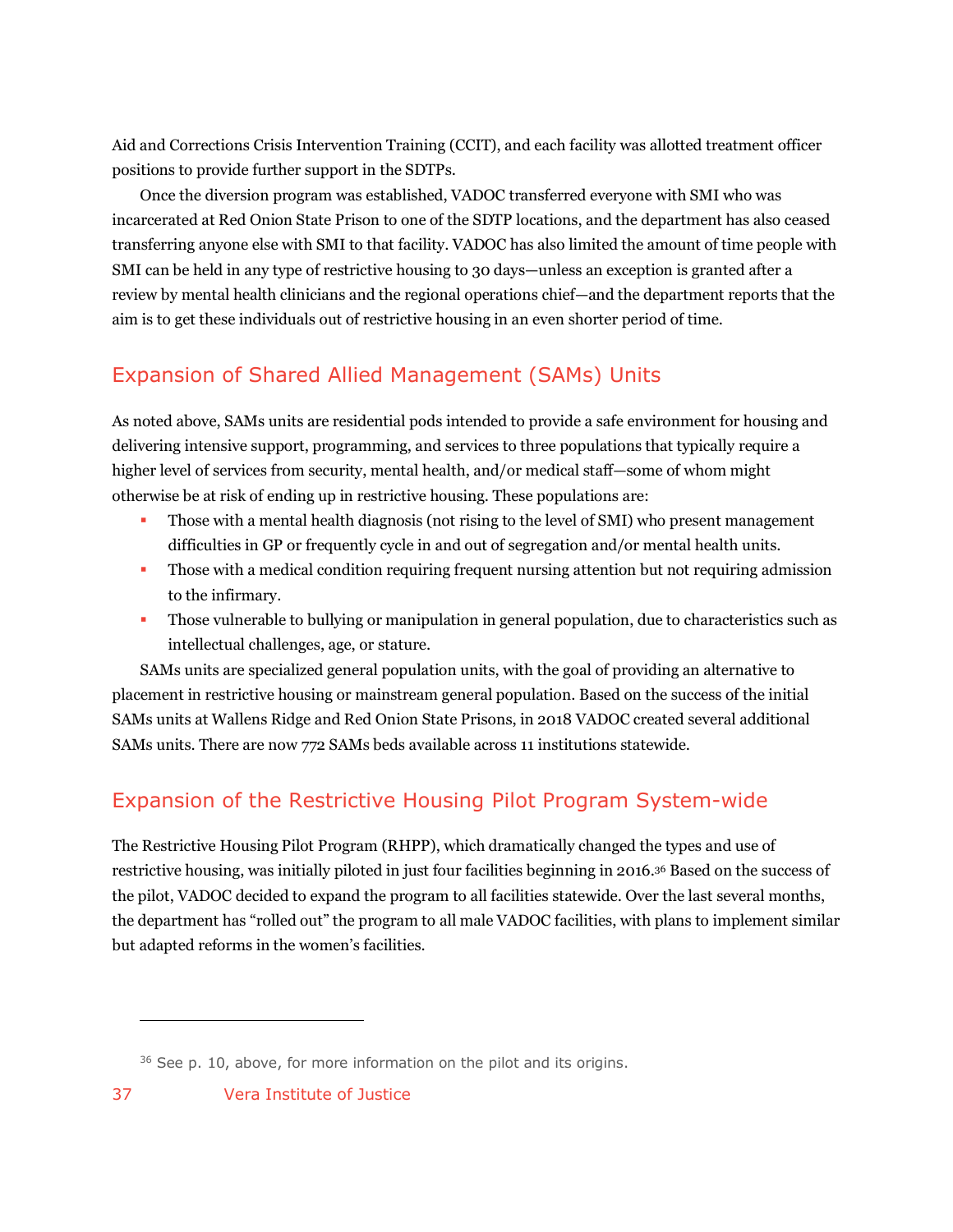At most facilities, the new restrictive housing program has been set up to operate in essentially the same manner as it did at the pilot locations. One notable exception is that a person's placement in restrictive housing must now be reviewed by a higher official within 24 hours (rather than within 72 hours, which was policy when the pilot began). In addition, VADOC decided that at the lowest-security level facilities (such as field units and work centers), restrictive housing stays will be shorter, and consequently there will not be either of the program's step-down levels (SD1 and SD2). Instead, when people are placed in restrictive housing units, facilities must make a decision about their subsequent placement—either return to general population, referral to an appropriate specialized program, or transfer to a higher-security facility—within 3 or 10 working days (depending on the facility security level).37 After the decision is made, it may take some time before the person is able to move to the new housing assignment, depending on availability of bedspace and other factors.

Prior to and during the roll-out, the department took multiple steps to educate and support staff in this major reform—including by holding town halls at facilities, addressing the reforms in Learning Teams, and providing additional trainings for staff. VADOC reports that the roll-out has been successful so far, and the department has begun collecting and analyzing data on how the new system impacts the restrictive housing population.

## Additional Reforms Planned

As of the publishing of this report, it is Vera's understanding that VADOC has additional plans to continue its reforms, including the following:

- **Expansion of the STAR Program:** The department has plans to expand this program—which aims to gradually integrate people who have been in restrictive housing for long periods back into general population settings—by allotting additional beds at Keen Mountain Correctional Center, where the program is located.
- § **Significant reform of restrictive housing for women:** As part of a larger effort to improve its approach to incarcerating women, the department is considering how best to implement gender-responsive restrictive housing reforms at the women's facilities (rather than implementing the RHPP in a manner identical to that at the men's facilities). It is Vera's understanding that VADOC is planning to significantly limit the length of time women can be held in restrictive housing, particularly at the lower-security level women's facilities, and to

<sup>&</sup>lt;sup>37</sup> At Security Level 1 facilities, a multidisciplinary team must assess people in restrictive housing within 3 working days of their placement and decide whether to release them back to GP or transfer them to a higher-security facility. At Security Level 2 facilities, staff have an additional 7 working days to make the decision, for a total of 10 working days.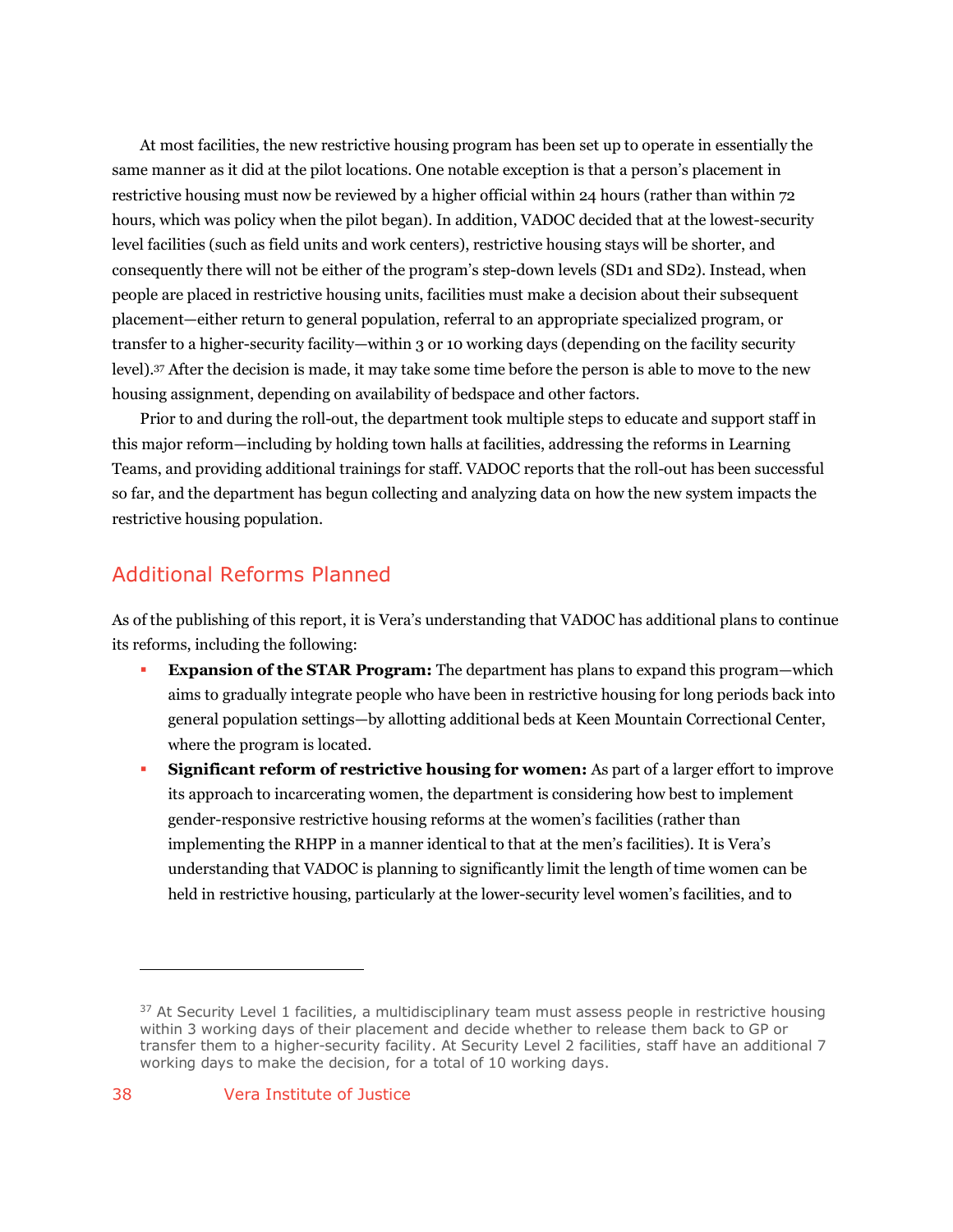examine ways to dramatically reform what restrictive housing looks like at the higher-security level Fluvanna Correctional Center for Women.

- § **Implementation of dialogic practices for incarcerated people:** VADOC has decided to implement dialogic practices—which are critical components of the staff Learning Teams—to enhance incarcerated people's communication skills and interactions with staff and each other. VADOC is developing a plan to implement this reform in certain therapeutic and cognitive community housing units, beginning in 2019.
- § **Continuing to pursue opportunities for additional reforms:** The department also notes that it has convened groups to hold "working dialogues" to discuss the feasibility of implementing reforms based on some of Vera's other recommendations, in particular those in the "Culture Change" section (see p. 26, above).38

<sup>38</sup> VADOC explains that it employs "working dialogues," where a representative group of staff (all of whom have been trained in dialogue skills) meet to discuss a challenge or situation, define a desired outcome, determine the changes needed to get there, and create an action plan to achieve it. See VADOC, "What is a Working Dialogue?" *Around Corrections*, July 2016, http://www.prisondialogue.org/files/files/What%20is%20a%20Working%20Dialogue%20- %20July%2016.pdf.